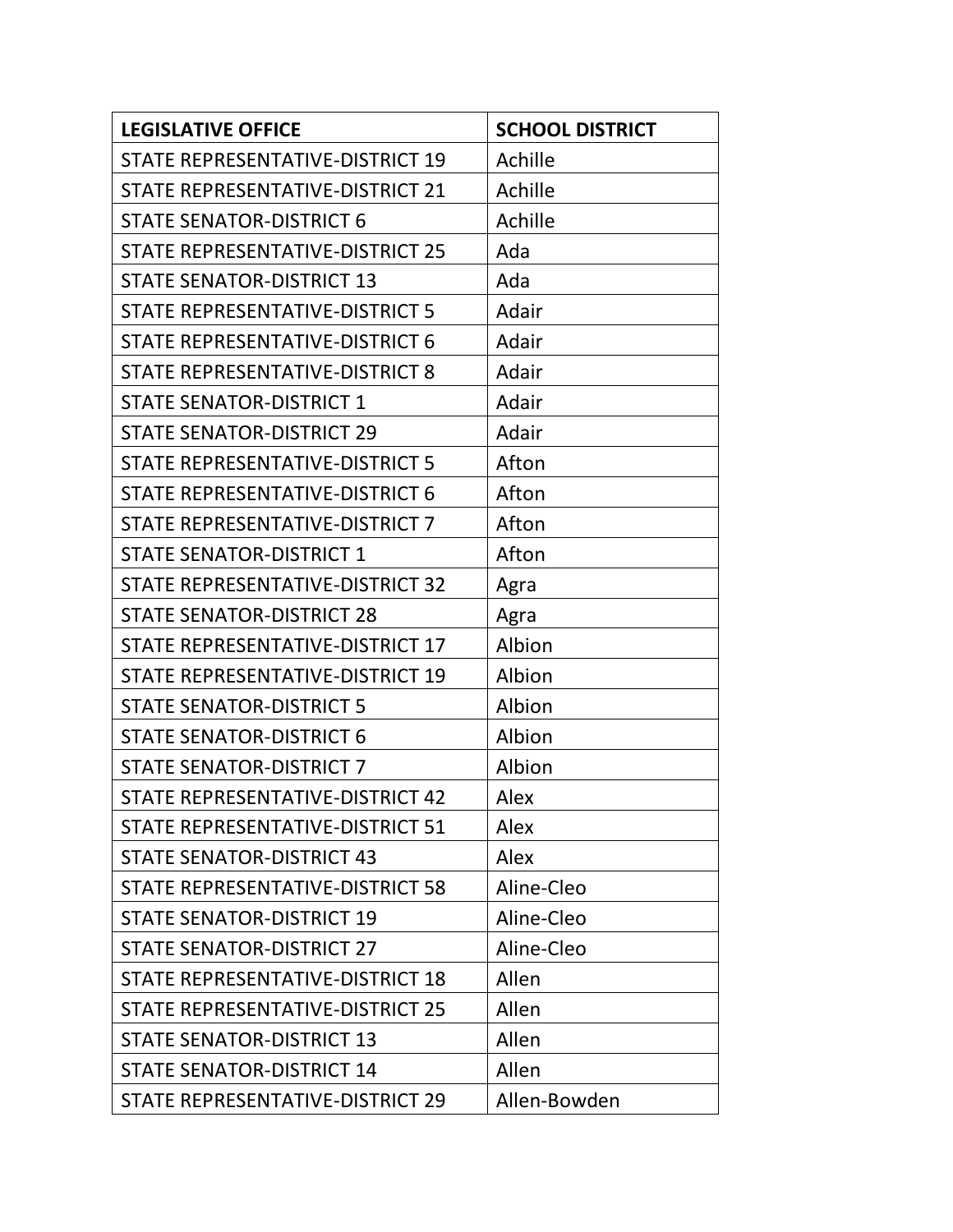| STATE REPRESENTATIVE-DISTRICT 30        | Allen-Bowden   |
|-----------------------------------------|----------------|
| <b>STATE SENATOR-DISTRICT 12</b>        | Allen-Bowden   |
| STATE REPRESENTATIVE-DISTRICT 52        | Altus          |
| <b>STATE SENATOR-DISTRICT 38</b>        | Altus          |
| STATE REPRESENTATIVE-DISTRICT 58        | Alva           |
| <b>STATE SENATOR-DISTRICT 19</b>        | Alva           |
| <b>STATE SENATOR-DISTRICT 27</b>        | Alva           |
| STATE REPRESENTATIVE-DISTRICT 51        | Amber-Pocasset |
| <b>STATE REPRESENTATIVE-DISTRICT 56</b> | Amber-Pocasset |
| <b>STATE SENATOR-DISTRICT 23</b>        | Amber-Pocasset |
| <b>STATE SENATOR-DISTRICT 43</b>        | Amber-Pocasset |
| STATE REPRESENTATIVE-DISTRICT 65        | Anadarko       |
| <b>STATE SENATOR-DISTRICT 26</b>        | Anadarko       |
| STATE REPRESENTATIVE-DISTRICT 35        | Anderson       |
| STATE REPRESENTATIVE-DISTRICT 66        | Anderson       |
| <b>STATE SENATOR-DISTRICT 10</b>        | Anderson       |
| STATE REPRESENTATIVE-DISTRICT 19        | Antlers        |
| <b>STATE SENATOR-DISTRICT 5</b>         | Antlers        |
| <b>STATE SENATOR-DISTRICT 6</b>         | Antlers        |
| STATE REPRESENTATIVE-DISTRICT 57        | Arapaho        |
| <b>STATE SENATOR-DISTRICT 26</b>        | Arapaho        |
| STATE REPRESENTATIVE-DISTRICT 48        | Ardmore        |
| <b>STATE SENATOR-DISTRICT 14</b>        | Ardmore        |
| STATE REPRESENTATIVE-DISTRICT 3         | Arkoma         |
| <b>STATE SENATOR-DISTRICT 5</b>         | Arkoma         |
| STATE REPRESENTATIVE-DISTRICT 61        | Arnett         |
| <b>STATE SENATOR-DISTRICT 27</b>        | Arnett         |
| STATE REPRESENTATIVE-DISTRICT 25        | Asher          |
| STATE REPRESENTATIVE-DISTRICT 28        | Asher          |
| <b>STATE SENATOR-DISTRICT 13</b>        | Asher          |
| <b>STATE SENATOR-DISTRICT 17</b>        | Asher          |
| STATE REPRESENTATIVE-DISTRICT 22        | Atoka          |
| <b>STATE SENATOR-DISTRICT 14</b>        | Atoka          |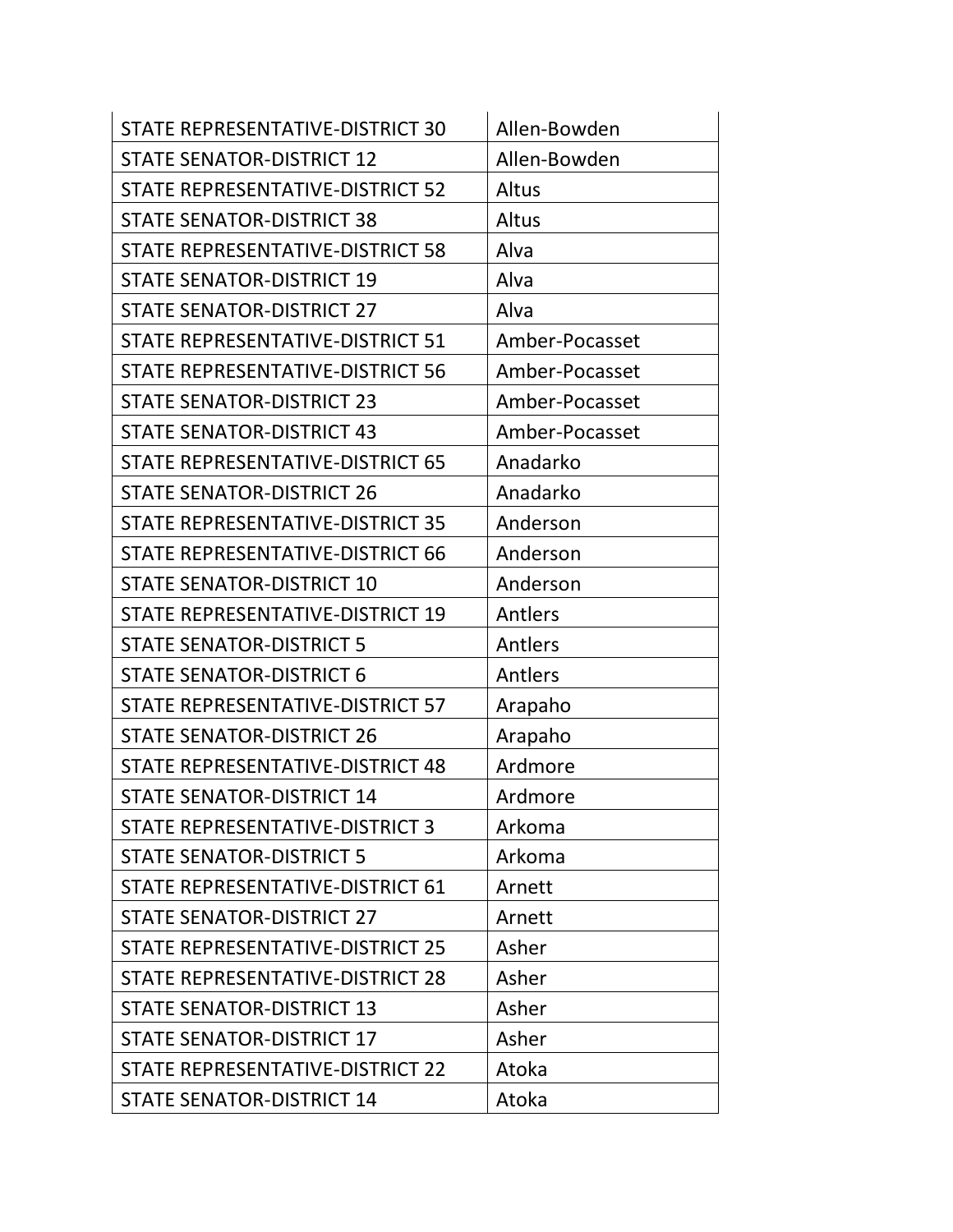| <b>STATE SENATOR-DISTRICT 6</b>  | Atoka               |
|----------------------------------|---------------------|
| STATE REPRESENTATIVE-DISTRICT 10 | Avant               |
| STATE REPRESENTATIVE-DISTRICT 66 | Avant               |
| <b>STATE SENATOR-DISTRICT 10</b> | Avant               |
| STATE REPRESENTATIVE-DISTRICT 61 | <b>Balko</b>        |
| STATE SENATOR-DISTRICT 27        | <b>Balko</b>        |
| STATE REPRESENTATIVE-DISTRICT 47 | <b>Banner</b>       |
| STATE REPRESENTATIVE-DISTRICT 56 | <b>Banner</b>       |
| STATE REPRESENTATIVE-DISTRICT 60 | <b>Banner</b>       |
| <b>STATE SENATOR-DISTRICT 18</b> | <b>Banner</b>       |
| <b>STATE SENATOR-DISTRICT 23</b> | <b>Banner</b>       |
| STATE REPRESENTATIVE-DISTRICT 10 | Barnsdall           |
| <b>STATE SENATOR-DISTRICT 10</b> | <b>Barnsdall</b>    |
| STATE REPRESENTATIVE-DISTRICT 10 | <b>Bartlesville</b> |
| STATE REPRESENTATIVE-DISTRICT 11 | <b>Bartlesville</b> |
| <b>STATE SENATOR-DISTRICT 10</b> | <b>Bartlesville</b> |
| <b>STATE SENATOR-DISTRICT 29</b> | <b>Bartlesville</b> |
| STATE REPRESENTATIVE-DISTRICT 1  | <b>Battiest</b>     |
| STATE REPRESENTATIVE-DISTRICT 19 | <b>Battiest</b>     |
| <b>STATE SENATOR-DISTRICT 5</b>  | <b>Battiest</b>     |
| STATE REPRESENTATIVE-DISTRICT 18 | <b>Bearden</b>      |
| <b>STATE SENATOR-DISTRICT 8</b>  | <b>Bearden</b>      |
| STATE REPRESENTATIVE-DISTRICT 61 | <b>Beaver</b>       |
| <b>STATE SENATOR-DISTRICT 27</b> | <b>Beaver</b>       |
| STATE REPRESENTATIVE-DISTRICT 16 | <b>Beggs</b>        |
| STATE REPRESENTATIVE-DISTRICT 24 | <b>Beggs</b>        |
| <b>STATE SENATOR-DISTRICT 12</b> | <b>Beggs</b>        |
| <b>STATE SENATOR-DISTRICT 8</b>  | <b>Beggs</b>        |
| STATE REPRESENTATIVE-DISTRICT 2  | <b>Belfonte</b>     |
| STATE REPRESENTATIVE-DISTRICT 86 | <b>Belfonte</b>     |
| <b>STATE SENATOR-DISTRICT 4</b>  | <b>Belfonte</b>     |
| STATE REPRESENTATIVE-DISTRICT 19 | Bennington          |
| <b>STATE SENATOR-DISTRICT 6</b>  | Bennington          |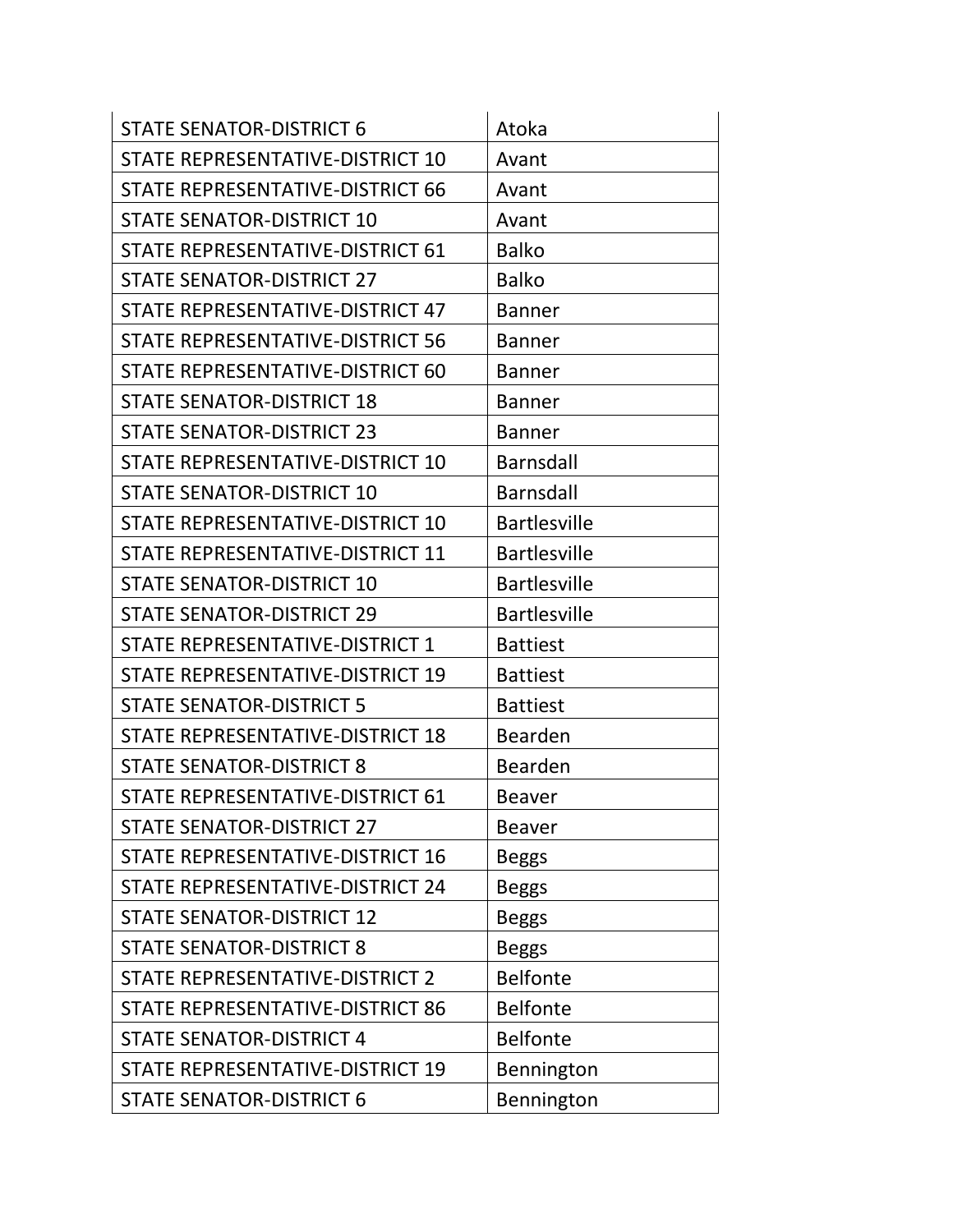| STATE REPRESENTATIVE-DISTRICT 30        | Berryhill          |
|-----------------------------------------|--------------------|
| <b>STATE REPRESENTATIVE-DISTRICT 66</b> | Berryhill          |
| STATE REPRESENTATIVE-DISTRICT 68        | Berryhill          |
| <b>STATE SENATOR-DISTRICT 12</b>        | Berryhill          |
| <b>STATE SENATOR-DISTRICT 37</b>        | Berryhill          |
| STATE REPRESENTATIVE-DISTRICT 100       | Bethany            |
| STATE REPRESENTATIVE-DISTRICT 84        | Bethany            |
| <b>STATE SENATOR-DISTRICT 18</b>        | Bethany            |
| <b>STATE SENATOR-DISTRICT 30</b>        | Bethany            |
| <b>STATE SENATOR-DISTRICT 40</b>        | Bethany            |
| <b>STATE REPRESENTATIVE-DISTRICT 26</b> | <b>Bethel</b>      |
| STATE REPRESENTATIVE-DISTRICT 27        | <b>Bethel</b>      |
| <b>STATE REPRESENTATIVE-DISTRICT 28</b> | <b>Bethel</b>      |
| <b>STATE SENATOR-DISTRICT 17</b>        | <b>Bethel</b>      |
| STATE REPRESENTATIVE-DISTRICT 63        | <b>Big Pasture</b> |
| <b>STATE SENATOR-DISTRICT 31</b>        | <b>Big Pasture</b> |
| <b>STATE SENATOR-DISTRICT 38</b>        | <b>Big Pasture</b> |
| STATE REPRESENTATIVE-DISTRICT 38        | <b>Billings</b>    |
| <b>STATE SENATOR-DISTRICT 10</b>        | <b>Billings</b>    |
| <b>STATE SENATOR-DISTRICT 19</b>        | <b>Billings</b>    |
| <b>STATE SENATOR-DISTRICT 20</b>        | <b>Billings</b>    |
| STATE REPRESENTATIVE-DISTRICT 65        | Binger-Oney        |
| <b>STATE SENATOR-DISTRICT 26</b>        | <b>Binger-Oney</b> |
| STATE REPRESENTATIVE-DISTRICT 62        | <b>Bishop</b>      |
| STATE REPRESENTATIVE-DISTRICT 63        | <b>Bishop</b>      |
| STATE REPRESENTATIVE-DISTRICT 64        | <b>Bishop</b>      |
| <b>STATE SENATOR-DISTRICT 31</b>        | <b>Bishop</b>      |
| STATE REPRESENTATIVE-DISTRICT 12        | <b>Bixby</b>       |
| STATE REPRESENTATIVE-DISTRICT 16        | Bixby              |
| STATE REPRESENTATIVE-DISTRICT 24        | Bixby              |
| STATE REPRESENTATIVE-DISTRICT 67        | <b>Bixby</b>       |
| STATE REPRESENTATIVE-DISTRICT 69        | Bixby              |
| STATE REPRESENTATIVE-DISTRICT 80        | Bixby              |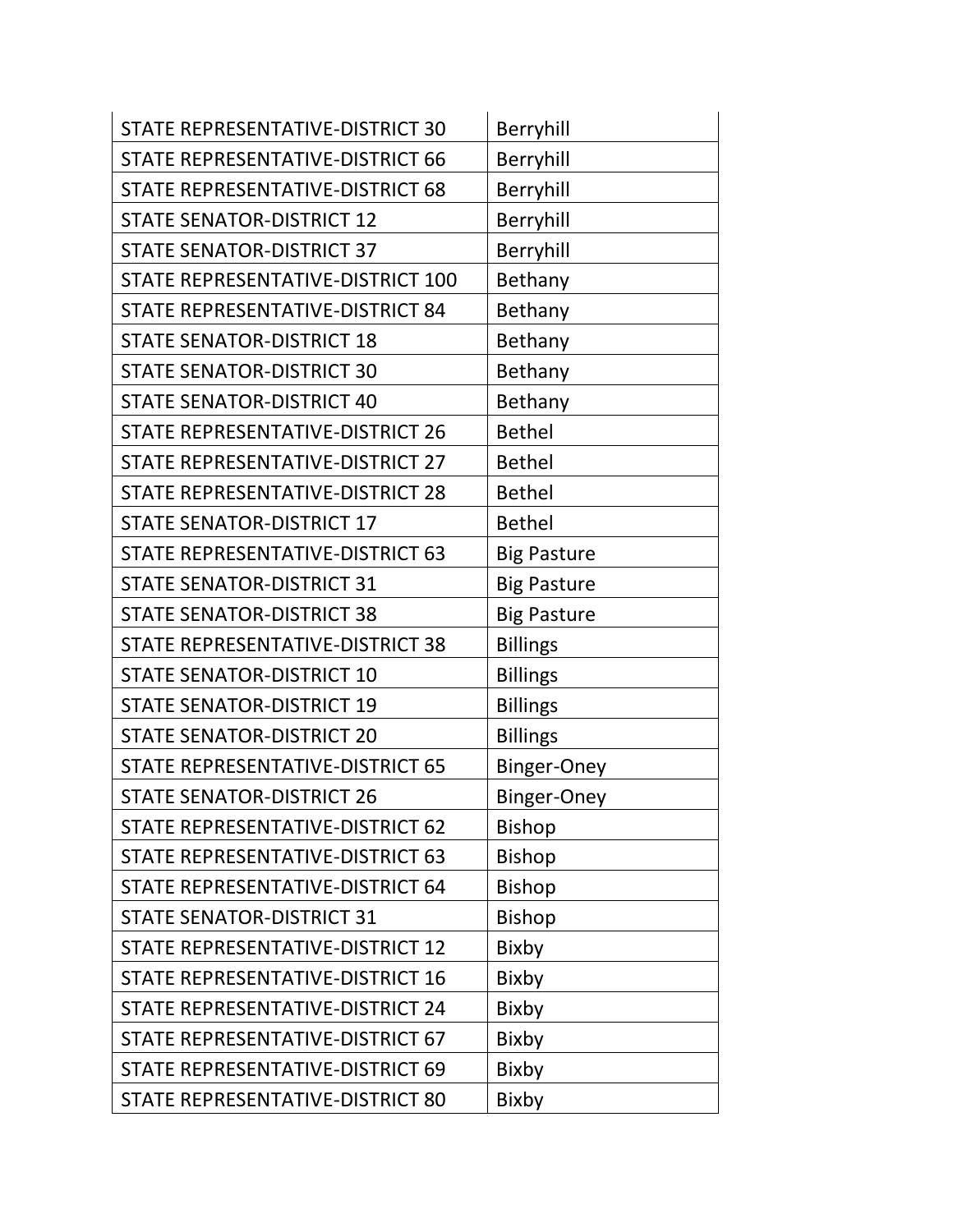| <b>STATE SENATOR-DISTRICT 25</b>        | <b>Bixby</b>      |
|-----------------------------------------|-------------------|
| <b>STATE SENATOR-DISTRICT 3</b>         | Bixby             |
| <b>STATE SENATOR-DISTRICT 33</b>        | Bixby             |
| <b>STATE SENATOR-DISTRICT 37</b>        | Bixby             |
| <b>STATE SENATOR-DISTRICT 39</b>        | <b>Bixby</b>      |
| <b>STATE SENATOR-DISTRICT 8</b>         | Bixby             |
| STATE REPRESENTATIVE-DISTRICT 38        | Blackwell         |
| <b>STATE SENATOR-DISTRICT 19</b>        | Blackwell         |
| STATE REPRESENTATIVE-DISTRICT 52        | <b>Blair</b>      |
| <b>STATE SENATOR-DISTRICT 38</b>        | <b>Blair</b>      |
| STATE REPRESENTATIVE-DISTRICT 20        | <b>Blanchard</b>  |
| STATE REPRESENTATIVE-DISTRICT 42        | <b>Blanchard</b>  |
| <b>STATE REPRESENTATIVE-DISTRICT 51</b> | <b>Blanchard</b>  |
| <b>STATE SENATOR-DISTRICT 43</b>        | Blanchard         |
| STATE REPRESENTATIVE-DISTRICT 7         | Bluejacket        |
| <b>STATE SENATOR-DISTRICT 1</b>         | Bluejacket        |
| STATE REPRESENTATIVE-DISTRICT 61        | <b>Boise City</b> |
| <b>STATE SENATOR-DISTRICT 27</b>        | <b>Boise City</b> |
| STATE REPRESENTATIVE-DISTRICT 15        | <b>Bokoshe</b>    |
| STATE REPRESENTATIVE-DISTRICT 3         | <b>Bokoshe</b>    |
| <b>STATE SENATOR-DISTRICT 5</b>         | <b>Bokoshe</b>    |
| <b>STATE SENATOR-DISTRICT 7</b>         | <b>Bokoshe</b>    |
| STATE REPRESENTATIVE-DISTRICT 65        | Boone-Apache      |
| <b>STATE SENATOR-DISTRICT 26</b>        | Boone-Apache      |
| <b>STATE SENATOR-DISTRICT 32</b>        | Boone-Apache      |
| STATE REPRESENTATIVE-DISTRICT 19        | <b>Boswell</b>    |
| <b>STATE SENATOR-DISTRICT 6</b>         | <b>Boswell</b>    |
| STATE REPRESENTATIVE-DISTRICT 28        | <b>Bowlegs</b>    |
| <b>STATE SENATOR-DISTRICT 28</b>        | <b>Bowlegs</b>    |
| STATE REPRESENTATIVE-DISTRICT 10        | <b>Bowring</b>    |
| STATE REPRESENTATIVE-DISTRICT 37        | <b>Bowring</b>    |
| <b>STATE SENATOR-DISTRICT 10</b>        | <b>Bowring</b>    |
| STATE REPRESENTATIVE-DISTRICT 14        | <b>Braggs</b>     |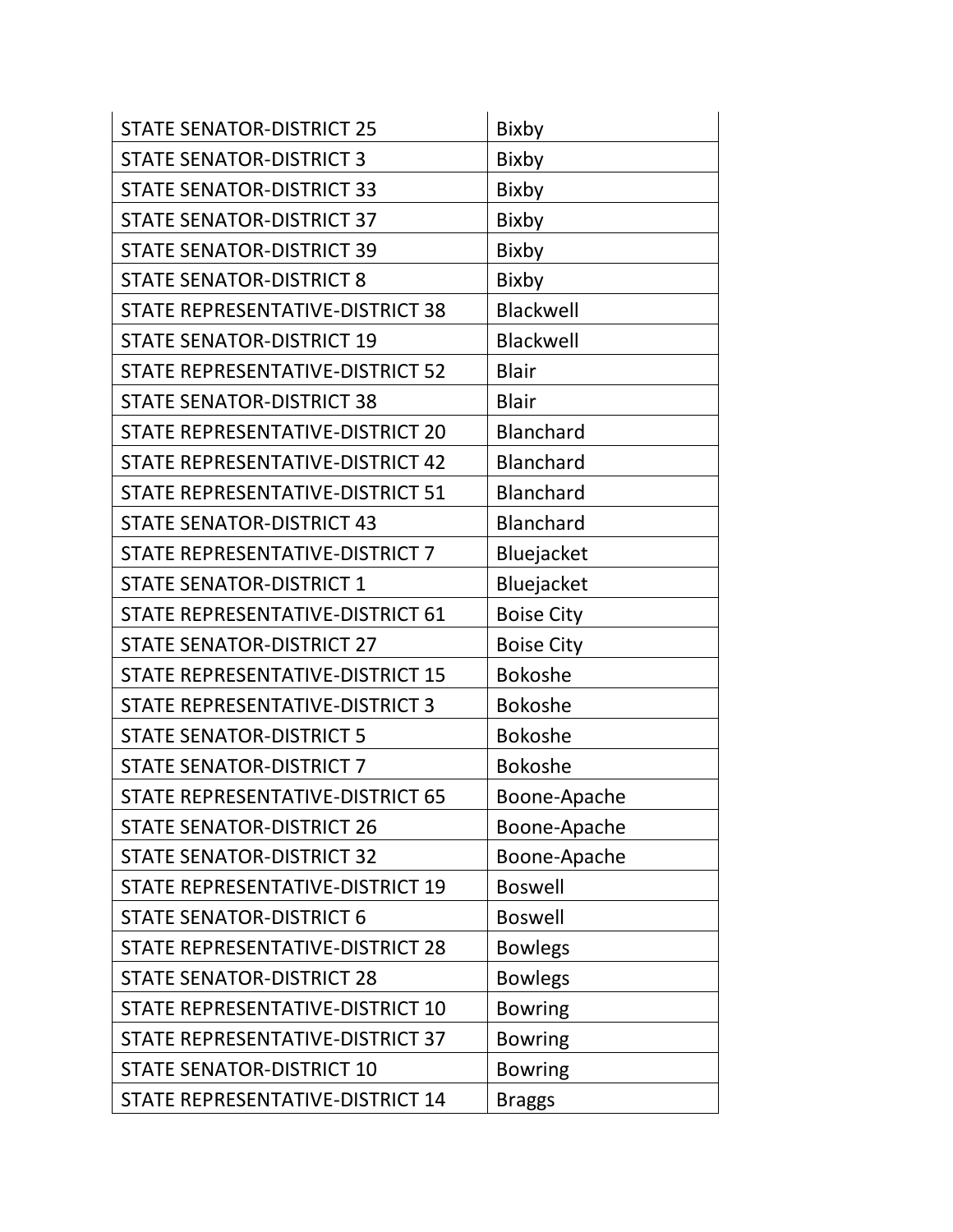| STATE REPRESENTATIVE-DISTRICT 15        | <b>Braggs</b>       |
|-----------------------------------------|---------------------|
| STATE REPRESENTATIVE-DISTRICT 2         | <b>Braggs</b>       |
| <b>STATE SENATOR-DISTRICT 4</b>         | <b>Braggs</b>       |
| <b>STATE SENATOR-DISTRICT 8</b>         | <b>Braggs</b>       |
| <b>STATE SENATOR-DISTRICT 9</b>         | <b>Braggs</b>       |
| STATE REPRESENTATIVE-DISTRICT 42        | Bray-Doyle          |
| STATE REPRESENTATIVE-DISTRICT 48        | <b>Bray-Doyle</b>   |
| STATE REPRESENTATIVE-DISTRICT 50        | Bray-Doyle          |
| STATE REPRESENTATIVE-DISTRICT 51        | <b>Bray-Doyle</b>   |
| <b>STATE SENATOR-DISTRICT 13</b>        | <b>Bray-Doyle</b>   |
| <b>STATE SENATOR-DISTRICT 31</b>        | <b>Bray-Doyle</b>   |
| <b>STATE SENATOR-DISTRICT 43</b>        | <b>Bray-Doyle</b>   |
| STATE REPRESENTATIVE-DISTRICT 20        | <b>Bridge Creek</b> |
| STATE REPRESENTATIVE-DISTRICT 51        | <b>Bridge Creek</b> |
| <b>STATE REPRESENTATIVE-DISTRICT 56</b> | <b>Bridge Creek</b> |
| <b>STATE SENATOR-DISTRICT 23</b>        | <b>Bridge Creek</b> |
| <b>STATE SENATOR-DISTRICT 43</b>        | <b>Bridge Creek</b> |
| STATE REPRESENTATIVE-DISTRICT 4         | <b>Briggs</b>       |
| STATE REPRESENTATIVE-DISTRICT 86        | <b>Briggs</b>       |
| <b>STATE SENATOR-DISTRICT 3</b>         | <b>Briggs</b>       |
| <b>STATE SENATOR-DISTRICT 4</b>         | <b>Briggs</b>       |
| <b>STATE SENATOR-DISTRICT 9</b>         | <b>Briggs</b>       |
| STATE REPRESENTATIVE-DISTRICT 29        | <b>Bristow</b>      |
| <b>STATE SENATOR-DISTRICT 12</b>        | <b>Bristow</b>      |
| <b>STATE SENATOR-DISTRICT 8</b>         | <b>Bristow</b>      |
| STATE REPRESENTATIVE-DISTRICT 12        | <b>Broken Arrow</b> |
| STATE REPRESENTATIVE-DISTRICT 16        | <b>Broken Arrow</b> |
| STATE REPRESENTATIVE-DISTRICT 23        | <b>Broken Arrow</b> |
| STATE REPRESENTATIVE-DISTRICT 75        | <b>Broken Arrow</b> |
| STATE REPRESENTATIVE-DISTRICT 76        | <b>Broken Arrow</b> |
| STATE REPRESENTATIVE-DISTRICT 8         | <b>Broken Arrow</b> |
| STATE REPRESENTATIVE-DISTRICT 80        | <b>Broken Arrow</b> |
| STATE REPRESENTATIVE-DISTRICT 98        | <b>Broken Arrow</b> |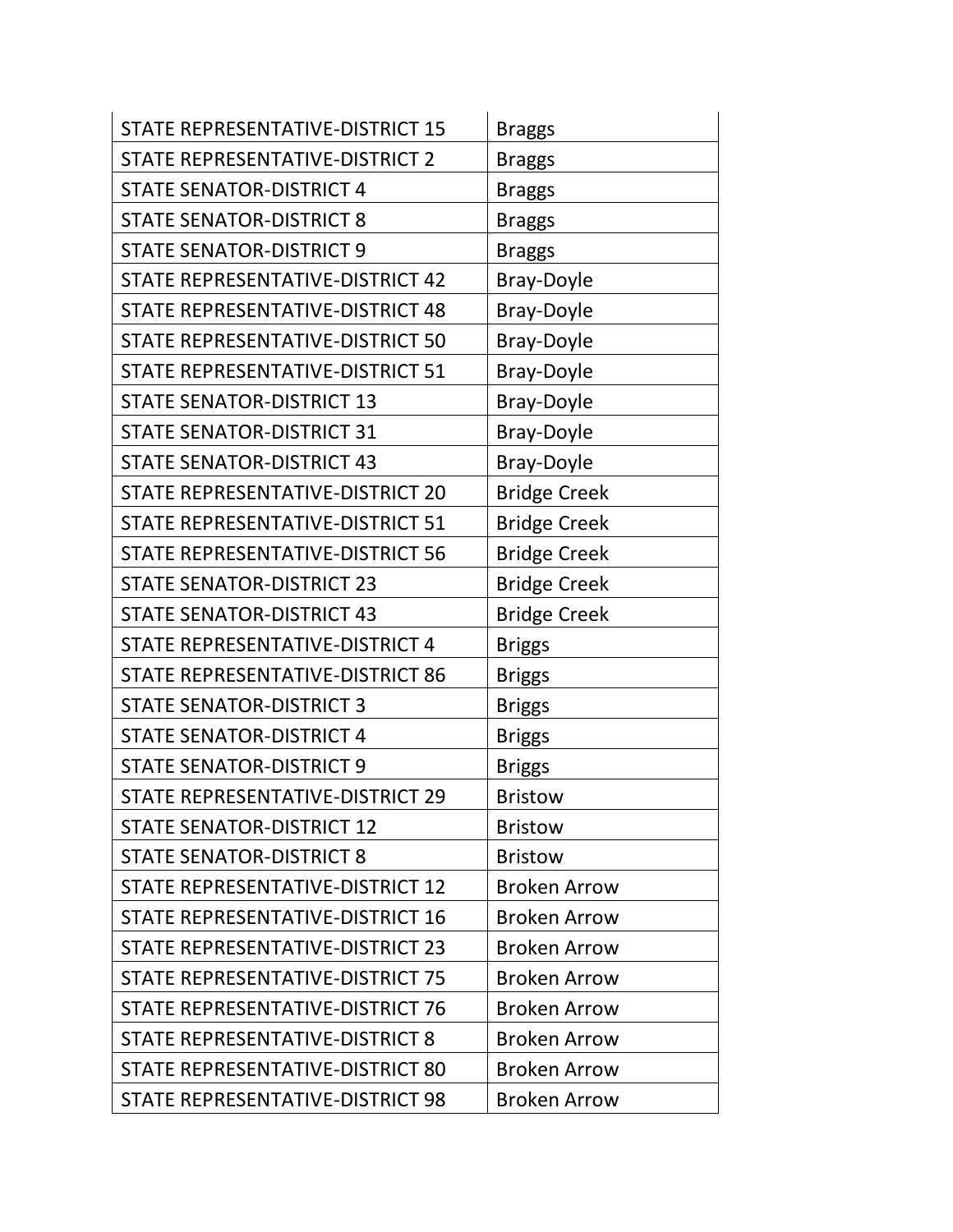| <b>STATE SENATOR-DISTRICT 25</b>        | <b>Broken Arrow</b>         |
|-----------------------------------------|-----------------------------|
| <b>STATE SENATOR-DISTRICT 3</b>         | <b>Broken Arrow</b>         |
| <b>STATE SENATOR-DISTRICT 33</b>        | <b>Broken Arrow</b>         |
| <b>STATE SENATOR-DISTRICT 36</b>        | <b>Broken Arrow</b>         |
| STATE REPRESENTATIVE-DISTRICT 1         | <b>Broken Bow</b>           |
| <b>STATE SENATOR-DISTRICT 5</b>         | <b>Broken Bow</b>           |
| STATE REPRESENTATIVE-DISTRICT 2         | <b>Brushy</b>               |
| <b>STATE SENATOR-DISTRICT 4</b>         | <b>Brushy</b>               |
| STATE REPRESENTATIVE-DISTRICT 61        | <b>Buffalo</b>              |
| <b>STATE SENATOR-DISTRICT 27</b>        | <b>Buffalo</b>              |
| STATE REPRESENTATIVE-DISTRICT 17        | <b>Buffalo Valley</b>       |
| <b>STATE SENATOR-DISTRICT 7</b>         | <b>Buffalo Valley</b>       |
| STATE REPRESENTATIVE-DISTRICT 58        | <b>Burlington</b>           |
| <b>STATE SENATOR-DISTRICT 19</b>        | <b>Burlington</b>           |
| <b>STATE REPRESENTATIVE-DISTRICT 55</b> | <b>Burns Flat-Dill City</b> |
| <b>STATE SENATOR-DISTRICT 38</b>        | <b>Burns Flat-Dill City</b> |
| STATE REPRESENTATIVE-DISTRICT 18        | <b>Butner</b>               |
| STATE REPRESENTATIVE-DISTRICT 28        | <b>Butner</b>               |
| <b>STATE SENATOR-DISTRICT 13</b>        | <b>Butner</b>               |
| <b>STATE SENATOR-DISTRICT 28</b>        | <b>Butner</b>               |
| <b>STATE SENATOR-DISTRICT 8</b>         | <b>Butner</b>               |
| STATE REPRESENTATIVE-DISTRICT 25        | <b>Byng</b>                 |
| <b>STATE SENATOR-DISTRICT 13</b>        | <b>Byng</b>                 |
| STATE REPRESENTATIVE-DISTRICT 62        | Cache                       |
| STATE REPRESENTATIVE-DISTRICT 63        | Cache                       |
| <b>STATE SENATOR-DISTRICT 31</b>        | Cache                       |
| <b>STATE SENATOR-DISTRICT 32</b>        | Cache                       |
| STATE REPRESENTATIVE-DISTRICT 19        | Caddo                       |
| STATE REPRESENTATIVE-DISTRICT 21        | Caddo                       |
| STATE REPRESENTATIVE-DISTRICT 22        | Caddo                       |
| <b>STATE SENATOR-DISTRICT 6</b>         | Caddo                       |
| STATE REPRESENTATIVE-DISTRICT 19        | Calera                      |
| STATE REPRESENTATIVE-DISTRICT 21        | Calera                      |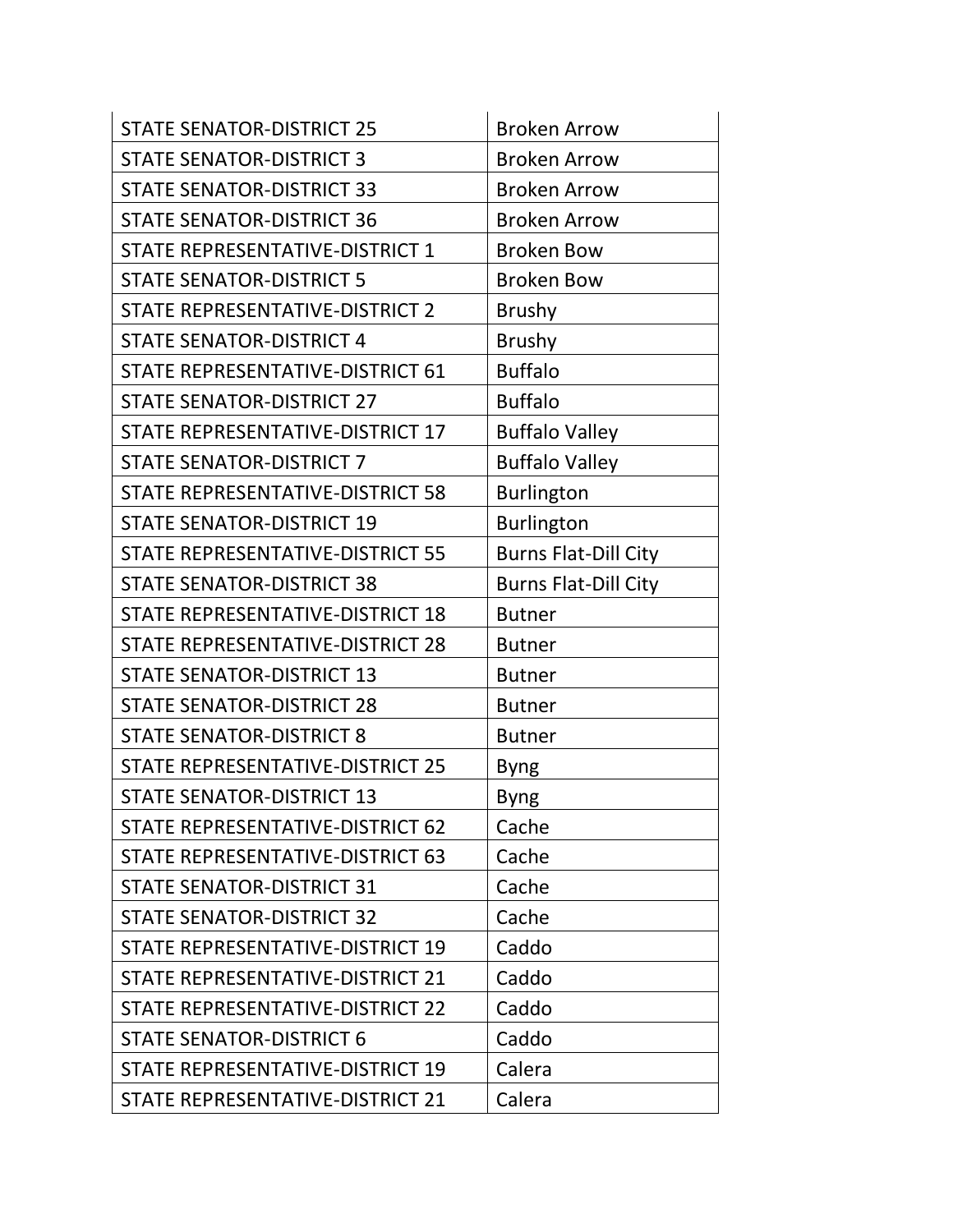| <b>STATE SENATOR-DISTRICT 6</b>  | Calera              |
|----------------------------------|---------------------|
| STATE REPRESENTATIVE-DISTRICT 55 | Calumet             |
| STATE REPRESENTATIVE-DISTRICT 56 | Calumet             |
| <b>STATE SENATOR-DISTRICT 26</b> | Calumet             |
| STATE REPRESENTATIVE-DISTRICT 18 | Calvin              |
| <b>STATE SENATOR-DISTRICT 13</b> | Calvin              |
| <b>STATE SENATOR-DISTRICT 14</b> | Calvin              |
| STATE REPRESENTATIVE-DISTRICT 3  | Cameron             |
| <b>STATE SENATOR-DISTRICT 5</b>  | Cameron             |
| STATE REPRESENTATIVE-DISTRICT 15 | Canadian            |
| STATE REPRESENTATIVE-DISTRICT 17 | Canadian            |
| <b>STATE SENATOR-DISTRICT 7</b>  | Canadian            |
| STATE REPRESENTATIVE-DISTRICT 22 | Caney               |
| <b>STATE SENATOR-DISTRICT 6</b>  | Caney               |
| STATE REPRESENTATIVE-DISTRICT 10 | <b>Caney Valley</b> |
| STATE REPRESENTATIVE-DISTRICT 11 | <b>Caney Valley</b> |
| <b>STATE SENATOR-DISTRICT 10</b> | <b>Caney Valley</b> |
| <b>STATE SENATOR-DISTRICT 29</b> | <b>Caney Valley</b> |
| STATE REPRESENTATIVE-DISTRICT 58 | Canton              |
| STATE REPRESENTATIVE-DISTRICT 59 | Canton              |
| <b>STATE SENATOR-DISTRICT 26</b> | Canton              |
| <b>STATE SENATOR-DISTRICT 27</b> | Canton              |
| STATE REPRESENTATIVE-DISTRICT 55 | Canute              |
| STATE REPRESENTATIVE-DISTRICT 57 | Canute              |
| <b>STATE SENATOR-DISTRICT 26</b> | Canute              |
| <b>STATE SENATOR-DISTRICT 38</b> | Canute              |
| STATE REPRESENTATIVE-DISTRICT 55 | Carnegie            |
| STATE REPRESENTATIVE-DISTRICT 63 | Carnegie            |
| STATE REPRESENTATIVE-DISTRICT 65 | Carnegie            |
| <b>STATE SENATOR-DISTRICT 26</b> | Carnegie            |
| <b>STATE SENATOR-DISTRICT 38</b> | Carnegie            |
| STATE REPRESENTATIVE-DISTRICT 32 | Carney              |
| <b>STATE SENATOR-DISTRICT 28</b> | Carney              |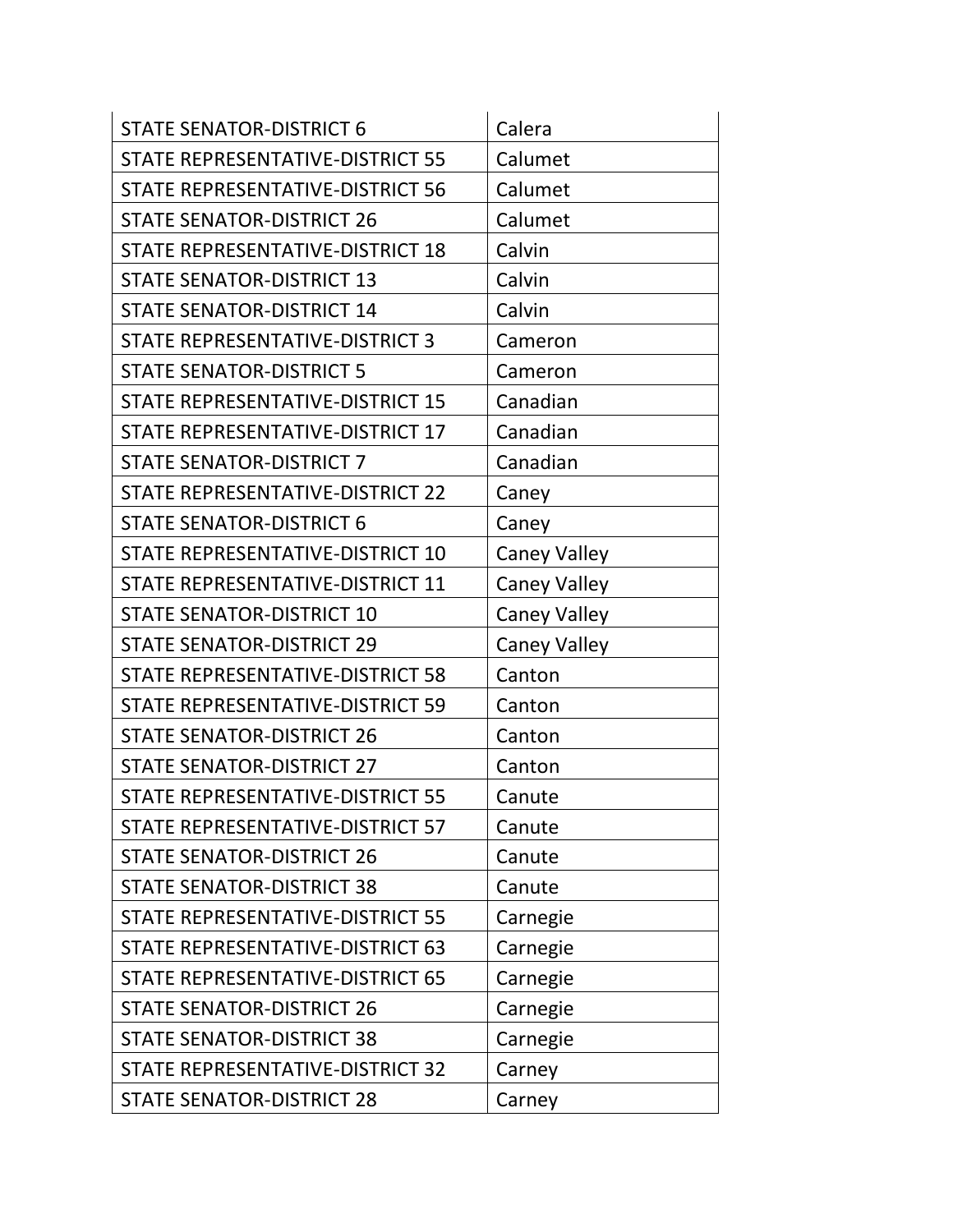| STATE REPRESENTATIVE-DISTRICT 31 | Cashion             |
|----------------------------------|---------------------|
| STATE REPRESENTATIVE-DISTRICT 38 | Cashion             |
| STATE REPRESENTATIVE-DISTRICT 41 | Cashion             |
| STATE REPRESENTATIVE-DISTRICT 59 | Cashion             |
| <b>STATE SENATOR-DISTRICT 20</b> | Cashion             |
| <b>STATE SENATOR-DISTRICT 22</b> | Cashion             |
| <b>STATE SENATOR-DISTRICT 26</b> | Cashion             |
| STATE REPRESENTATIVE-DISTRICT 12 | Catoosa             |
| STATE REPRESENTATIVE-DISTRICT 23 | Catoosa             |
| STATE REPRESENTATIVE-DISTRICT 74 | Catoosa             |
| STATE REPRESENTATIVE-DISTRICT 8  | Catoosa             |
| STATE REPRESENTATIVE-DISTRICT 9  | Catoosa             |
| <b>STATE SENATOR-DISTRICT 2</b>  | Catoosa             |
| <b>STATE SENATOR-DISTRICT 3</b>  | Catoosa             |
| <b>STATE SENATOR-DISTRICT 34</b> | Catoosa             |
| <b>STATE SENATOR-DISTRICT 36</b> | Catoosa             |
| STATE REPRESENTATIVE-DISTRICT 86 | <b>Cave Springs</b> |
| <b>STATE SENATOR-DISTRICT 4</b>  | <b>Cave Springs</b> |
| STATE REPRESENTATIVE-DISTRICT 51 | Cement              |
| STATE REPRESENTATIVE-DISTRICT 65 | Cement              |
| <b>STATE SENATOR-DISTRICT 23</b> | Cement              |
| <b>STATE SENATOR-DISTRICT 26</b> | Cement              |
| <b>STATE SENATOR-DISTRICT 32</b> | Cement              |
| <b>STATE SENATOR-DISTRICT 43</b> | Cement              |
| STATE REPRESENTATIVE-DISTRICT 2  | Central             |
| <b>STATE SENATOR-DISTRICT 4</b>  | Central             |
| <b>STATE SENATOR-DISTRICT 7</b>  | Central             |
| STATE REPRESENTATIVE-DISTRICT 50 | <b>Central High</b> |
| STATE REPRESENTATIVE-DISTRICT 51 | <b>Central High</b> |
| STATE REPRESENTATIVE-DISTRICT 63 | <b>Central High</b> |
| STATE REPRESENTATIVE-DISTRICT 64 | <b>Central High</b> |
| STATE REPRESENTATIVE-DISTRICT 65 | <b>Central High</b> |
| <b>STATE SENATOR-DISTRICT 31</b> | <b>Central High</b> |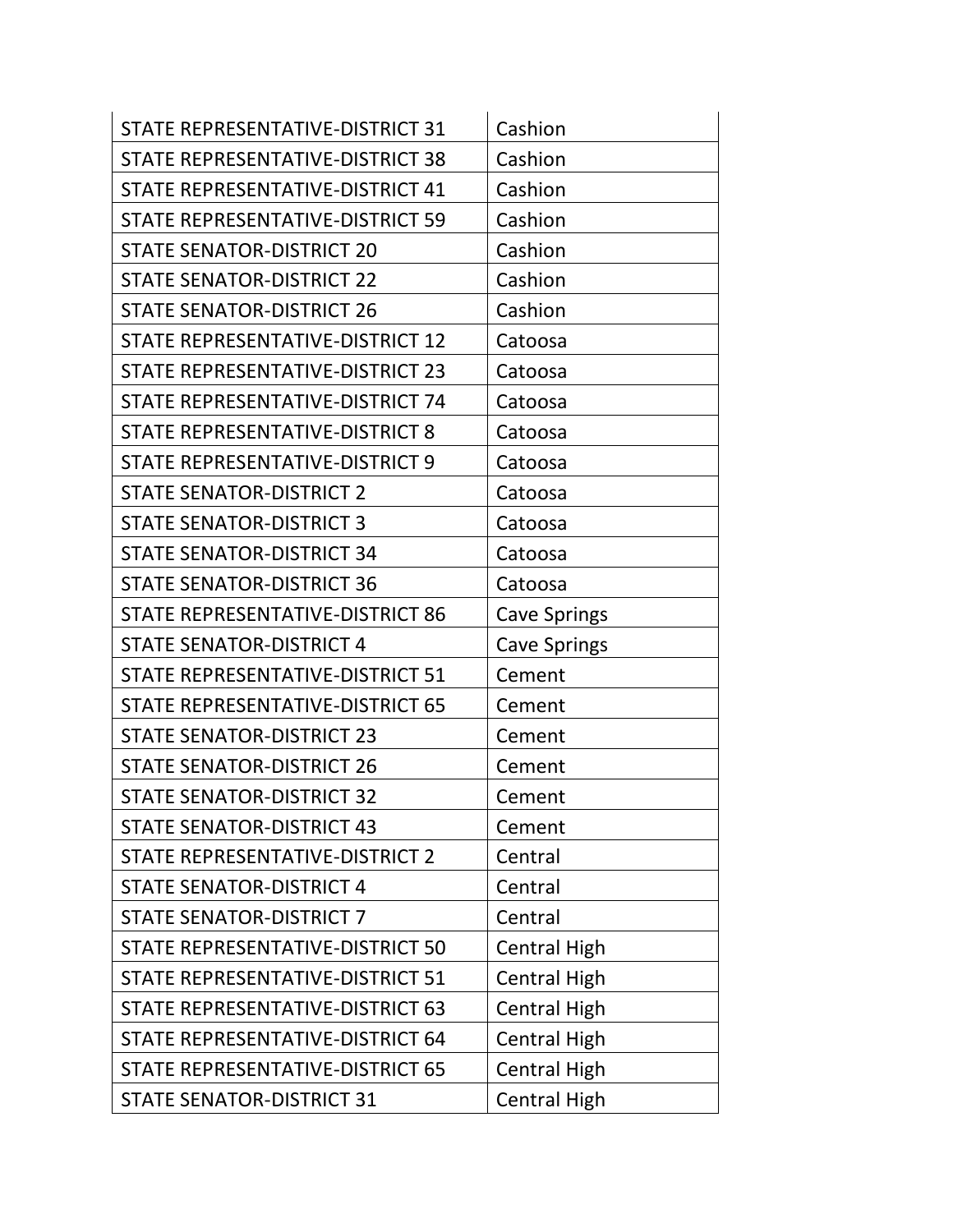| <b>STATE SENATOR-DISTRICT 43</b>        | <b>Central High</b> |
|-----------------------------------------|---------------------|
| STATE REPRESENTATIVE-DISTRICT 32        | Chandler            |
| <b>STATE SENATOR-DISTRICT 28</b>        | Chandler            |
| STATE REPRESENTATIVE-DISTRICT 63        | Chattanooga         |
| <b>STATE SENATOR-DISTRICT 31</b>        | Chattanooga         |
| <b>STATE SENATOR-DISTRICT 32</b>        | Chattanooga         |
| <b>STATE SENATOR-DISTRICT 38</b>        | Chattanooga         |
| STATE REPRESENTATIVE-DISTRICT 13        | Checotah            |
| STATE REPRESENTATIVE-DISTRICT 15        | Checotah            |
| STATE REPRESENTATIVE-DISTRICT 16        | Checotah            |
| <b>STATE SENATOR-DISTRICT 8</b>         | Checotah            |
| <b>STATE SENATOR-DISTRICT 9</b>         | Checotah            |
| STATE REPRESENTATIVE-DISTRICT 6         | Chelsea             |
| <b>STATE SENATOR-DISTRICT 1</b>         | Chelsea             |
| <b>STATE SENATOR-DISTRICT 29</b>        | Chelsea             |
| STATE REPRESENTATIVE-DISTRICT 58        | Cherokee            |
| <b>STATE SENATOR-DISTRICT 19</b>        | Cherokee            |
| STATE REPRESENTATIVE-DISTRICT 57        | Cheyenne            |
| <b>STATE SENATOR-DISTRICT 27</b>        | Cheyenne            |
| STATE REPRESENTATIVE-DISTRICT 51        | Chickasha           |
| <b>STATE REPRESENTATIVE-DISTRICT 56</b> | Chickasha           |
| <b>STATE SENATOR-DISTRICT 23</b>        | Chickasha           |
| STATE REPRESENTATIVE-DISTRICT 38        | Chisholm            |
| STATE REPRESENTATIVE-DISTRICT 40        | Chisholm            |
| STATE REPRESENTATIVE-DISTRICT 58        | Chisholm            |
| <b>STATE SENATOR-DISTRICT 19</b>        | Chisholm            |
| <b>STATE SENATOR-DISTRICT 27</b>        | Chisholm            |
| STATE REPRESENTATIVE-DISTRICT 101       | Choctaw/Nicoma Park |
| STATE REPRESENTATIVE-DISTRICT 36        | Choctaw/Nicoma Park |
| STATE REPRESENTATIVE-DISTRICT 95        | Choctaw/Nicoma Park |
| STATE REPRESENTATIVE-DISTRICT 97        | Choctaw/Nicoma Park |
| <b>STATE SENATOR-DISTRICT 17</b>        | Choctaw/Nicoma Park |
| <b>STATE SENATOR-DISTRICT 42</b>        | Choctaw/Nicoma Park |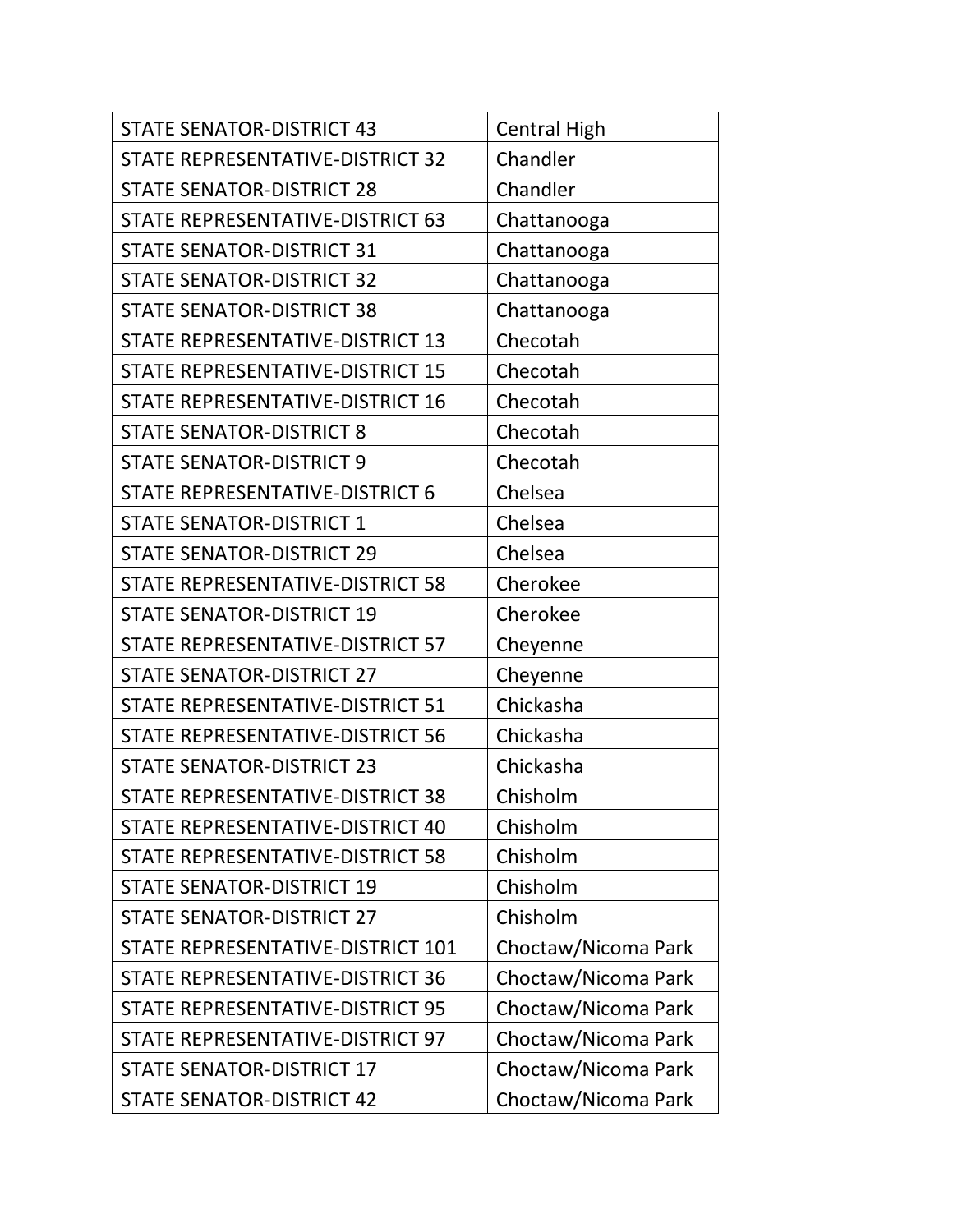| <b>STATE SENATOR-DISTRICT 48</b>        | Choctaw/Nicoma Park |
|-----------------------------------------|---------------------|
| STATE REPRESENTATIVE-DISTRICT 12        | Chouteau-Mazie      |
| STATE REPRESENTATIVE-DISTRICT 8         | Chouteau-Mazie      |
| <b>STATE SENATOR-DISTRICT 2</b>         | Chouteau-Mazie      |
| <b>STATE SENATOR-DISTRICT 3</b>         | Chouteau-Mazie      |
| STATE REPRESENTATIVE-DISTRICT 58        | Cimarron            |
| STATE REPRESENTATIVE-DISTRICT 59        | Cimarron            |
| <b>STATE SENATOR-DISTRICT 19</b>        | Cimarron            |
| <b>STATE SENATOR-DISTRICT 27</b>        | Cimarron            |
| STATE REPRESENTATIVE-DISTRICT 23        | Claremore           |
| STATE REPRESENTATIVE-DISTRICT 8         | Claremore           |
| STATE REPRESENTATIVE-DISTRICT 9         | Claremore           |
| <b>STATE SENATOR-DISTRICT 2</b>         | Claremore           |
| STATE REPRESENTATIVE-DISTRICT 17        | Clayton             |
| STATE REPRESENTATIVE-DISTRICT 19        | Clayton             |
| STATE REPRESENTATIVE-DISTRICT 22        | Clayton             |
| <b>STATE SENATOR-DISTRICT 5</b>         | Clayton             |
| <b>STATE SENATOR-DISTRICT 6</b>         | Clayton             |
| <b>STATE SENATOR-DISTRICT 7</b>         | Clayton             |
| STATE REPRESENTATIVE-DISTRICT 5         | Cleora              |
| STATE REPRESENTATIVE-DISTRICT 6         | Cleora              |
| <b>STATE SENATOR-DISTRICT 1</b>         | Cleora              |
| STATE REPRESENTATIVE-DISTRICT 35        | Cleveland           |
| <b>STATE SENATOR-DISTRICT 10</b>        | Cleveland           |
| <b>STATE SENATOR-DISTRICT 20</b>        | Cleveland           |
| <b>STATE SENATOR-DISTRICT 21</b>        | Cleveland           |
| <b>STATE REPRESENTATIVE-DISTRICT 55</b> | Clinton             |
| STATE REPRESENTATIVE-DISTRICT 57        | Clinton             |
| <b>STATE SENATOR-DISTRICT 26</b>        | Clinton             |
| <b>STATE SENATOR-DISTRICT 38</b>        | Clinton             |
| STATE REPRESENTATIVE-DISTRICT 18        | Coalgate            |
| STATE REPRESENTATIVE-DISTRICT 22        | Coalgate            |
| <b>STATE SENATOR-DISTRICT 14</b>        | Coalgate            |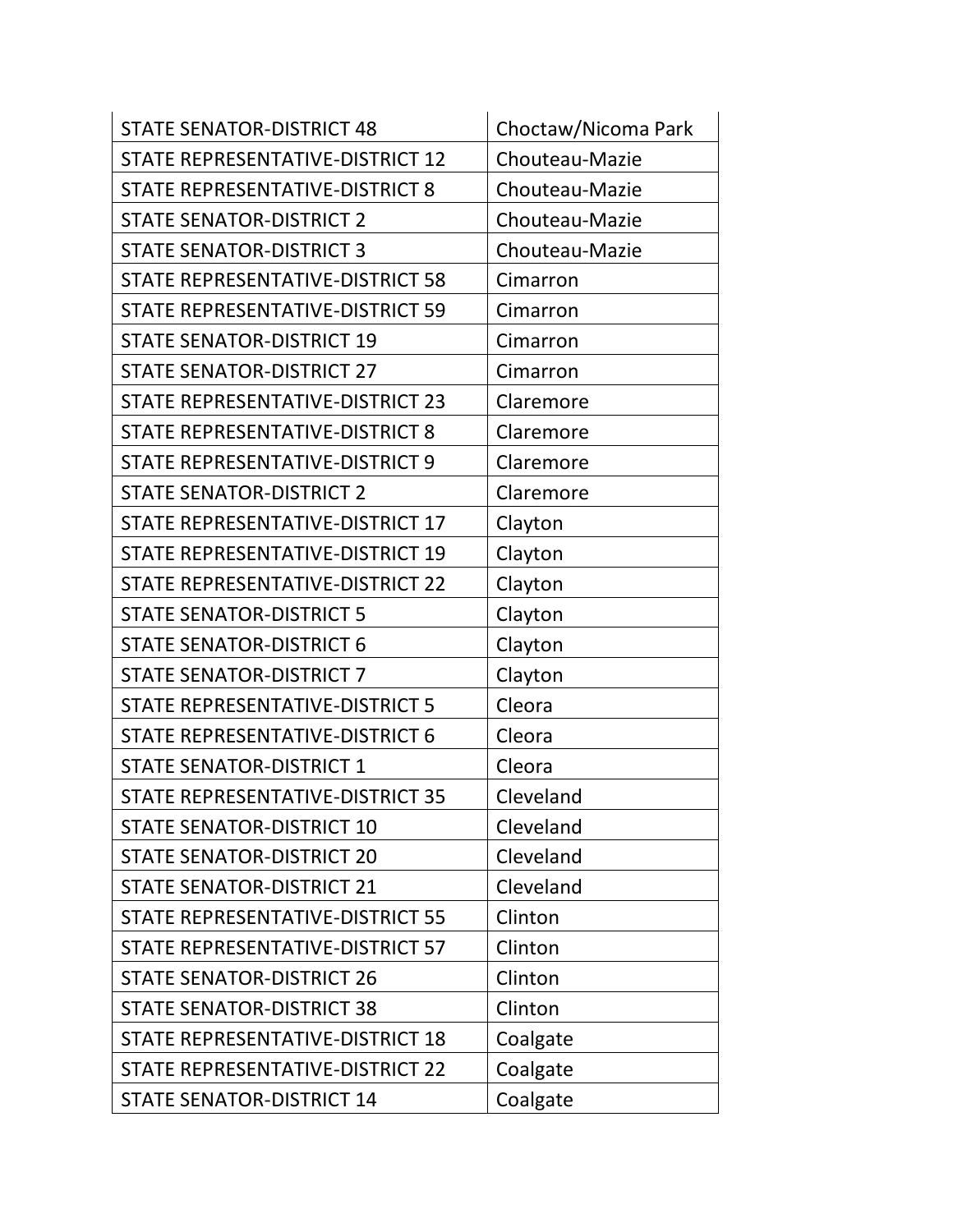| <b>STATE SENATOR-DISTRICT 6</b>        | Coalgate          |
|----------------------------------------|-------------------|
| STATE REPRESENTATIVE-DISTRICT 19       | Colbert           |
| STATE REPRESENTATIVE-DISTRICT 21       | Colbert           |
| <b>STATE SENATOR-DISTRICT 6</b>        | Colbert           |
| STATE REPRESENTATIVE-DISTRICT 5        | Colcord           |
| STATE REPRESENTATIVE-DISTRICT 86       | Colcord           |
| <b>STATE SENATOR-DISTRICT 4</b>        | Colcord           |
| STATE REPRESENTATIVE-DISTRICT 22       | Coleman           |
| <b>STATE SENATOR-DISTRICT 6</b>        | Coleman           |
| STATE REPRESENTATIVE-DISTRICT 11       | Collinsville      |
| <b>STATE REPRESENTATIVE-DISTRICT 6</b> | Collinsville      |
| STATE REPRESENTATIVE-DISTRICT 74       | Collinsville      |
| <b>STATE SENATOR-DISTRICT 10</b>       | Collinsville      |
| <b>STATE SENATOR-DISTRICT 2</b>        | Collinsville      |
| <b>STATE SENATOR-DISTRICT 29</b>       | Collinsville      |
| STATE REPRESENTATIVE-DISTRICT 50       | Comanche          |
| <b>STATE SENATOR-DISTRICT 31</b>       | Comanche          |
| STATE REPRESENTATIVE-DISTRICT 7        | Commerce          |
| <b>STATE SENATOR-DISTRICT 1</b>        | Commerce          |
| STATE REPRESENTATIVE-DISTRICT 10       | Copan             |
| <b>STATE SENATOR-DISTRICT 29</b>       | Copan             |
| STATE REPRESENTATIVE-DISTRICT 55       | Cordell           |
| STATE REPRESENTATIVE-DISTRICT 65       | Cordell           |
| <b>STATE SENATOR-DISTRICT 26</b>       | Cordell           |
| <b>STATE SENATOR-DISTRICT 38</b>       | Cordell           |
| STATE REPRESENTATIVE-DISTRICT 18       | Cottonwood        |
| STATE REPRESENTATIVE-DISTRICT 22       | Cottonwood        |
| <b>STATE SENATOR-DISTRICT 14</b>       | Cottonwood        |
| STATE REPRESENTATIVE-DISTRICT 38       | Covington-Douglas |
| STATE REPRESENTATIVE-DISTRICT 59       | Covington-Douglas |
| <b>STATE SENATOR-DISTRICT 19</b>       | Covington-Douglas |
| <b>STATE SENATOR-DISTRICT 20</b>       | Covington-Douglas |
| STATE REPRESENTATIVE-DISTRICT 12       | Coweta            |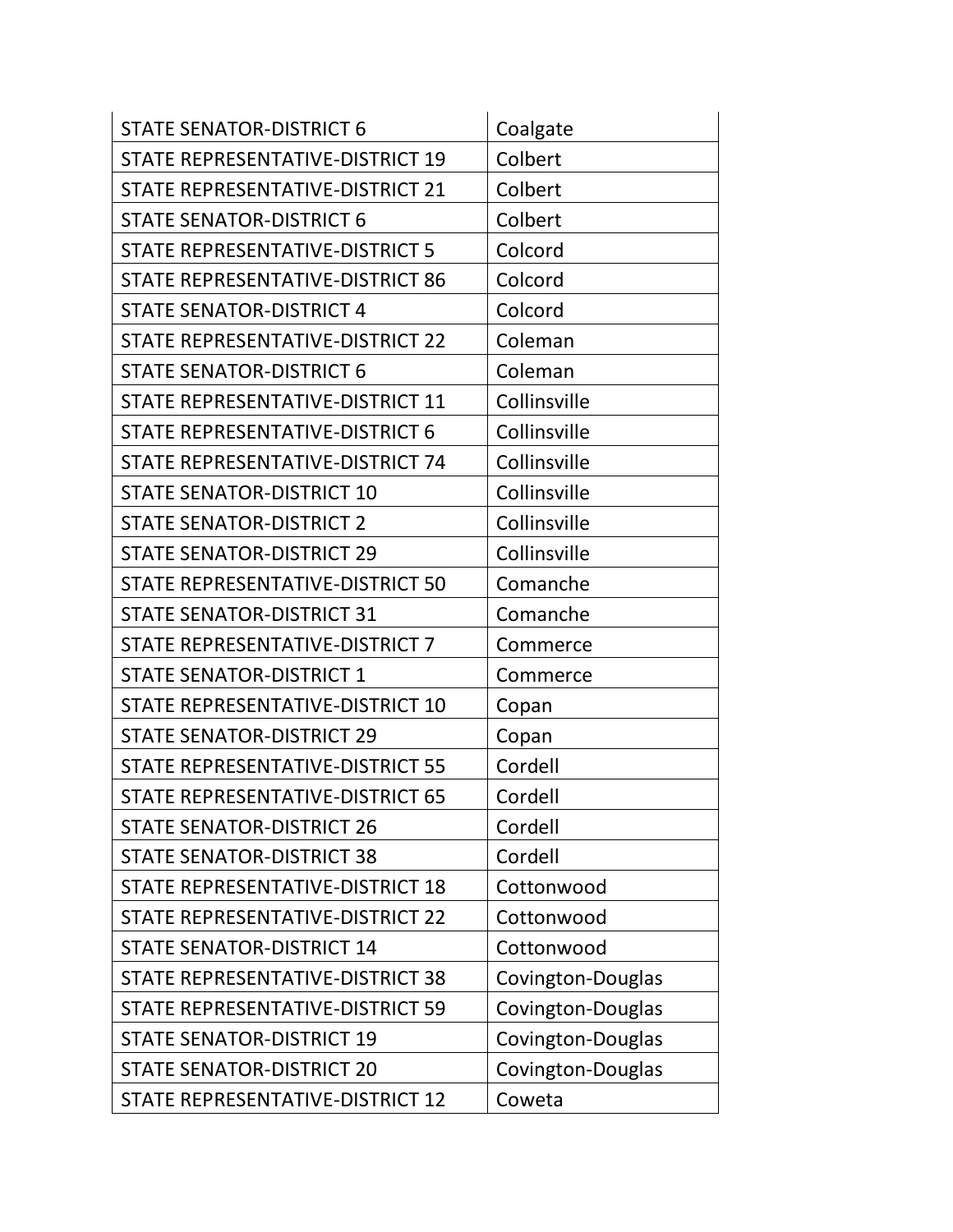| STATE REPRESENTATIVE-DISTRICT 8         | Coweta             |
|-----------------------------------------|--------------------|
| <b>STATE SENATOR-DISTRICT 3</b>         | Coweta             |
| STATE REPRESENTATIVE-DISTRICT 31        | Coyle              |
| STATE REPRESENTATIVE-DISTRICT 32        | Coyle              |
| STATE REPRESENTATIVE-DISTRICT 33        | Coyle              |
| <b>STATE SENATOR-DISTRICT 20</b>        | Coyle              |
| <b>STATE SENATOR-DISTRICT 21</b>        | Coyle              |
| <b>STATE SENATOR-DISTRICT 28</b>        | Coyle              |
| STATE REPRESENTATIVE-DISTRICT 38        | Crescent           |
| STATE REPRESENTATIVE-DISTRICT 59        | Crescent           |
| <b>STATE SENATOR-DISTRICT 20</b>        | Crescent           |
| STATE REPRESENTATIVE-DISTRICT 92        | <b>Crooked Oak</b> |
| STATE REPRESENTATIVE-DISTRICT 94        | <b>Crooked Oak</b> |
| STATE REPRESENTATIVE-DISTRICT 99        | <b>Crooked Oak</b> |
| <b>STATE SENATOR-DISTRICT 46</b>        | <b>Crooked Oak</b> |
| STATE REPRESENTATIVE-DISTRICT 17        | Crowder            |
| STATE REPRESENTATIVE-DISTRICT 18        | Crowder            |
| <b>STATE SENATOR-DISTRICT 7</b>         | Crowder            |
| STATE REPRESENTATIVE-DISTRICT 95        | Crutcho            |
| STATE REPRESENTATIVE-DISTRICT 97        | Crutcho            |
| <b>STATE SENATOR-DISTRICT 42</b>        | Crutcho            |
| <b>STATE SENATOR-DISTRICT 48</b>        | Crutcho            |
| STATE REPRESENTATIVE-DISTRICT 32        | Cushing            |
| STATE REPRESENTATIVE-DISTRICT 33        | Cushing            |
| <b>STATE SENATOR-DISTRICT 21</b>        | Cushing            |
| <b>STATE SENATOR-DISTRICT 28</b>        | Cushing            |
| STATE REPRESENTATIVE-DISTRICT 65        | Cyril              |
| <b>STATE SENATOR-DISTRICT 26</b>        | Cyril              |
| <b>STATE REPRESENTATIVE-DISTRICT 86</b> | Dahlonegah         |
| <b>STATE SENATOR-DISTRICT 4</b>         | Dahlonegah         |
| STATE REPRESENTATIVE-DISTRICT 26        | Dale               |
| STATE REPRESENTATIVE-DISTRICT 28        | Dale               |
| <b>STATE SENATOR-DISTRICT 17</b>        | Dale               |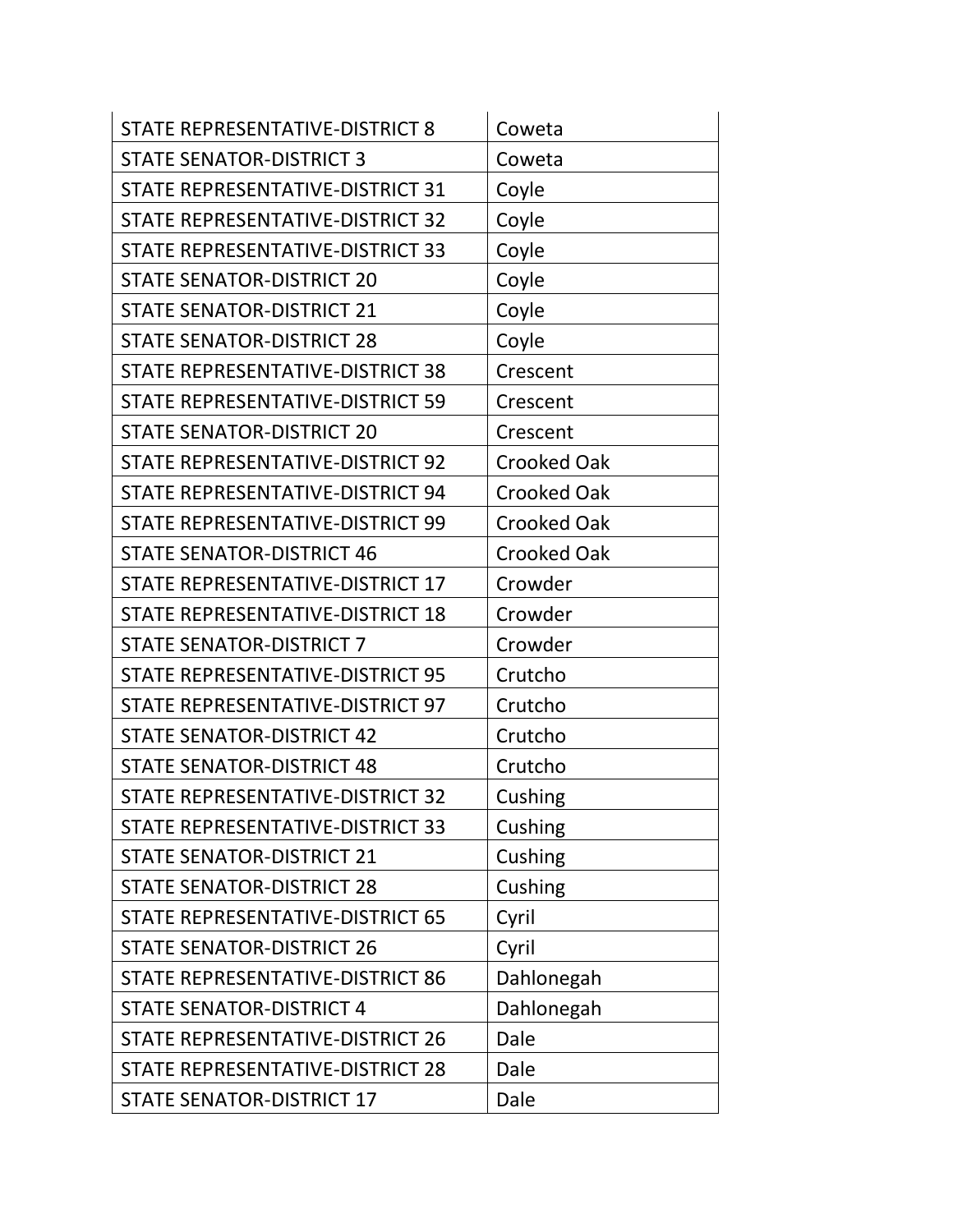| <b>STATE SENATOR-DISTRICT 28</b> | Dale              |
|----------------------------------|-------------------|
| STATE REPRESENTATIVE-DISTRICT 55 | Darlington        |
| STATE REPRESENTATIVE-DISTRICT 60 | Darlington        |
| <b>STATE SENATOR-DISTRICT 23</b> | Darlington        |
| <b>STATE SENATOR-DISTRICT 26</b> | Darlington        |
| STATE REPRESENTATIVE-DISTRICT 32 | Davenport         |
| <b>STATE SENATOR-DISTRICT 28</b> | Davenport         |
| STATE REPRESENTATIVE-DISTRICT 63 | Davidson          |
| <b>STATE SENATOR-DISTRICT 38</b> | Davidson          |
| STATE REPRESENTATIVE-DISTRICT 22 | <b>Davis</b>      |
| STATE REPRESENTATIVE-DISTRICT 48 | <b>Davis</b>      |
| <b>STATE SENATOR-DISTRICT 13</b> | <b>Davis</b>      |
| <b>STATE SENATOR-DISTRICT 14</b> | <b>Davis</b>      |
| STATE REPRESENTATIVE-DISTRICT 31 | Deer Creek        |
| STATE REPRESENTATIVE-DISTRICT 39 | Deer Creek        |
| STATE REPRESENTATIVE-DISTRICT 41 | Deer Creek        |
| STATE REPRESENTATIVE-DISTRICT 82 | Deer Creek        |
| STATE REPRESENTATIVE-DISTRICT 83 | Deer Creek        |
| <b>STATE SENATOR-DISTRICT 20</b> | Deer Creek        |
| <b>STATE SENATOR-DISTRICT 22</b> | Deer Creek        |
| <b>STATE SENATOR-DISTRICT 41</b> | Deer Creek        |
| <b>STATE SENATOR-DISTRICT 47</b> | Deer Creek        |
| STATE REPRESENTATIVE-DISTRICT 38 | Deer Creek-Lamont |
| <b>STATE SENATOR-DISTRICT 10</b> | Deer Creek-Lamont |
| <b>STATE SENATOR-DISTRICT 19</b> | Deer Creek-Lamont |
| STATE REPRESENTATIVE-DISTRICT 1  | Denison           |
| <b>STATE SENATOR-DISTRICT 5</b>  | Denison           |
| STATE REPRESENTATIVE-DISTRICT 29 | Depew             |
| <b>STATE SENATOR-DISTRICT 12</b> | Depew             |
| <b>STATE SENATOR-DISTRICT 8</b>  | Depew             |
| STATE REPRESENTATIVE-DISTRICT 15 | Dewar             |
| STATE REPRESENTATIVE-DISTRICT 16 | Dewar             |
| <b>STATE SENATOR-DISTRICT 8</b>  | Dewar             |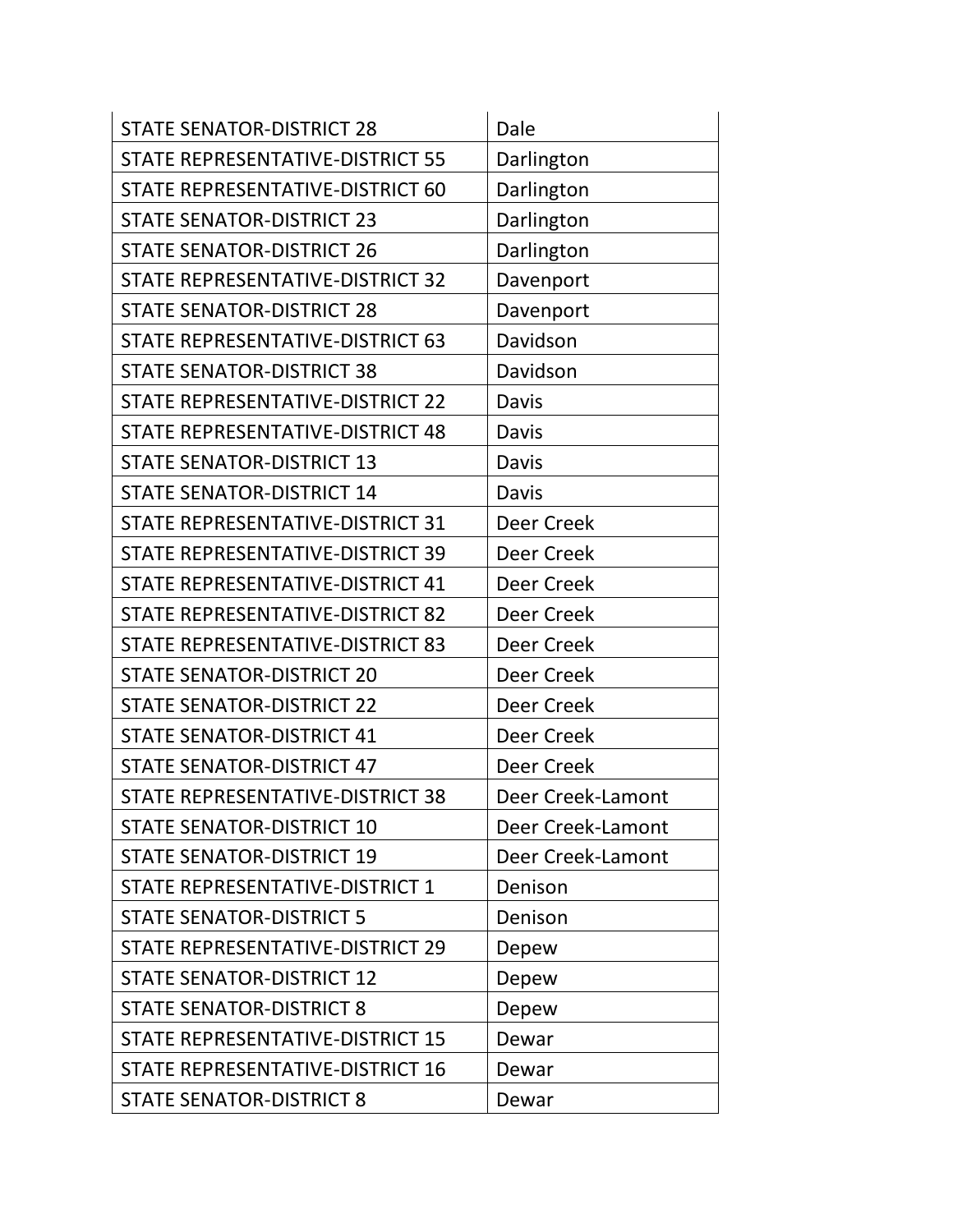| STATE REPRESENTATIVE-DISTRICT 10        | Dewey         |
|-----------------------------------------|---------------|
| <b>STATE SENATOR-DISTRICT 10</b>        | Dewey         |
| <b>STATE SENATOR-DISTRICT 29</b>        | Dewey         |
| STATE REPRESENTATIVE-DISTRICT 20        | <b>Dibble</b> |
| STATE REPRESENTATIVE-DISTRICT 42        | <b>Dibble</b> |
| <b>STATE REPRESENTATIVE-DISTRICT 51</b> | <b>Dibble</b> |
| <b>STATE SENATOR-DISTRICT 43</b>        | <b>Dibble</b> |
| STATE REPRESENTATIVE-DISTRICT 48        | Dickson       |
| STATE REPRESENTATIVE-DISTRICT 49        | Dickson       |
| <b>STATE SENATOR-DISTRICT 14</b>        | Dickson       |
| STATE REPRESENTATIVE-DISTRICT 59        | Dover         |
| <b>STATE SENATOR-DISTRICT 20</b>        | Dover         |
| <b>STATE SENATOR-DISTRICT 26</b>        | Dover         |
| STATE REPRESENTATIVE-DISTRICT 58        | Drummond      |
| STATE REPRESENTATIVE-DISTRICT 59        | Drummond      |
| <b>STATE SENATOR-DISTRICT 19</b>        | Drummond      |
| <b>STATE SENATOR-DISTRICT 26</b>        | Drummond      |
| <b>STATE SENATOR-DISTRICT 27</b>        | Drummond      |
| STATE REPRESENTATIVE-DISTRICT 29        | Drumright     |
| STATE REPRESENTATIVE-DISTRICT 32        | Drumright     |
| STATE REPRESENTATIVE-DISTRICT 33        | Drumright     |
| STATE REPRESENTATIVE-DISTRICT 35        | Drumright     |
| <b>STATE SENATOR-DISTRICT 12</b>        | Drumright     |
| <b>STATE SENATOR-DISTRICT 21</b>        | Drumright     |
| <b>STATE SENATOR-DISTRICT 28</b>        | Drumright     |
| STATE REPRESENTATIVE-DISTRICT 52        | <b>Duke</b>   |
| <b>STATE SENATOR-DISTRICT 38</b>        | <b>Duke</b>   |
| <b>STATE REPRESENTATIVE-DISTRICT 50</b> | Duncan        |
| STATE REPRESENTATIVE-DISTRICT 51        | Duncan        |
| <b>STATE SENATOR-DISTRICT 31</b>        | Duncan        |
| <b>STATE SENATOR-DISTRICT 43</b>        | Duncan        |
| STATE REPRESENTATIVE-DISTRICT 19        | Durant        |
| STATE REPRESENTATIVE-DISTRICT 21        | Durant        |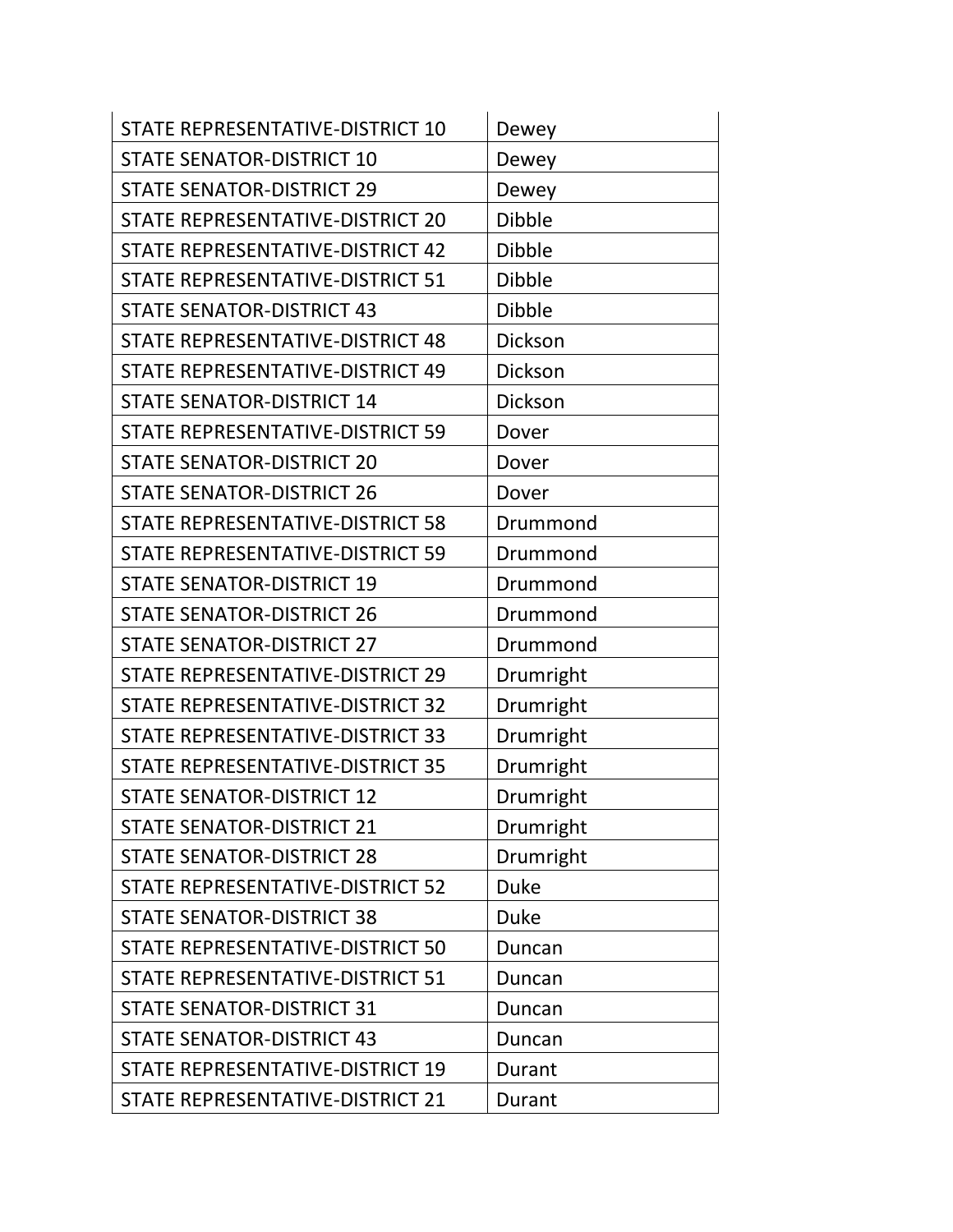| <b>STATE SENATOR-DISTRICT 6</b>         | Durant          |
|-----------------------------------------|-----------------|
| STATE REPRESENTATIVE-DISTRICT 1         | Eagletown       |
| <b>STATE SENATOR-DISTRICT 5</b>         | Eagletown       |
| STATE REPRESENTATIVE-DISTRICT 26        | Earlsboro       |
| STATE REPRESENTATIVE-DISTRICT 27        | Earlsboro       |
| <b>STATE SENATOR-DISTRICT 28</b>        | Earlsboro       |
| STATE REPRESENTATIVE-DISTRICT 31        | Edmond          |
| <b>STATE REPRESENTATIVE-DISTRICT 36</b> | Edmond          |
| STATE REPRESENTATIVE-DISTRICT 39        | Edmond          |
| STATE REPRESENTATIVE-DISTRICT 41        | Edmond          |
| STATE REPRESENTATIVE-DISTRICT 81        | Edmond          |
| STATE REPRESENTATIVE-DISTRICT 82        | Edmond          |
| STATE REPRESENTATIVE-DISTRICT 83        | Edmond          |
| STATE REPRESENTATIVE-DISTRICT 96        | Edmond          |
| STATE REPRESENTATIVE-DISTRICT 99        | Edmond          |
| <b>STATE SENATOR-DISTRICT 20</b>        | Edmond          |
| <b>STATE SENATOR-DISTRICT 22</b>        | Edmond          |
| <b>STATE SENATOR-DISTRICT 28</b>        | Edmond          |
| <b>STATE SENATOR-DISTRICT 41</b>        | Edmond          |
| <b>STATE SENATOR-DISTRICT 42</b>        | Edmond          |
| <b>STATE SENATOR-DISTRICT 47</b>        | Edmond          |
| <b>STATE SENATOR-DISTRICT 48</b>        | Edmond          |
| <b>STATE REPRESENTATIVE-DISTRICT 55</b> | El Reno         |
| STATE REPRESENTATIVE-DISTRICT 56        | El Reno         |
| STATE REPRESENTATIVE-DISTRICT 60        | El Reno         |
| <b>STATE SENATOR-DISTRICT 23</b>        | El Reno         |
| <b>STATE SENATOR-DISTRICT 26</b>        | El Reno         |
| STATE REPRESENTATIVE-DISTRICT 63        | Elgin           |
| STATE REPRESENTATIVE-DISTRICT 64        | Elgin           |
| STATE REPRESENTATIVE-DISTRICT 65        | Elgin           |
| <b>STATE SENATOR-DISTRICT 31</b>        | Elgin           |
| <b>STATE SENATOR-DISTRICT 32</b>        | Elgin           |
| STATE REPRESENTATIVE-DISTRICT 55        | <b>Elk City</b> |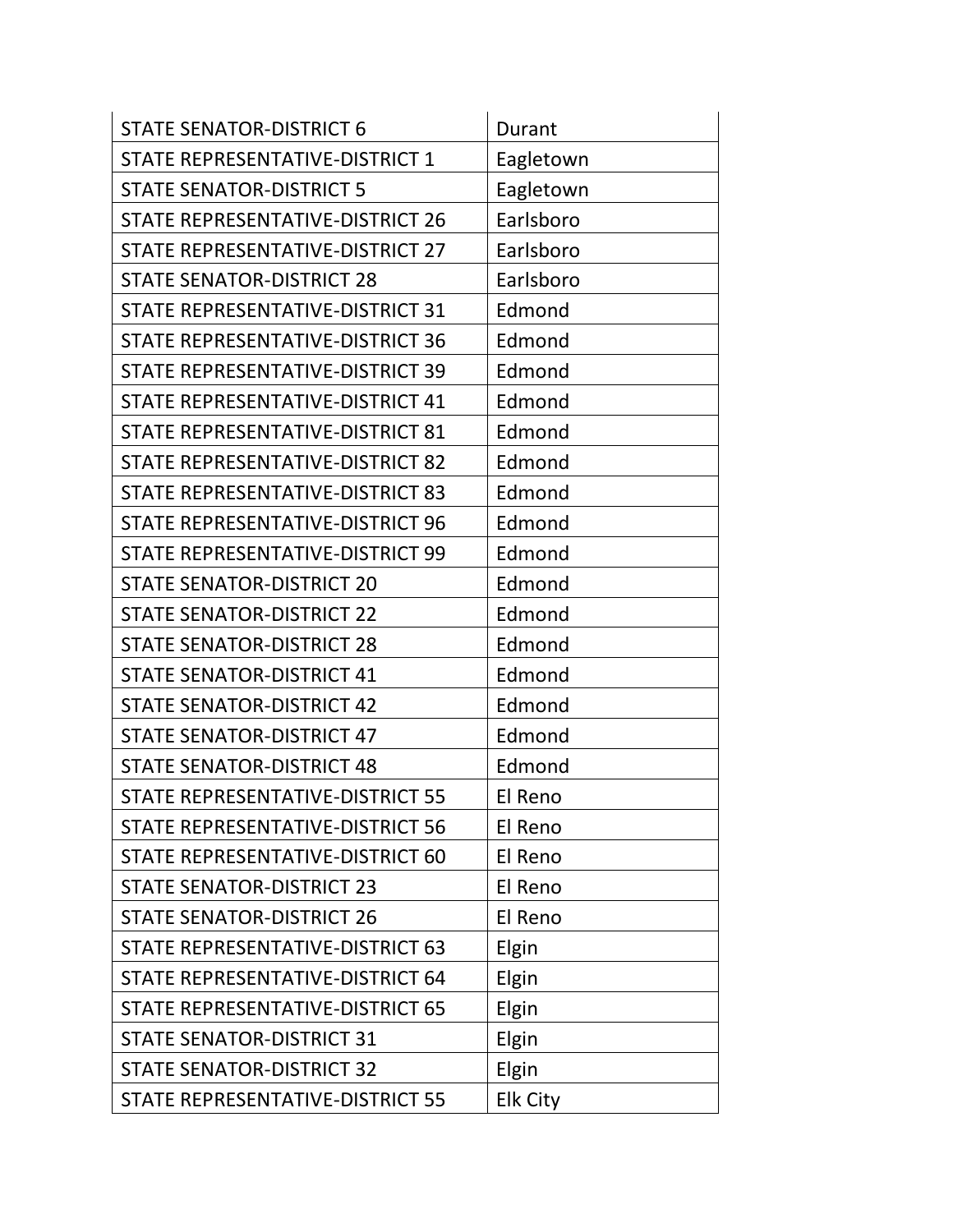| STATE REPRESENTATIVE-DISTRICT 57 | <b>Elk City</b>            |
|----------------------------------|----------------------------|
| <b>STATE SENATOR-DISTRICT 26</b> | <b>Elk City</b>            |
| <b>STATE SENATOR-DISTRICT 27</b> | <b>Elk City</b>            |
| <b>STATE SENATOR-DISTRICT 38</b> | <b>Elk City</b>            |
| STATE REPRESENTATIVE-DISTRICT 42 | <b>Elmore City-Pernell</b> |
| STATE REPRESENTATIVE-DISTRICT 48 | <b>Elmore City-Pernell</b> |
| STATE REPRESENTATIVE-DISTRICT 50 | <b>Elmore City-Pernell</b> |
| <b>STATE SENATOR-DISTRICT 13</b> | <b>Elmore City-Pernell</b> |
| <b>STATE SENATOR-DISTRICT 14</b> | <b>Elmore City-Pernell</b> |
| <b>STATE SENATOR-DISTRICT 31</b> | <b>Elmore City-Pernell</b> |
| STATE REPRESENTATIVE-DISTRICT 50 | Empire                     |
| STATE REPRESENTATIVE-DISTRICT 63 | Empire                     |
| <b>STATE SENATOR-DISTRICT 31</b> | Empire                     |
| STATE REPRESENTATIVE-DISTRICT 38 | Enid                       |
| STATE REPRESENTATIVE-DISTRICT 40 | Enid                       |
| STATE REPRESENTATIVE-DISTRICT 58 | Enid                       |
| STATE REPRESENTATIVE-DISTRICT 59 | Enid                       |
| <b>STATE SENATOR-DISTRICT 19</b> | Enid                       |
| STATE REPRESENTATIVE-DISTRICT 52 | Erick                      |
| STATE REPRESENTATIVE-DISTRICT 57 | Erick                      |
| <b>STATE SENATOR-DISTRICT 38</b> | Erick                      |
| STATE REPRESENTATIVE-DISTRICT 15 | Eufaula                    |
| <b>STATE SENATOR-DISTRICT 8</b>  | Eufaula                    |
| STATE REPRESENTATIVE-DISTRICT 7  | Fairland                   |
| <b>STATE SENATOR-DISTRICT 1</b>  | Fairland                   |
| STATE REPRESENTATIVE-DISTRICT 58 | Fairview                   |
| STATE REPRESENTATIVE-DISTRICT 59 | Fairview                   |
| <b>STATE SENATOR-DISTRICT 26</b> | Fairview                   |
| <b>STATE SENATOR-DISTRICT 27</b> | Fairview                   |
| STATE REPRESENTATIVE-DISTRICT 1  | Fanshawe                   |
| STATE REPRESENTATIVE-DISTRICT 17 | Fanshawe                   |
| <b>STATE SENATOR-DISTRICT 5</b>  | Fanshawe                   |
| <b>STATE SENATOR-DISTRICT 7</b>  | Fanshawe                   |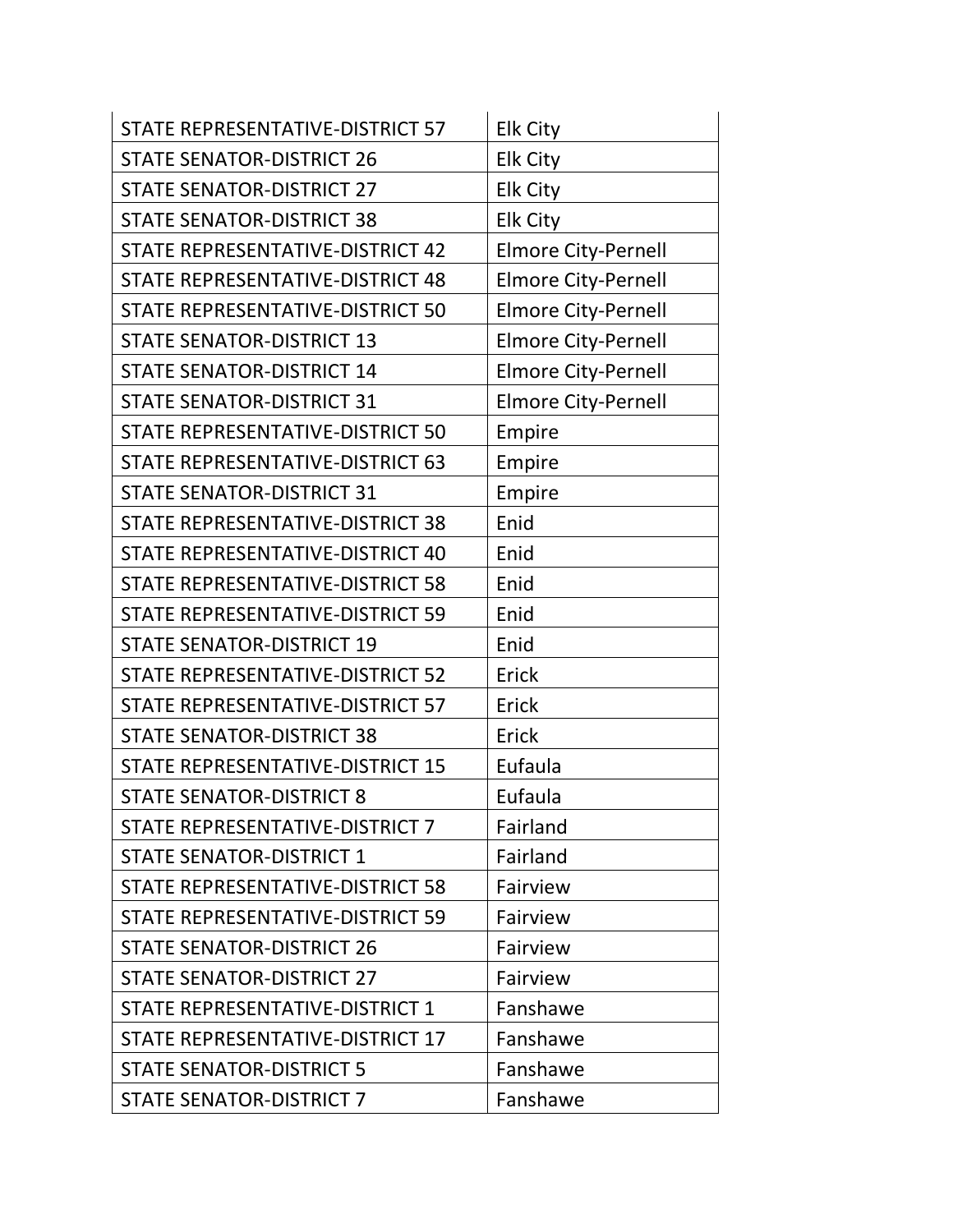| STATE REPRESENTATIVE-DISTRICT 59 | Fargo               |
|----------------------------------|---------------------|
| STATE REPRESENTATIVE-DISTRICT 61 | Fargo               |
| <b>STATE SENATOR-DISTRICT 27</b> | Fargo               |
| STATE REPRESENTATIVE-DISTRICT 61 | Felt                |
| <b>STATE SENATOR-DISTRICT 27</b> | Felt                |
| STATE REPRESENTATIVE-DISTRICT 65 | Fletcher            |
| <b>STATE SENATOR-DISTRICT 26</b> | Fletcher            |
| <b>STATE SENATOR-DISTRICT 31</b> | Fletcher            |
| <b>STATE SENATOR-DISTRICT 32</b> | Fletcher            |
| STATE REPRESENTATIVE-DISTRICT 63 | <b>Flower Mound</b> |
| STATE REPRESENTATIVE-DISTRICT 64 | <b>Flower Mound</b> |
| <b>STATE SENATOR-DISTRICT 31</b> | <b>Flower Mound</b> |
| STATE REPRESENTATIVE-DISTRICT 1  | <b>Forest Grove</b> |
| <b>STATE SENATOR-DISTRICT 5</b>  | <b>Forest Grove</b> |
| STATE REPRESENTATIVE-DISTRICT 61 | Forgan              |
| <b>STATE SENATOR-DISTRICT 27</b> | Forgan              |
| STATE REPRESENTATIVE-DISTRICT 65 | Fort Cobb-Broxton   |
| <b>STATE SENATOR-DISTRICT 26</b> | Fort Cobb-Broxton   |
| STATE REPRESENTATIVE-DISTRICT 13 | Fort Gibson         |
| STATE REPRESENTATIVE-DISTRICT 14 | <b>Fort Gibson</b>  |
| STATE REPRESENTATIVE-DISTRICT 4  | Fort Gibson         |
| <b>STATE SENATOR-DISTRICT 3</b>  | <b>Fort Gibson</b>  |
| <b>STATE SENATOR-DISTRICT 9</b>  | <b>Fort Gibson</b>  |
| STATE REPRESENTATIVE-DISTRICT 61 | <b>Fort Supply</b>  |
| <b>STATE SENATOR-DISTRICT 27</b> | <b>Fort Supply</b>  |
| STATE REPRESENTATIVE-DISTRICT 19 | <b>Fort Towson</b>  |
| <b>STATE SENATOR-DISTRICT 6</b>  | Fort Towson         |
| STATE REPRESENTATIVE-DISTRICT 48 | Fox                 |
| STATE REPRESENTATIVE-DISTRICT 50 | Fox                 |
| <b>STATE SENATOR-DISTRICT 14</b> | Fox                 |
| <b>STATE SENATOR-DISTRICT 31</b> | Fox                 |
| STATE REPRESENTATIVE-DISTRICT 6  | Foyil               |
| STATE REPRESENTATIVE-DISTRICT 8  | Foyil               |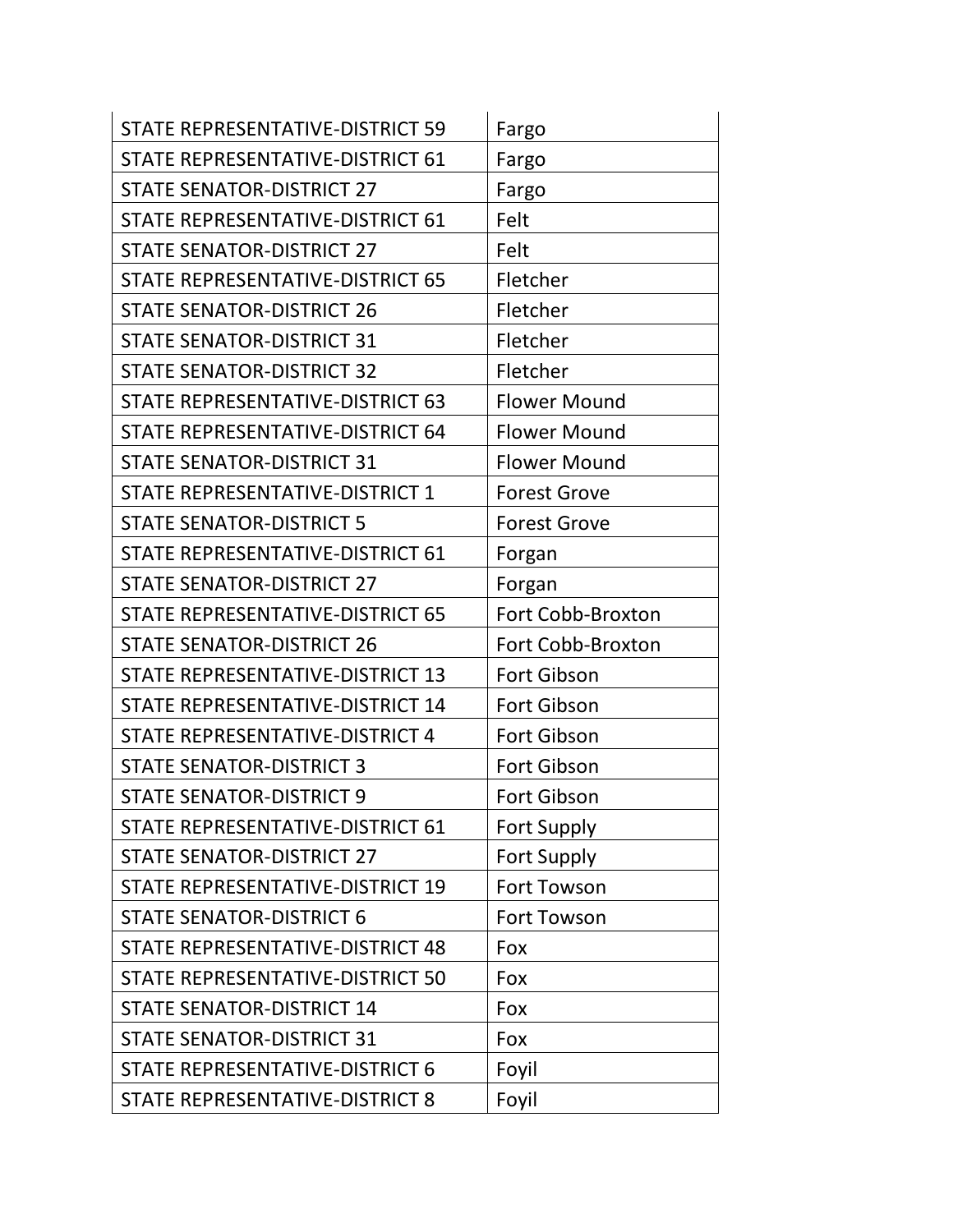| <b>STATE SENATOR-DISTRICT 29</b> | Foyil          |
|----------------------------------|----------------|
| STATE REPRESENTATIVE-DISTRICT 63 | Frederick      |
| <b>STATE SENATOR-DISTRICT 38</b> | Frederick      |
| STATE REPRESENTATIVE-DISTRICT 58 | Freedom        |
| STATE REPRESENTATIVE-DISTRICT 61 | Freedom        |
| <b>STATE SENATOR-DISTRICT 27</b> | Freedom        |
| STATE REPRESENTATIVE-DISTRICT 51 | Friend         |
| STATE REPRESENTATIVE-DISTRICT 56 | Friend         |
| <b>STATE SENATOR-DISTRICT 23</b> | Friend         |
| <b>STATE SENATOR-DISTRICT 43</b> | Friend         |
| STATE REPRESENTATIVE-DISTRICT 17 | Frink-Chambers |
| STATE REPRESENTATIVE-DISTRICT 18 | Frink-Chambers |
| <b>STATE SENATOR-DISTRICT 7</b>  | Frink-Chambers |
| STATE REPRESENTATIVE-DISTRICT 35 | Frontier       |
| STATE REPRESENTATIVE-DISTRICT 37 | Frontier       |
| STATE REPRESENTATIVE-DISTRICT 38 | Frontier       |
| <b>STATE SENATOR-DISTRICT 10</b> | Frontier       |
| <b>STATE SENATOR-DISTRICT 20</b> | Frontier       |
| STATE REPRESENTATIVE-DISTRICT 2  | Gans           |
| <b>STATE SENATOR-DISTRICT 7</b>  | Gans           |
| STATE REPRESENTATIVE-DISTRICT 38 | Garber         |
| STATE REPRESENTATIVE-DISTRICT 59 | Garber         |
| <b>STATE SENATOR-DISTRICT 19</b> | Garber         |
| <b>STATE SENATOR-DISTRICT 20</b> | Garber         |
| STATE REPRESENTATIVE-DISTRICT 55 | Geary          |
| STATE REPRESENTATIVE-DISTRICT 59 | Geary          |
| <b>STATE SENATOR-DISTRICT 26</b> | Geary          |
| STATE REPRESENTATIVE-DISTRICT 63 | Geronimo       |
| <b>STATE SENATOR-DISTRICT 31</b> | Geronimo       |
| STATE REPRESENTATIVE-DISTRICT 33 | Glencoe        |
| STATE REPRESENTATIVE-DISTRICT 35 | Glencoe        |
| <b>STATE SENATOR-DISTRICT 20</b> | Glencoe        |
| STATE REPRESENTATIVE-DISTRICT 24 | Glenpool       |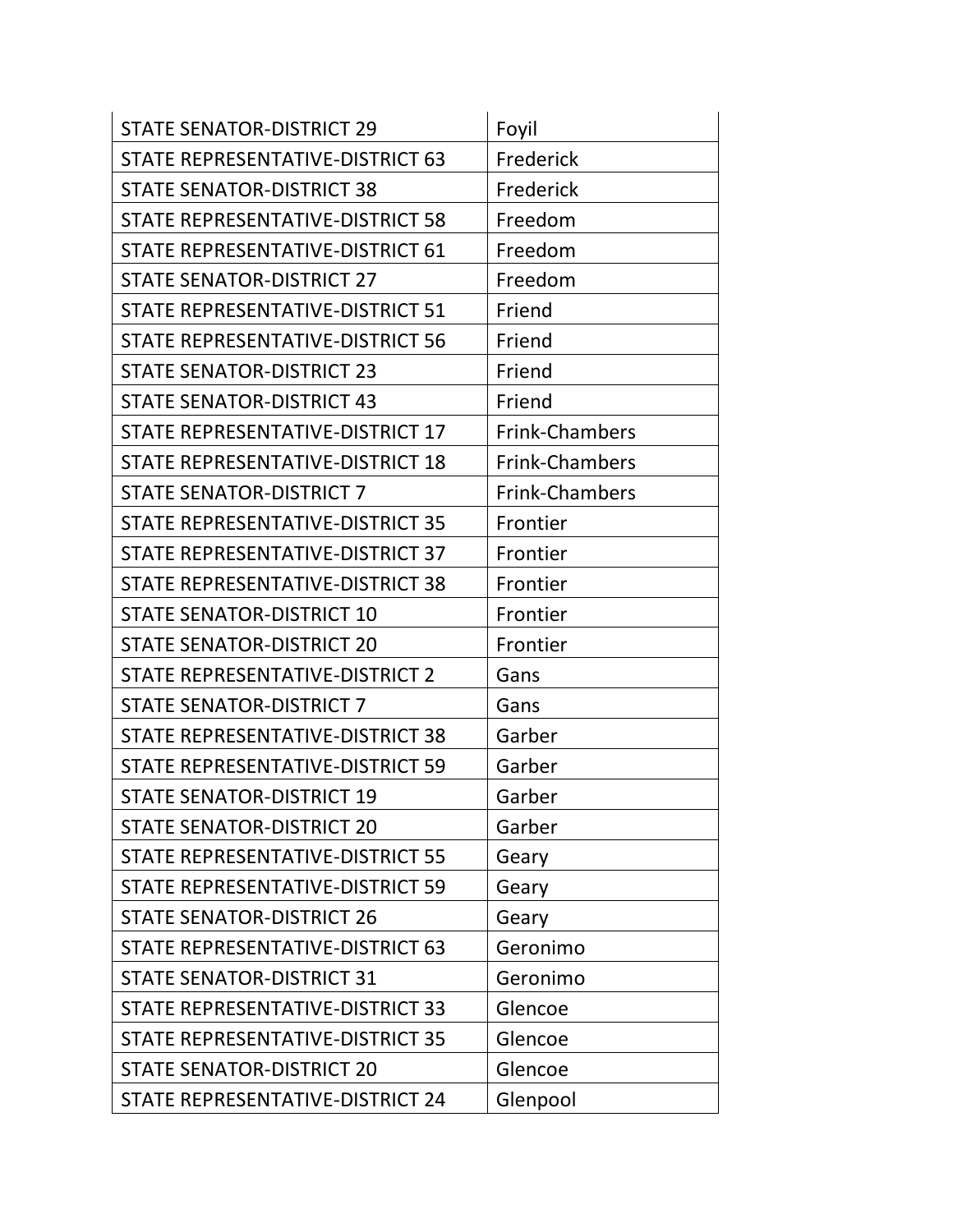| STATE REPRESENTATIVE-DISTRICT 30 | Glenpool      |
|----------------------------------|---------------|
| STATE REPRESENTATIVE-DISTRICT 68 | Glenpool      |
| <b>STATE SENATOR-DISTRICT 12</b> | Glenpool      |
| <b>STATE SENATOR-DISTRICT 25</b> | Glenpool      |
| <b>STATE SENATOR-DISTRICT 37</b> | Glenpool      |
| STATE REPRESENTATIVE-DISTRICT 1  | Glover        |
| <b>STATE SENATOR-DISTRICT 5</b>  | Glover        |
| STATE REPRESENTATIVE-DISTRICT 61 | Goodwell      |
| <b>STATE SENATOR-DISTRICT 27</b> | Goodwell      |
| STATE REPRESENTATIVE-DISTRICT 15 | Gore          |
| STATE REPRESENTATIVE-DISTRICT 2  | Gore          |
| <b>STATE SENATOR-DISTRICT 4</b>  | Gore          |
| <b>STATE SENATOR-DISTRICT 8</b>  | Gore          |
| STATE REPRESENTATIVE-DISTRICT 65 | Gracemont     |
| <b>STATE SENATOR-DISTRICT 26</b> | Gracemont     |
| STATE REPRESENTATIVE-DISTRICT 15 | Graham-Dustin |
| STATE REPRESENTATIVE-DISTRICT 16 | Graham-Dustin |
| STATE REPRESENTATIVE-DISTRICT 18 | Graham-Dustin |
| <b>STATE SENATOR-DISTRICT 13</b> | Graham-Dustin |
| <b>STATE SENATOR-DISTRICT 8</b>  | Graham-Dustin |
| STATE REPRESENTATIVE-DISTRICT 63 | Grandfield    |
| <b>STATE SENATOR-DISTRICT 31</b> | Grandfield    |
| <b>STATE SENATOR-DISTRICT 38</b> | Grandfield    |
| STATE REPRESENTATIVE-DISTRICT 4  | Grandview     |
| STATE REPRESENTATIVE-DISTRICT 50 | Grandview     |
| STATE REPRESENTATIVE-DISTRICT 86 | Grandview     |
| <b>STATE SENATOR-DISTRICT 3</b>  | Grandview     |
| <b>STATE SENATOR-DISTRICT 31</b> | Grandview     |
| <b>STATE SENATOR-DISTRICT 9</b>  | Grandview     |
| STATE REPRESENTATIVE-DISTRICT 52 | Granite       |
| <b>STATE SENATOR-DISTRICT 38</b> | Granite       |
| STATE REPRESENTATIVE-DISTRICT 49 | Greenville    |
| <b>STATE SENATOR-DISTRICT 31</b> | Greenville    |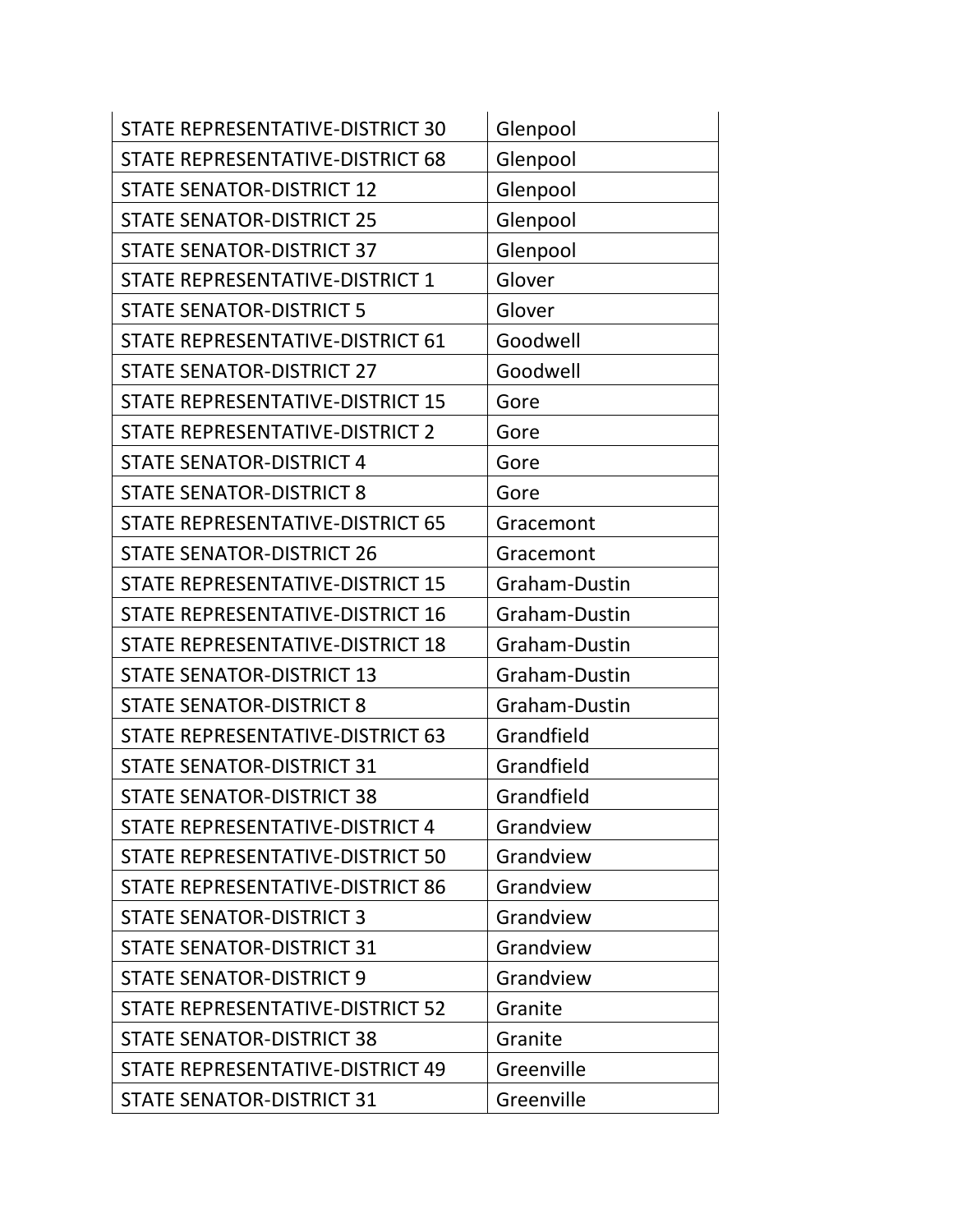| STATE REPRESENTATIVE-DISTRICT 26 | Grove       |
|----------------------------------|-------------|
| STATE REPRESENTATIVE-DISTRICT 5  | Grove       |
| STATE REPRESENTATIVE-DISTRICT 7  | Grove       |
| <b>STATE SENATOR-DISTRICT 1</b>  | Grove       |
| <b>STATE SENATOR-DISTRICT 17</b> | Grove       |
| <b>STATE SENATOR-DISTRICT 4</b>  | Grove       |
| STATE REPRESENTATIVE-DISTRICT 31 | Guthrie     |
| STATE REPRESENTATIVE-DISTRICT 33 | Guthrie     |
| STATE REPRESENTATIVE-DISTRICT 38 | Guthrie     |
| STATE REPRESENTATIVE-DISTRICT 41 | Guthrie     |
| <b>STATE SENATOR-DISTRICT 20</b> | Guthrie     |
| <b>STATE SENATOR-DISTRICT 28</b> | Guthrie     |
| STATE REPRESENTATIVE-DISTRICT 61 | Guymon      |
| <b>STATE SENATOR-DISTRICT 27</b> | Guymon      |
| STATE REPRESENTATIVE-DISTRICT 29 | Gypsy       |
| <b>STATE SENATOR-DISTRICT 8</b>  | Gypsy       |
| STATE REPRESENTATIVE-DISTRICT 17 | Haileyville |
| <b>STATE SENATOR-DISTRICT 7</b>  | Haileyville |
| STATE REPRESENTATIVE-DISTRICT 57 | Hammon      |
| <b>STATE SENATOR-DISTRICT 26</b> | Hammon      |
| <b>STATE SENATOR-DISTRICT 27</b> | Hammon      |
| <b>STATE SENATOR-DISTRICT 38</b> | Hammon      |
| STATE REPRESENTATIVE-DISTRICT 15 | Hanna       |
| <b>STATE SENATOR-DISTRICT 8</b>  | Hanna       |
| STATE REPRESENTATIVE-DISTRICT 61 | Hardesty    |
| <b>STATE SENATOR-DISTRICT 27</b> | Hardesty    |
| STATE REPRESENTATIVE-DISTRICT 19 | Harmony     |
| STATE REPRESENTATIVE-DISTRICT 22 | Harmony     |
| <b>STATE SENATOR-DISTRICT 6</b>  | Harmony     |
| STATE REPRESENTATIVE-DISTRICT 28 | Harrah      |
| STATE REPRESENTATIVE-DISTRICT 32 | Harrah      |
| STATE REPRESENTATIVE-DISTRICT 36 | Harrah      |
| <b>STATE SENATOR-DISTRICT 17</b> | Harrah      |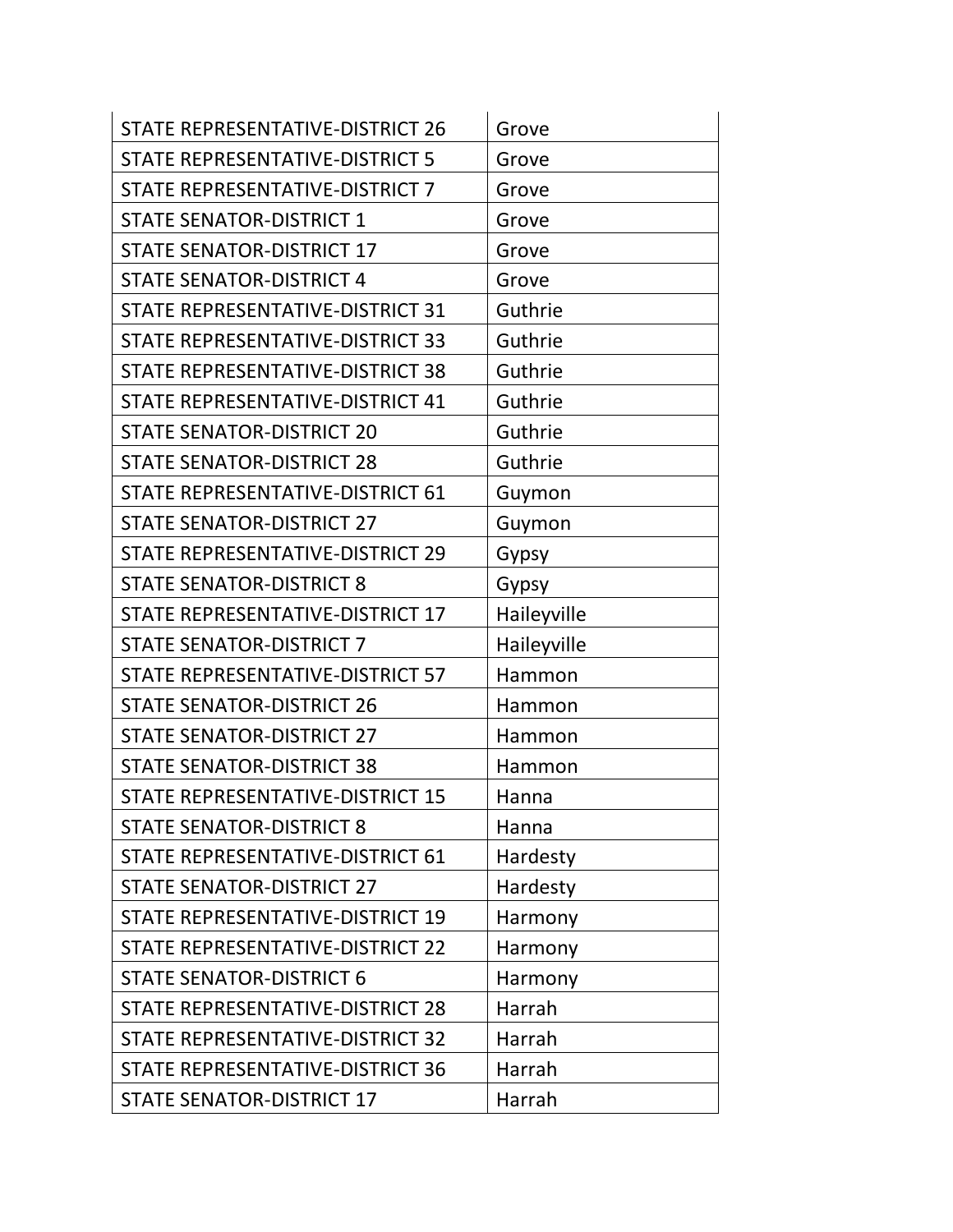| <b>STATE SENATOR-DISTRICT 28</b> | Harrah     |
|----------------------------------|------------|
| STATE REPRESENTATIVE-DISTRICT 17 | Hartshorne |
| <b>STATE SENATOR-DISTRICT 7</b>  | Hartshorne |
| STATE REPRESENTATIVE-DISTRICT 12 | Haskell    |
| STATE REPRESENTATIVE-DISTRICT 13 | Haskell    |
| STATE REPRESENTATIVE-DISTRICT 16 | Haskell    |
| <b>STATE SENATOR-DISTRICT 25</b> | Haskell    |
| <b>STATE SENATOR-DISTRICT 3</b>  | Haskell    |
| <b>STATE SENATOR-DISTRICT 8</b>  | Haskell    |
| <b>STATE SENATOR-DISTRICT 9</b>  | Haskell    |
| STATE REPRESENTATIVE-DISTRICT 1  | Haworth    |
| <b>STATE SENATOR-DISTRICT 5</b>  | Haworth    |
| STATE REPRESENTATIVE-DISTRICT 18 | Haywood    |
| <b>STATE SENATOR-DISTRICT 7</b>  | Haywood    |
| STATE REPRESENTATIVE-DISTRICT 48 | Healdton   |
| STATE REPRESENTATIVE-DISTRICT 49 | Healdton   |
| STATE REPRESENTATIVE-DISTRICT 50 | Healdton   |
| <b>STATE SENATOR-DISTRICT 14</b> | Healdton   |
| <b>STATE SENATOR-DISTRICT 31</b> | Healdton   |
| STATE REPRESENTATIVE-DISTRICT 1  | Heavener   |
| STATE REPRESENTATIVE-DISTRICT 3  | Heavener   |
| <b>STATE SENATOR-DISTRICT 5</b>  | Heavener   |
| STATE REPRESENTATIVE-DISTRICT 58 | Hennessey  |
| STATE REPRESENTATIVE-DISTRICT 59 | Hennessey  |
| <b>STATE SENATOR-DISTRICT 19</b> | Hennessey  |
| <b>STATE SENATOR-DISTRICT 20</b> | Hennessey  |
| <b>STATE SENATOR-DISTRICT 26</b> | Hennessey  |
| <b>STATE SENATOR-DISTRICT 27</b> | Hennessey  |
| STATE REPRESENTATIVE-DISTRICT 15 | Henryetta  |
| STATE REPRESENTATIVE-DISTRICT 16 | Henryetta  |
| <b>STATE SENATOR-DISTRICT 8</b>  | Henryetta  |
| STATE REPRESENTATIVE-DISTRICT 13 | Hilldale   |
| STATE REPRESENTATIVE-DISTRICT 14 | Hilldale   |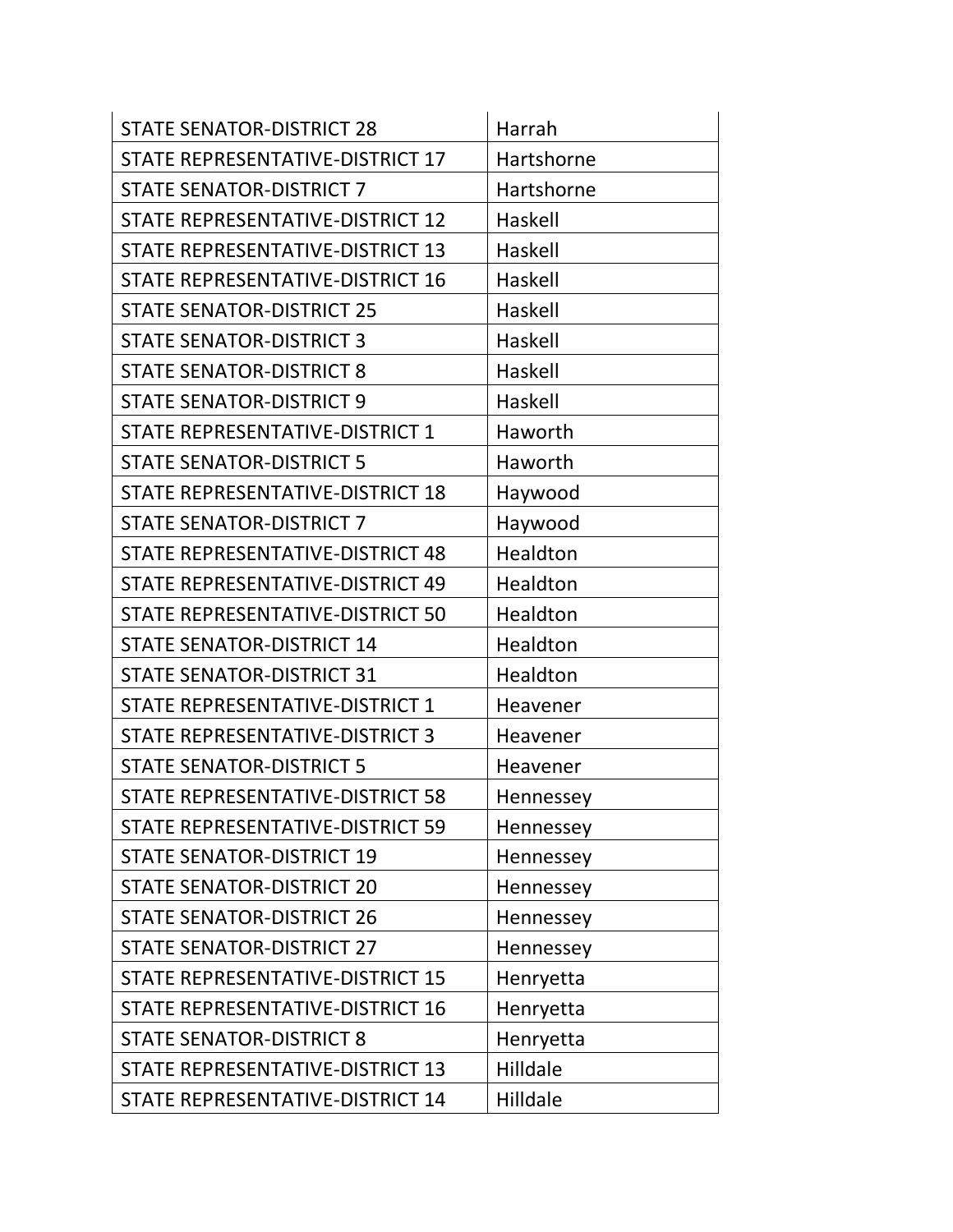| <b>STATE SENATOR-DISTRICT 9</b>  | Hilldale           |
|----------------------------------|--------------------|
| STATE REPRESENTATIVE-DISTRICT 55 | Hinton             |
| STATE REPRESENTATIVE-DISTRICT 56 | Hinton             |
| <b>STATE SENATOR-DISTRICT 26</b> | Hinton             |
| STATE REPRESENTATIVE-DISTRICT 52 | Hobart             |
| STATE REPRESENTATIVE-DISTRICT 63 | Hobart             |
| <b>STATE SENATOR-DISTRICT 38</b> | Hobart             |
| STATE REPRESENTATIVE-DISTRICT 1  | Hodgen             |
| STATE REPRESENTATIVE-DISTRICT 3  | Hodgen             |
| <b>STATE SENATOR-DISTRICT 5</b>  | Hodgen             |
| STATE REPRESENTATIVE-DISTRICT 18 | Holdenville        |
| STATE REPRESENTATIVE-DISTRICT 28 | Holdenville        |
| <b>STATE SENATOR-DISTRICT 13</b> | Holdenville        |
| <b>STATE SENATOR-DISTRICT 28</b> | Holdenville        |
| STATE REPRESENTATIVE-DISTRICT 52 | <b>Hollis</b>      |
| <b>STATE SENATOR-DISTRICT 38</b> | <b>Hollis</b>      |
| STATE REPRESENTATIVE-DISTRICT 1  | <b>Holly Creek</b> |
| <b>STATE SENATOR-DISTRICT 5</b>  | <b>Holly Creek</b> |
| STATE REPRESENTATIVE-DISTRICT 10 | Hominy             |
| STATE REPRESENTATIVE-DISTRICT 35 | Hominy             |
| STATE REPRESENTATIVE-DISTRICT 37 | Hominy             |
| <b>STATE SENATOR-DISTRICT 10</b> | Hominy             |
| STATE REPRESENTATIVE-DISTRICT 61 | Hooker             |
| <b>STATE SENATOR-DISTRICT 27</b> | Hooker             |
| STATE REPRESENTATIVE-DISTRICT 3  | Howe               |
| <b>STATE SENATOR-DISTRICT 5</b>  | Howe               |
| STATE REPRESENTATIVE-DISTRICT 19 | Hugo               |
| <b>STATE SENATOR-DISTRICT 6</b>  | Hugo               |
| STATE REPRESENTATIVE-DISTRICT 14 | Hulbert            |
| STATE REPRESENTATIVE-DISTRICT 4  | Hulbert            |
| <b>STATE SENATOR-DISTRICT 3</b>  | Hulbert            |
| <b>STATE SENATOR-DISTRICT 9</b>  | Hulbert            |
| STATE REPRESENTATIVE-DISTRICT 55 | Hydro-Eakly        |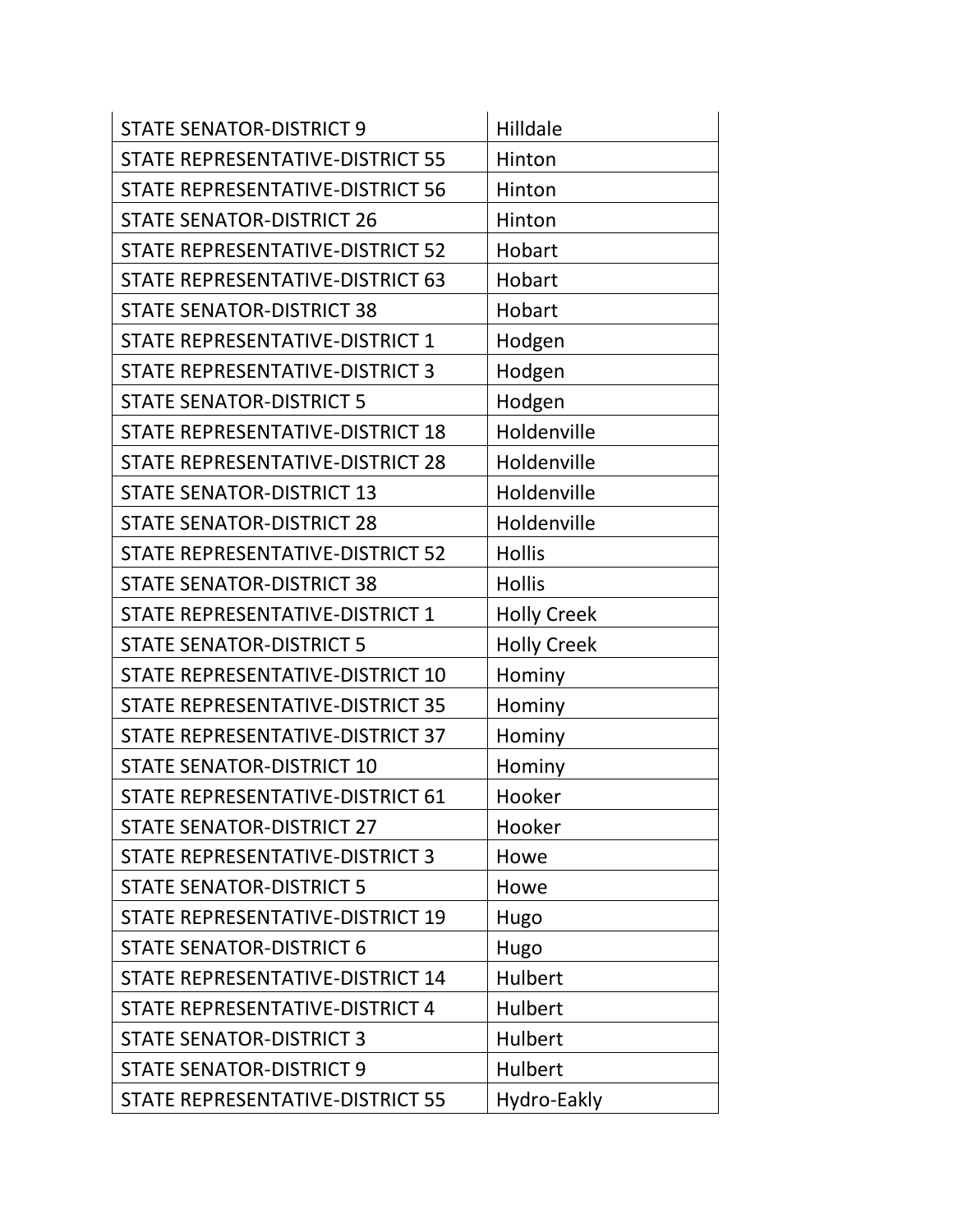| STATE REPRESENTATIVE-DISTRICT 57        | Hydro-Eakly     |
|-----------------------------------------|-----------------|
| STATE REPRESENTATIVE-DISTRICT 65        | Hydro-Eakly     |
| <b>STATE SENATOR-DISTRICT 26</b>        | Hydro-Eakly     |
| <b>STATE SENATOR-DISTRICT 38</b>        | Hydro-Eakly     |
| STATE REPRESENTATIVE-DISTRICT 1         | Idabel          |
| <b>STATE SENATOR-DISTRICT 5</b>         | Idabel          |
| <b>STATE REPRESENTATIVE-DISTRICT 63</b> | Indiahoma       |
| <b>STATE SENATOR-DISTRICT 32</b>        | Indiahoma       |
| <b>STATE SENATOR-DISTRICT 38</b>        | Indiahoma       |
| STATE REPRESENTATIVE-DISTRICT 17        | Indianola       |
| STATE REPRESENTATIVE-DISTRICT 18        | Indianola       |
| <b>STATE SENATOR-DISTRICT 7</b>         | Indianola       |
| STATE REPRESENTATIVE-DISTRICT 12        | Inola           |
| STATE REPRESENTATIVE-DISTRICT 8         | Inola           |
| <b>STATE SENATOR-DISTRICT 2</b>         | Inola           |
| <b>STATE SENATOR-DISTRICT 3</b>         | Inola           |
| STATE REPRESENTATIVE-DISTRICT 5         | Jay             |
| STATE REPRESENTATIVE-DISTRICT 86        | Jay             |
| <b>STATE SENATOR-DISTRICT 1</b>         | Jay             |
| <b>STATE SENATOR-DISTRICT 4</b>         | Jay             |
| STATE REPRESENTATIVE-DISTRICT 30        | Jenks           |
| STATE REPRESENTATIVE-DISTRICT 67        | Jenks           |
| STATE REPRESENTATIVE-DISTRICT 68        | Jenks           |
| STATE REPRESENTATIVE-DISTRICT 69        | Jenks           |
| STATE REPRESENTATIVE-DISTRICT 70        | Jenks           |
| STATE REPRESENTATIVE-DISTRICT 71        | Jenks           |
| <b>STATE SENATOR-DISTRICT 12</b>        | Jenks           |
| <b>STATE SENATOR-DISTRICT 25</b>        | Jenks           |
| <b>STATE SENATOR-DISTRICT 37</b>        | Jenks           |
| <b>STATE SENATOR-DISTRICT 39</b>        | Jenks           |
| STATE REPRESENTATIVE-DISTRICT 35        | Jennings        |
| <b>STATE SENATOR-DISTRICT 20</b>        | <b>Jennings</b> |
| <b>STATE SENATOR-DISTRICT 21</b>        | Jennings        |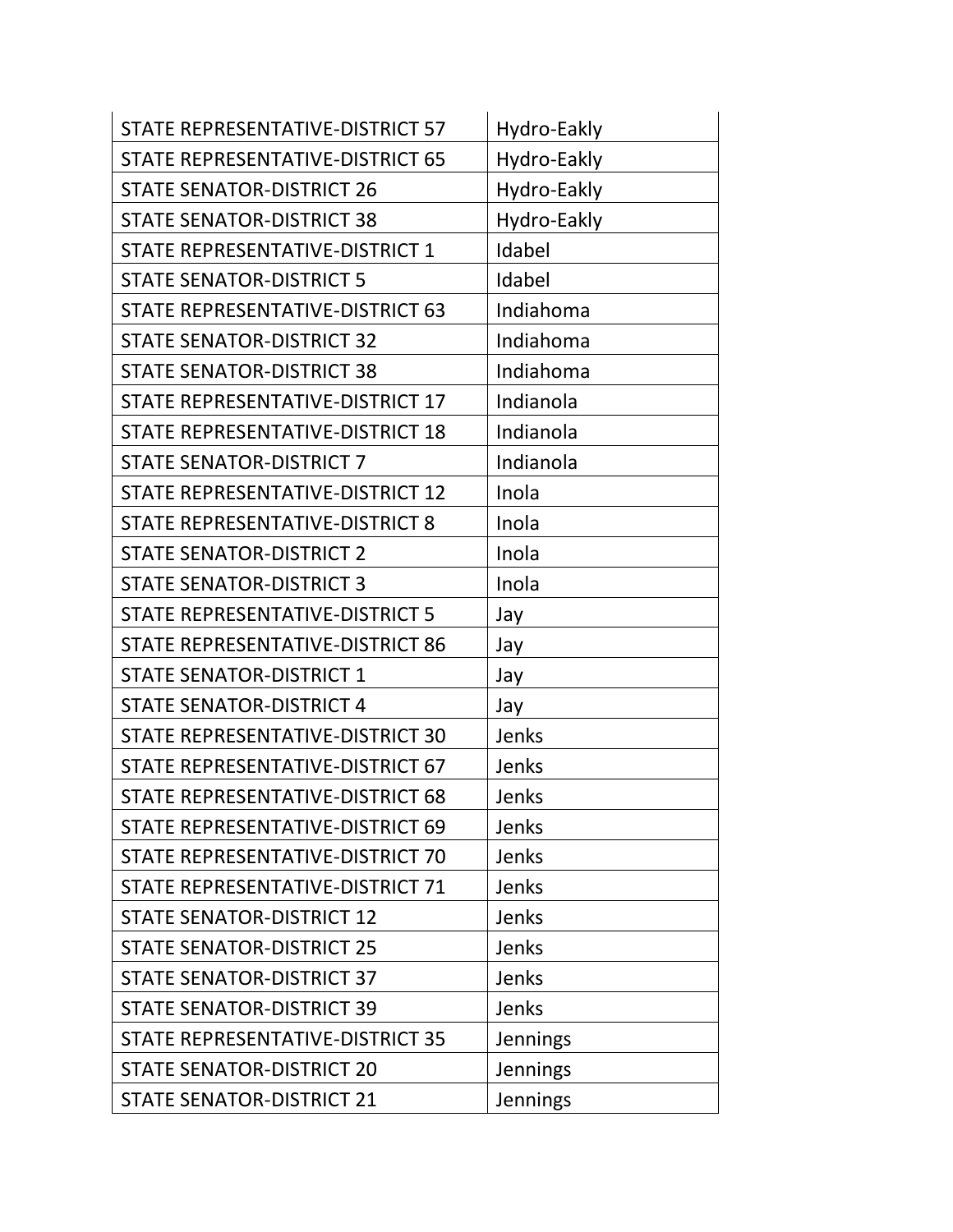| <b>STATE REPRESENTATIVE-DISTRICT 36</b> | Jones         |
|-----------------------------------------|---------------|
| STATE REPRESENTATIVE-DISTRICT 96        | Jones         |
| STATE REPRESENTATIVE-DISTRICT 97        | Jones         |
| <b>STATE SENATOR-DISTRICT 17</b>        | Jones         |
| <b>STATE SENATOR-DISTRICT 28</b>        | Jones         |
| <b>STATE SENATOR-DISTRICT 41</b>        | Jones         |
| <b>STATE SENATOR-DISTRICT 42</b>        | Jones         |
| <b>STATE SENATOR-DISTRICT 48</b>        | Jones         |
| STATE REPRESENTATIVE-DISTRICT 28        | Justice       |
| <b>STATE SENATOR-DISTRICT 28</b>        | Justice       |
| STATE REPRESENTATIVE-DISTRICT 8         | Justus-Tiawah |
| STATE REPRESENTATIVE-DISTRICT 9         | Justus-Tiawah |
| <b>STATE SENATOR-DISTRICT 2</b>         | Justus-Tiawah |
| <b>STATE SENATOR-DISTRICT 29</b>        | Justus-Tiawah |
| STATE REPRESENTATIVE-DISTRICT 5         | Kansas        |
| STATE REPRESENTATIVE-DISTRICT 86        | <b>Kansas</b> |
| <b>STATE SENATOR-DISTRICT 3</b>         | <b>Kansas</b> |
| <b>STATE SENATOR-DISTRICT 4</b>         | <b>Kansas</b> |
| STATE REPRESENTATIVE-DISTRICT 24        | Kellyville    |
| STATE REPRESENTATIVE-DISTRICT 29        | Kellyville    |
| STATE REPRESENTATIVE-DISTRICT 30        | Kellyville    |
| <b>STATE SENATOR-DISTRICT 12</b>        | Kellyville    |
| STATE REPRESENTATIVE-DISTRICT 5         | Kenwood       |
| <b>STATE SENATOR-DISTRICT 1</b>         | Kenwood       |
| <b>STATE SENATOR-DISTRICT 4</b>         | Kenwood       |
| STATE REPRESENTATIVE-DISTRICT 15        | Keota         |
| STATE REPRESENTATIVE-DISTRICT 3         | Keota         |
| <b>STATE SENATOR-DISTRICT 7</b>         | Keota         |
| STATE REPRESENTATIVE-DISTRICT 5         | Ketchum       |
| STATE REPRESENTATIVE-DISTRICT 6         | Ketchum       |
| <b>STATE SENATOR-DISTRICT 1</b>         | Ketchum       |
| STATE REPRESENTATIVE-DISTRICT 2         | Keys          |
| STATE REPRESENTATIVE-DISTRICT 4         | Keys          |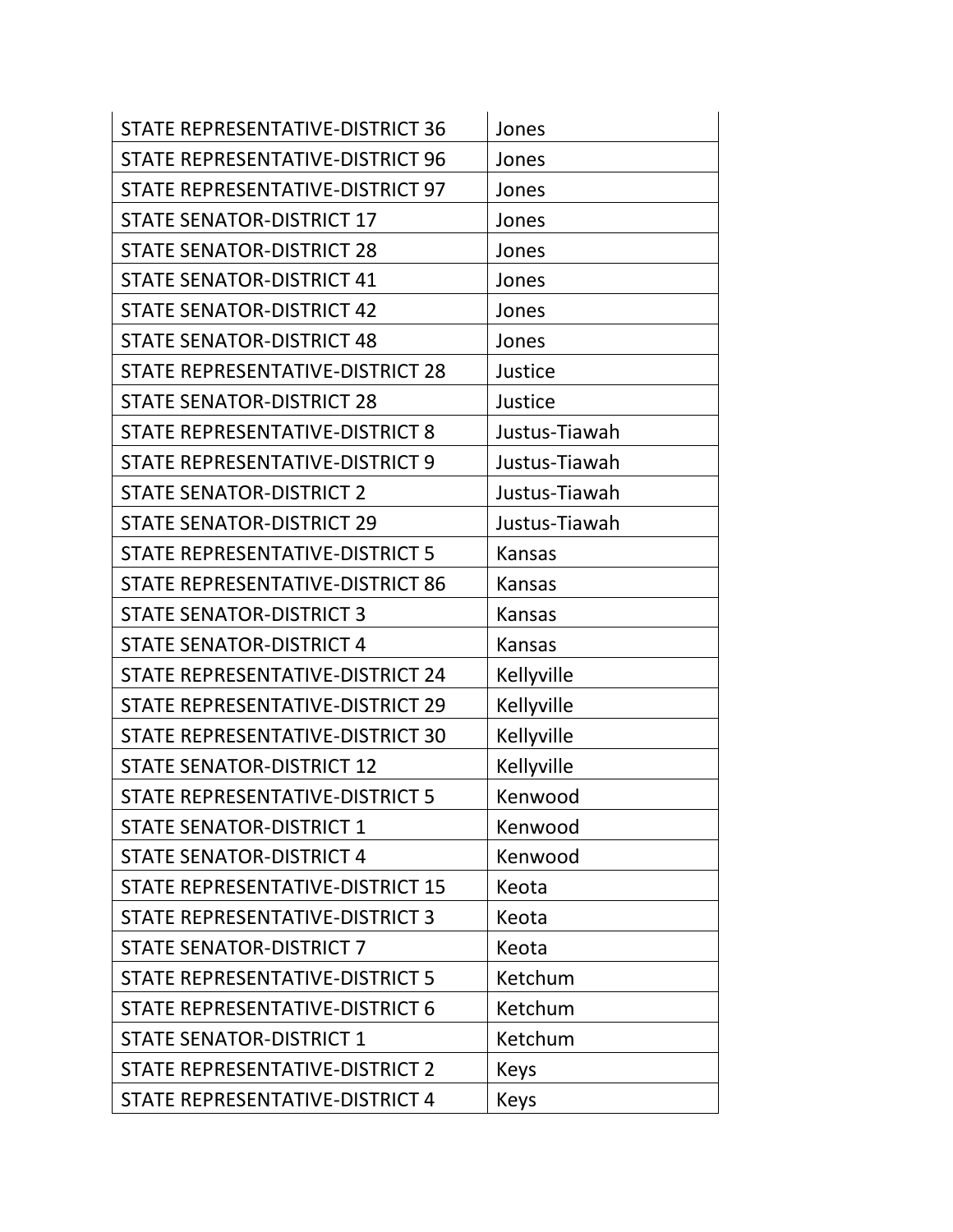| <b>STATE SENATOR-DISTRICT 4</b>         | <b>Keys</b>       |
|-----------------------------------------|-------------------|
| <b>STATE SENATOR-DISTRICT 9</b>         | Keys              |
| STATE REPRESENTATIVE-DISTRICT 29        | Keystone          |
| STATE REPRESENTATIVE-DISTRICT 35        | Keystone          |
| <b>STATE SENATOR-DISTRICT 12</b>        | Keystone          |
| <b>STATE SENATOR-DISTRICT 20</b>        | Keystone          |
| <b>STATE SENATOR-DISTRICT 21</b>        | Keystone          |
| STATE REPRESENTATIVE-DISTRICT 30        | Kiefer            |
| <b>STATE SENATOR-DISTRICT 12</b>        | Kiefer            |
| STATE REPRESENTATIVE-DISTRICT 37        | Kildare           |
| STATE REPRESENTATIVE-DISTRICT 38        | Kildare           |
| <b>STATE SENATOR-DISTRICT 10</b>        | Kildare           |
| <b>STATE SENATOR-DISTRICT 19</b>        | Kildare           |
| <b>STATE REPRESENTATIVE-DISTRICT 59</b> | Kingfisher        |
| <b>STATE SENATOR-DISTRICT 20</b>        | Kingfisher        |
| <b>STATE SENATOR-DISTRICT 26</b>        | Kingfisher        |
| STATE REPRESENTATIVE-DISTRICT 21        | Kingston          |
| STATE REPRESENTATIVE-DISTRICT 49        | Kingston          |
| <b>STATE SENATOR-DISTRICT 14</b>        | Kingston          |
| STATE REPRESENTATIVE-DISTRICT 15        | Kinta             |
| <b>STATE SENATOR-DISTRICT 7</b>         | Kinta             |
| STATE REPRESENTATIVE-DISTRICT 17        | Kiowa             |
| STATE REPRESENTATIVE-DISTRICT 18        | Kiowa             |
| STATE REPRESENTATIVE-DISTRICT 22        | Kiowa             |
| <b>STATE SENATOR-DISTRICT 6</b>         | Kiowa             |
| <b>STATE SENATOR-DISTRICT 7</b>         | Kiowa             |
| STATE REPRESENTATIVE-DISTRICT 28        | Konawa            |
| <b>STATE SENATOR-DISTRICT 17</b>        | Konawa            |
| <b>STATE SENATOR-DISTRICT 28</b>        | Konawa            |
| STATE REPRESENTATIVE-DISTRICT 17        | <b>Krebs</b>      |
| <b>STATE SENATOR-DISTRICT 7</b>         | <b>Krebs</b>      |
| STATE REPRESENTATIVE-DISTRICT 38        | Kremlin-Hillsdale |
| STATE REPRESENTATIVE-DISTRICT 40        | Kremlin-Hillsdale |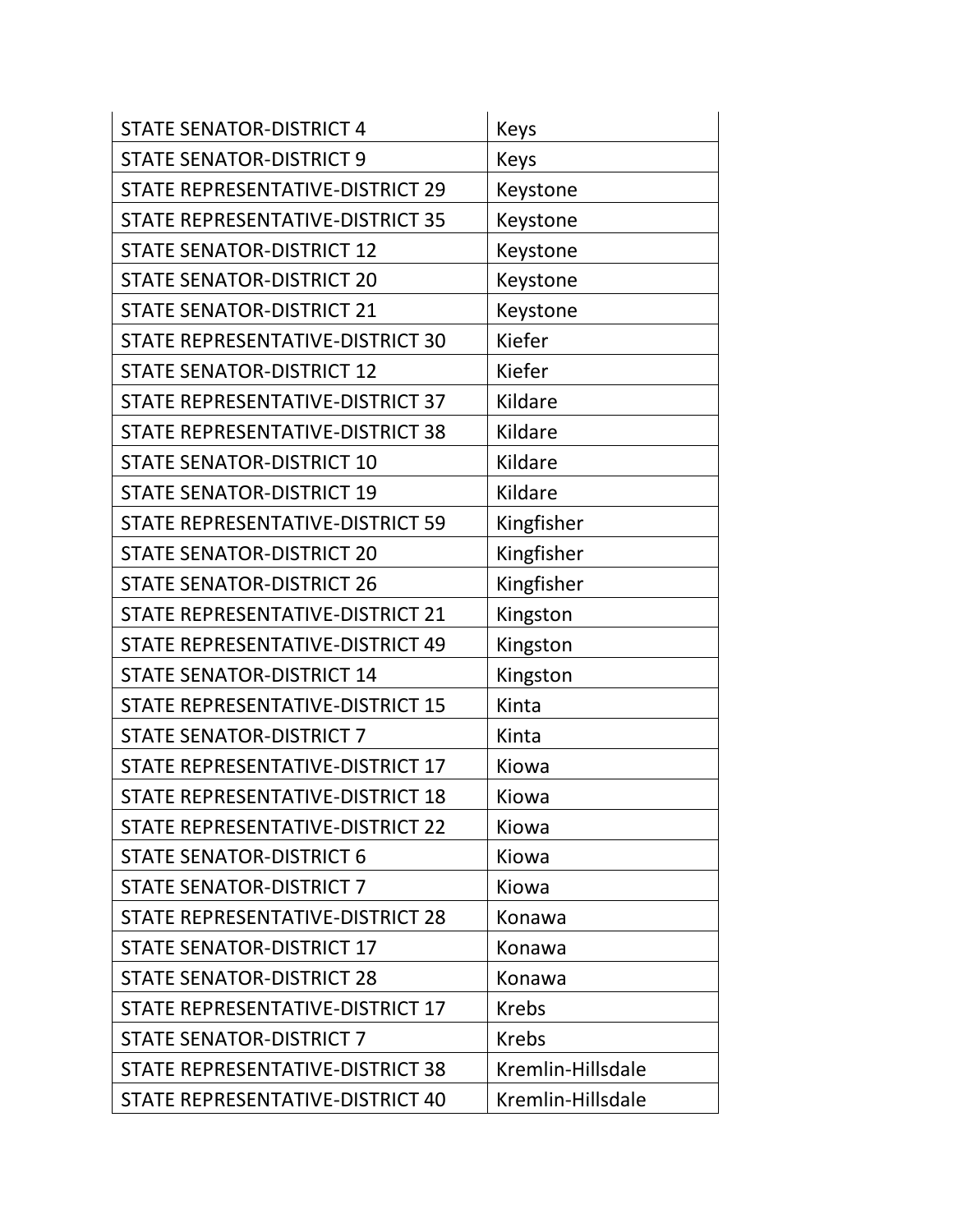| STATE REPRESENTATIVE-DISTRICT 58 | Kremlin-Hillsdale |
|----------------------------------|-------------------|
| <b>STATE SENATOR-DISTRICT 19</b> | Kremlin-Hillsdale |
| STATE REPRESENTATIVE-DISTRICT 19 | Lane              |
| STATE REPRESENTATIVE-DISTRICT 22 | Lane              |
| <b>STATE SENATOR-DISTRICT 6</b>  | Lane              |
| STATE REPRESENTATIVE-DISTRICT 25 | Latta             |
| <b>STATE SENATOR-DISTRICT 13</b> | Latta             |
| STATE REPRESENTATIVE-DISTRICT 61 | Laverne           |
| <b>STATE SENATOR-DISTRICT 27</b> | Laverne           |
| STATE REPRESENTATIVE-DISTRICT 62 | Lawton            |
| STATE REPRESENTATIVE-DISTRICT 63 | Lawton            |
| STATE REPRESENTATIVE-DISTRICT 64 | Lawton            |
| STATE REPRESENTATIVE-DISTRICT 65 | Lawton            |
| <b>STATE SENATOR-DISTRICT 31</b> | Lawton            |
| <b>STATE SENATOR-DISTRICT 32</b> | Lawton            |
| STATE REPRESENTATIVE-DISTRICT 86 | Leach             |
| <b>STATE SENATOR-DISTRICT 4</b>  | Leach             |
| STATE REPRESENTATIVE-DISTRICT 57 | Leedey            |
| STATE REPRESENTATIVE-DISTRICT 59 | Leedey            |
| <b>STATE SENATOR-DISTRICT 26</b> | Leedey            |
| <b>STATE SENATOR-DISTRICT 27</b> | Leedey            |
| STATE REPRESENTATIVE-DISTRICT 1  | LeFlore           |
| STATE REPRESENTATIVE-DISTRICT 17 | LeFlore           |
| <b>STATE SENATOR-DISTRICT 5</b>  | LeFlore           |
| <b>STATE SENATOR-DISTRICT 7</b>  | LeFlore           |
| STATE REPRESENTATIVE-DISTRICT 20 | Lexington         |
| STATE REPRESENTATIVE-DISTRICT 28 | Lexington         |
| STATE REPRESENTATIVE-DISTRICT 42 | Lexington         |
| <b>STATE SENATOR-DISTRICT 15</b> | Lexington         |
| <b>STATE SENATOR-DISTRICT 17</b> | Lexington         |
| <b>STATE SENATOR-DISTRICT 43</b> | Lexington         |
| STATE REPRESENTATIVE-DISTRICT 16 | Liberty           |
| STATE REPRESENTATIVE-DISTRICT 2  | Liberty           |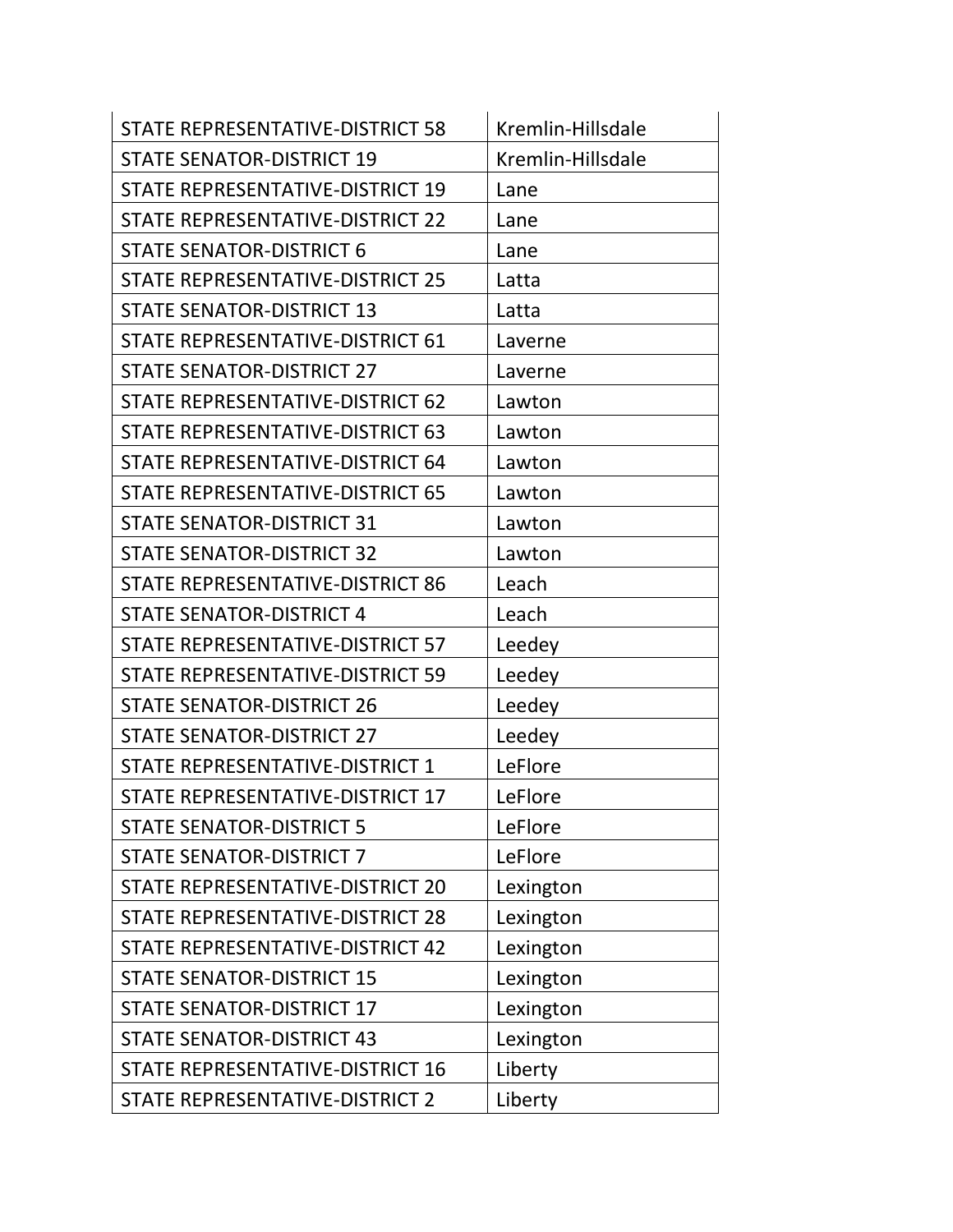| STATE REPRESENTATIVE-DISTRICT 24        | Liberty             |
|-----------------------------------------|---------------------|
| <b>STATE SENATOR-DISTRICT 12</b>        | Liberty             |
| <b>STATE SENATOR-DISTRICT 25</b>        | Liberty             |
| <b>STATE SENATOR-DISTRICT 4</b>         | Liberty             |
| <b>STATE SENATOR-DISTRICT 7</b>         | Liberty             |
| <b>STATE SENATOR-DISTRICT 8</b>         | Liberty             |
| STATE REPRESENTATIVE-DISTRICT 42        | Lindsay             |
| STATE REPRESENTATIVE-DISTRICT 51        | Lindsay             |
| <b>STATE SENATOR-DISTRICT 13</b>        | Lindsay             |
| <b>STATE SENATOR-DISTRICT 43</b>        | Lindsay             |
| STATE REPRESENTATIVE-DISTRICT 27        | Little Axe          |
| STATE REPRESENTATIVE-DISTRICT 36        | Little Axe          |
| <b>STATE SENATOR-DISTRICT 15</b>        | Little Axe          |
| <b>STATE SENATOR-DISTRICT 17</b>        | Little Axe          |
| STATE REPRESENTATIVE-DISTRICT 4         | <b>Locust Grove</b> |
| STATE REPRESENTATIVE-DISTRICT 5         | Locust Grove        |
| STATE REPRESENTATIVE-DISTRICT 8         | <b>Locust Grove</b> |
| STATE REPRESENTATIVE-DISTRICT 86        | <b>Locust Grove</b> |
| <b>STATE SENATOR-DISTRICT 3</b>         | <b>Locust Grove</b> |
| STATE REPRESENTATIVE-DISTRICT 59        | Lomega              |
| <b>STATE SENATOR-DISTRICT 26</b>        | Lomega              |
| STATE REPRESENTATIVE-DISTRICT 48        | Lone Grove          |
| STATE REPRESENTATIVE-DISTRICT 49        | Lone Grove          |
| <b>STATE SENATOR-DISTRICT 14</b>        | Lone Grove          |
| <b>STATE SENATOR-DISTRICT 31</b>        | Lone Grove          |
| <b>STATE REPRESENTATIVE-DISTRICT 52</b> | Lone Wolf           |
| <b>STATE SENATOR-DISTRICT 38</b>        | Lone Wolf           |
| STATE REPRESENTATIVE-DISTRICT 30        | Lonestar            |
| <b>STATE SENATOR-DISTRICT 12</b>        | Lonestar            |
| STATE REPRESENTATIVE-DISTRICT 55        | Lookeba-Sickles     |
| STATE REPRESENTATIVE-DISTRICT 56        | Lookeba-Sickles     |
| STATE REPRESENTATIVE-DISTRICT 65        | Lookeba-Sickles     |
| <b>STATE SENATOR-DISTRICT 26</b>        | Lookeba-Sickles     |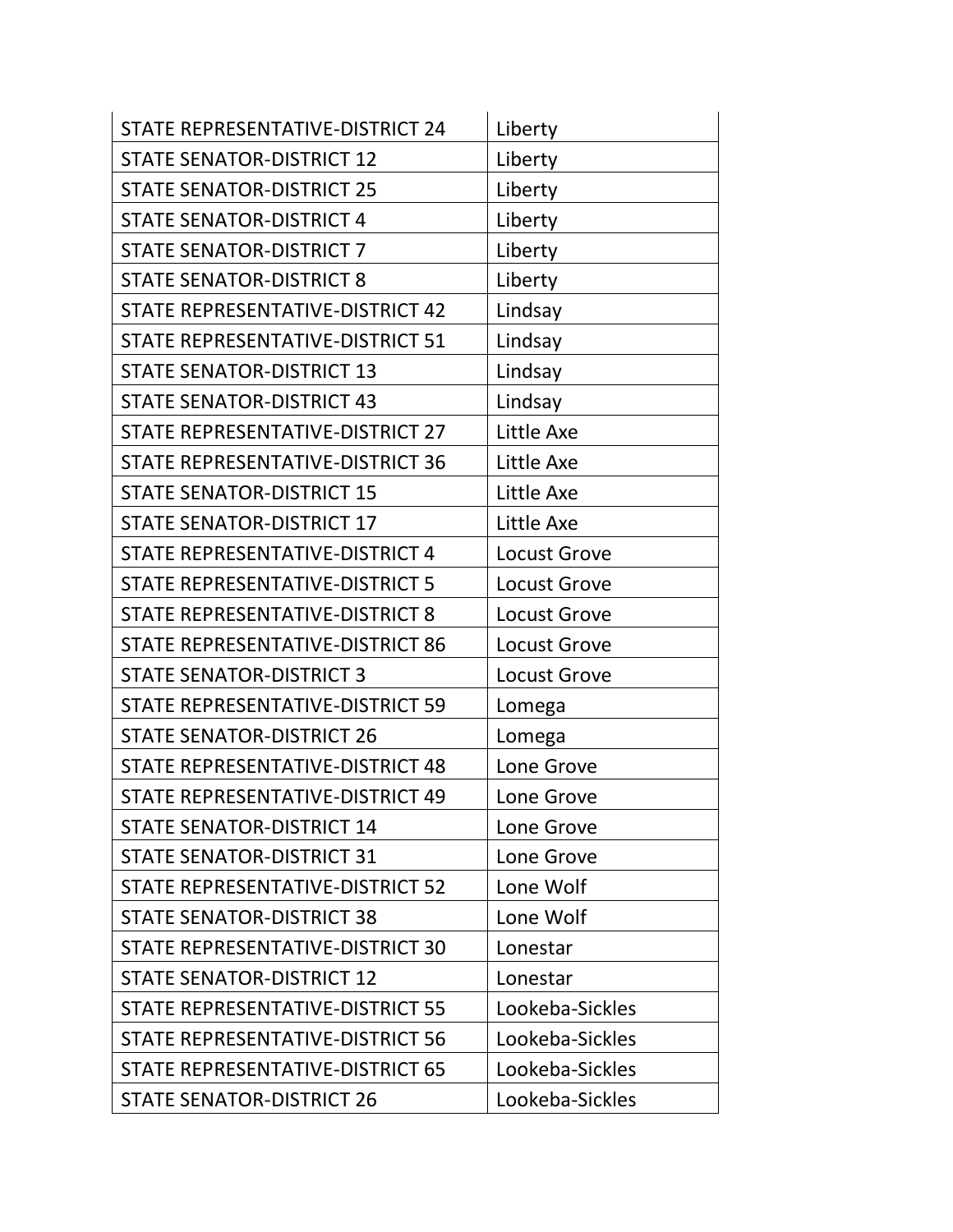| STATE REPRESENTATIVE-DISTRICT 86        | Lowrey      |
|-----------------------------------------|-------------|
| <b>STATE SENATOR-DISTRICT 3</b>         | Lowrey      |
| STATE REPRESENTATIVE-DISTRICT 1         | Lukfata     |
| <b>STATE SENATOR-DISTRICT 5</b>         | Lukfata     |
| STATE REPRESENTATIVE-DISTRICT 31        | Luther      |
| STATE REPRESENTATIVE-DISTRICT 32        | Luther      |
| STATE REPRESENTATIVE-DISTRICT 36        | Luther      |
| STATE REPRESENTATIVE-DISTRICT 96        | Luther      |
| <b>STATE SENATOR-DISTRICT 17</b>        | Luther      |
| <b>STATE SENATOR-DISTRICT 28</b>        | Luther      |
| <b>STATE SENATOR-DISTRICT 42</b>        | Luther      |
| STATE REPRESENTATIVE-DISTRICT 27        | Macomb      |
| <b>STATE SENATOR-DISTRICT 17</b>        | Macomb      |
| STATE REPRESENTATIVE-DISTRICT 21        | Madill      |
| STATE REPRESENTATIVE-DISTRICT 22        | Madill      |
| STATE REPRESENTATIVE-DISTRICT 49        | Madill      |
| <b>STATE SENATOR-DISTRICT 14</b>        | Madill      |
| STATE REPRESENTATIVE-DISTRICT 52        | Mangum      |
| <b>STATE SENATOR-DISTRICT 38</b>        | Mangum      |
| STATE REPRESENTATIVE-DISTRICT 29        | Mannford    |
| <b>STATE REPRESENTATIVE-DISTRICT 35</b> | Mannford    |
| <b>STATE SENATOR-DISTRICT 12</b>        | Mannford    |
| <b>STATE SENATOR-DISTRICT 20</b>        | Mannford    |
| <b>STATE SENATOR-DISTRICT 21</b>        | Mannford    |
| STATE REPRESENTATIVE-DISTRICT 22        | Mannsville  |
| <b>STATE SENATOR-DISTRICT 14</b>        | Mannsville  |
| STATE REPRESENTATIVE-DISTRICT 55        | Maple       |
| STATE REPRESENTATIVE-DISTRICT 56        | Maple       |
| <b>STATE SENATOR-DISTRICT 23</b>        | Maple       |
| <b>STATE SENATOR-DISTRICT 26</b>        | Maple       |
| STATE REPRESENTATIVE-DISTRICT 2         | Marble City |
| <b>STATE SENATOR-DISTRICT 4</b>         | Marble City |
| STATE REPRESENTATIVE-DISTRICT 49        | Marietta    |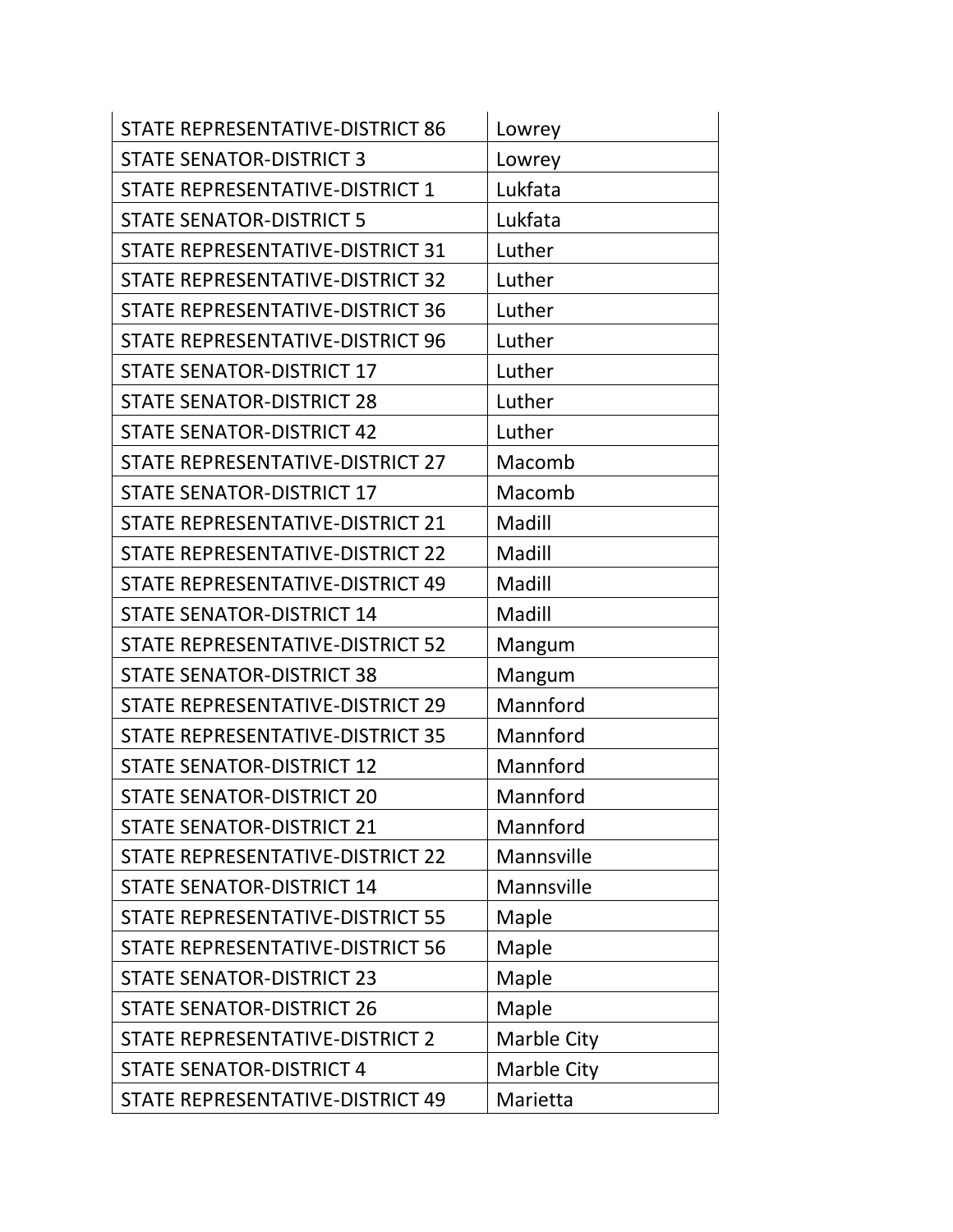| <b>STATE SENATOR-DISTRICT 31</b>  | Marietta         |
|-----------------------------------|------------------|
| STATE REPRESENTATIVE-DISTRICT 50  | Marlow           |
| STATE REPRESENTATIVE-DISTRICT 51  | Marlow           |
| <b>STATE SENATOR-DISTRICT 31</b>  | Marlow           |
| <b>STATE SENATOR-DISTRICT 43</b>  | Marlow           |
| STATE REPRESENTATIVE-DISTRICT 86  | Maryetta         |
| <b>STATE SENATOR-DISTRICT 4</b>   | Maryetta         |
| STATE REPRESENTATIVE-DISTRICT 18  | Mason            |
| <b>STATE SENATOR-DISTRICT 8</b>   | Mason            |
| STATE REPRESENTATIVE-DISTRICT 27  | Maud             |
| STATE REPRESENTATIVE-DISTRICT 28  | Maud             |
| <b>STATE SENATOR-DISTRICT 17</b>  | Maud             |
| <b>STATE SENATOR-DISTRICT 28</b>  | Maud             |
| STATE REPRESENTATIVE-DISTRICT 42  | Maysville        |
| STATE REPRESENTATIVE-DISTRICT 48  | Maysville        |
| <b>STATE SENATOR-DISTRICT 13</b>  | Maysville        |
| <b>STATE SENATOR-DISTRICT 43</b>  | Maysville        |
| STATE REPRESENTATIVE-DISTRICT 17  | <b>McAlester</b> |
| STATE REPRESENTATIVE-DISTRICT 18  | <b>McAlester</b> |
| <b>STATE SENATOR-DISTRICT 7</b>   | <b>McAlester</b> |
| STATE REPRESENTATIVE-DISTRICT 37  | Mccord           |
| <b>STATE SENATOR-DISTRICT 10</b>  | Mccord           |
| STATE REPRESENTATIVE-DISTRICT 15  | McCurtain        |
| <b>STATE SENATOR-DISTRICT 5</b>   | McCurtain        |
| <b>STATE SENATOR-DISTRICT 7</b>   | <b>McCurtain</b> |
| STATE REPRESENTATIVE-DISTRICT 101 | McLoud           |
| STATE REPRESENTATIVE-DISTRICT 28  | McLoud           |
| STATE REPRESENTATIVE-DISTRICT 32  | McLoud           |
| STATE REPRESENTATIVE-DISTRICT 36  | McLoud           |
| <b>STATE SENATOR-DISTRICT 15</b>  | McLoud           |
| <b>STATE SENATOR-DISTRICT 17</b>  | McLoud           |
| <b>STATE SENATOR-DISTRICT 28</b>  | McLoud           |
| <b>STATE SENATOR-DISTRICT 42</b>  | McLoud           |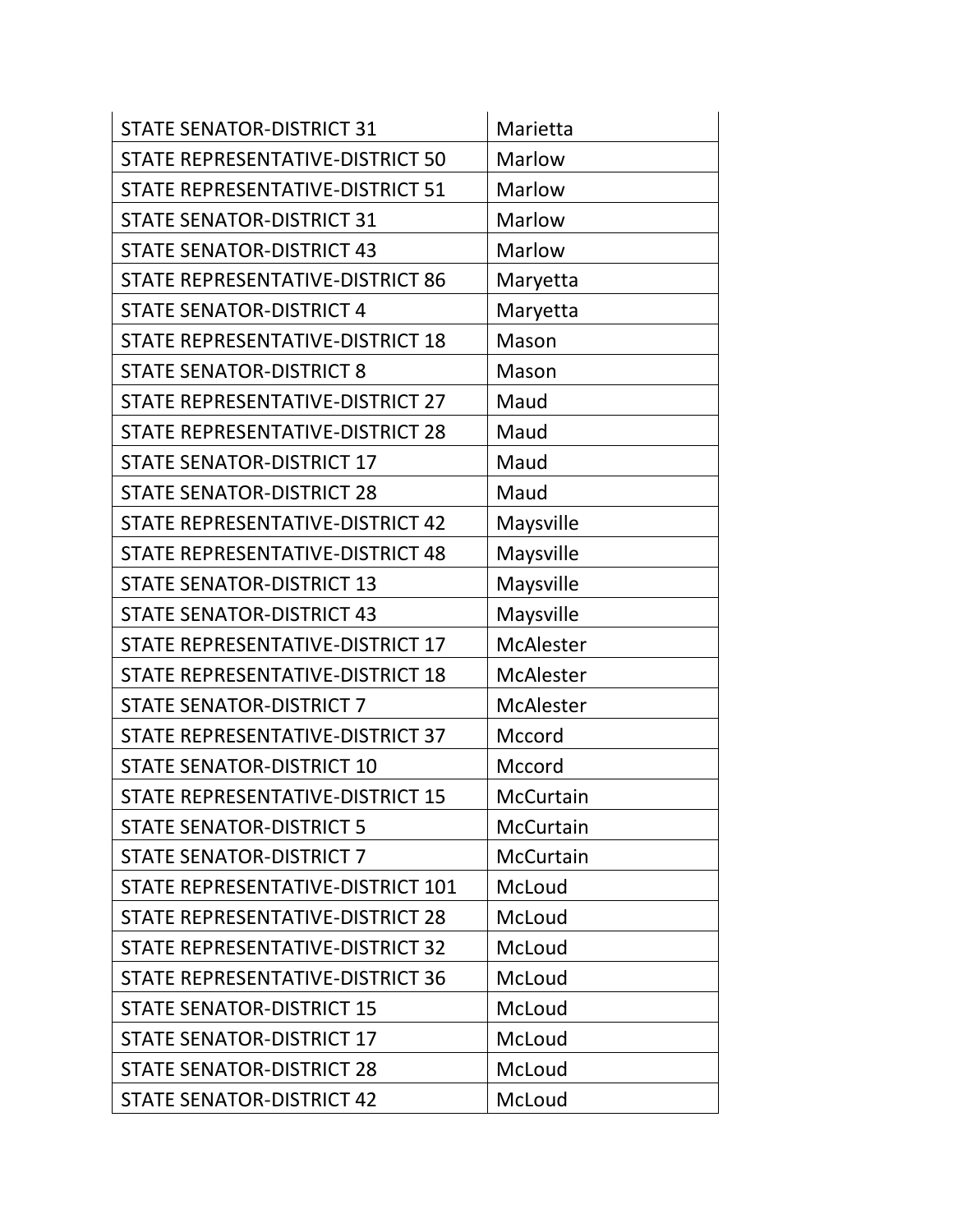| STATE REPRESENTATIVE-DISTRICT 38        | Medford      |
|-----------------------------------------|--------------|
| <b>STATE SENATOR-DISTRICT 19</b>        | Medford      |
| STATE REPRESENTATIVE-DISTRICT 28        | Meeker       |
| STATE REPRESENTATIVE-DISTRICT 32        | Meeker       |
| <b>STATE SENATOR-DISTRICT 28</b>        | Meeker       |
| <b>STATE REPRESENTATIVE-DISTRICT 52</b> | Merritt      |
| STATE REPRESENTATIVE-DISTRICT 55        | Merritt      |
| STATE REPRESENTATIVE-DISTRICT 57        | Merritt      |
| <b>STATE SENATOR-DISTRICT 27</b>        | Merritt      |
| <b>STATE SENATOR-DISTRICT 38</b>        | Merritt      |
| STATE REPRESENTATIVE-DISTRICT 7         | Miami        |
| <b>STATE SENATOR-DISTRICT 1</b>         | Miami        |
| STATE REPRESENTATIVE-DISTRICT 101       | Mid-Del City |
| STATE REPRESENTATIVE-DISTRICT 36        | Mid-Del City |
| STATE REPRESENTATIVE-DISTRICT 94        | Mid-Del City |
| STATE REPRESENTATIVE-DISTRICT 95        | Mid-Del City |
| STATE REPRESENTATIVE-DISTRICT 97        | Mid-Del City |
| STATE REPRESENTATIVE-DISTRICT 99        | Mid-Del City |
| <b>STATE SENATOR-DISTRICT 15</b>        | Mid-Del City |
| <b>STATE SENATOR-DISTRICT 17</b>        | Mid-Del City |
| <b>STATE SENATOR-DISTRICT 42</b>        | Mid-Del City |
| <b>STATE SENATOR-DISTRICT 46</b>        | Mid-Del City |
| <b>STATE SENATOR-DISTRICT 48</b>        | Mid-Del City |
| STATE REPRESENTATIVE-DISTRICT 51        | Middleberg   |
| <b>STATE SENATOR-DISTRICT 23</b>        | Middleberg   |
| <b>STATE SENATOR-DISTRICT 43</b>        | Middleberg   |
| STATE REPRESENTATIVE-DISTRICT 13        | Midway       |
| STATE REPRESENTATIVE-DISTRICT 15        | Midway       |
| STATE REPRESENTATIVE-DISTRICT 16        | Midway       |
| <b>STATE SENATOR-DISTRICT 8</b>         | Midway       |
| STATE REPRESENTATIVE-DISTRICT 22        | Milburn      |
| <b>STATE SENATOR-DISTRICT 14</b>        | Milburn      |
| <b>STATE SENATOR-DISTRICT 6</b>         | Milburn      |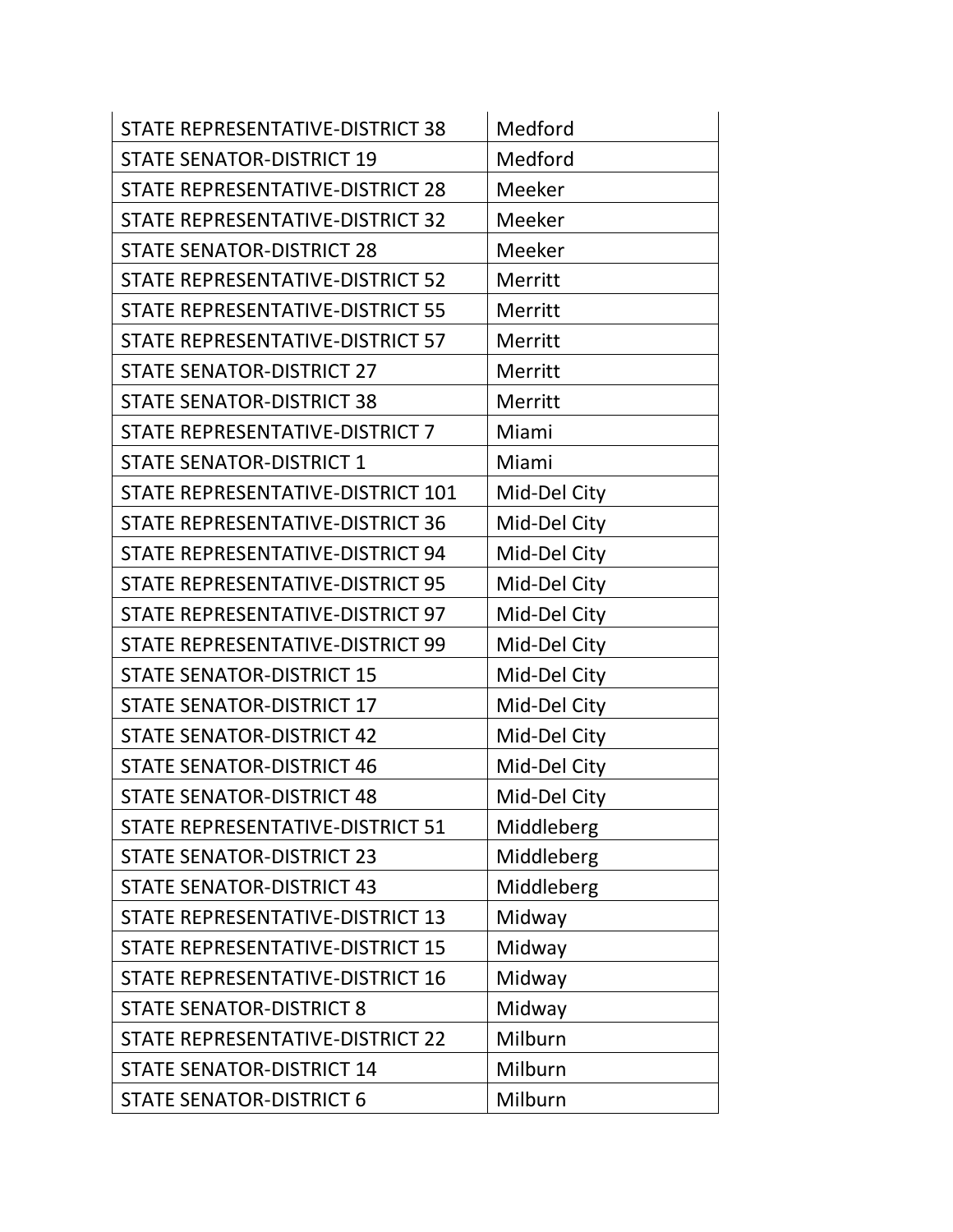| STATE REPRESENTATIVE-DISTRICT 22 | <b>Mill Creek</b> |
|----------------------------------|-------------------|
| <b>STATE SENATOR-DISTRICT 14</b> | <b>Mill Creek</b> |
| STATE REPRESENTATIVE-DISTRICT 97 | Millwood          |
| <b>STATE SENATOR-DISTRICT 41</b> | Millwood          |
| <b>STATE SENATOR-DISTRICT 48</b> | Millwood          |
| STATE REPRESENTATIVE-DISTRICT 56 | Minco             |
| STATE REPRESENTATIVE-DISTRICT 65 | Minco             |
| <b>STATE SENATOR-DISTRICT 23</b> | Minco             |
| <b>STATE SENATOR-DISTRICT 26</b> | Minco             |
| STATE REPRESENTATIVE-DISTRICT 2  | Moffett           |
| <b>STATE SENATOR-DISTRICT 4</b>  | Moffett           |
| STATE REPRESENTATIVE-DISTRICT 3  | Monroe            |
| <b>STATE SENATOR-DISTRICT 5</b>  | Monroe            |
| STATE REPRESENTATIVE-DISTRICT 27 | Moore             |
| STATE REPRESENTATIVE-DISTRICT 36 | Moore             |
| STATE REPRESENTATIVE-DISTRICT 46 | Moore             |
| STATE REPRESENTATIVE-DISTRICT 53 | Moore             |
| STATE REPRESENTATIVE-DISTRICT 54 | Moore             |
| STATE REPRESENTATIVE-DISTRICT 90 | Moore             |
| STATE REPRESENTATIVE-DISTRICT 91 | Moore             |
| STATE REPRESENTATIVE-DISTRICT 93 | Moore             |
| STATE REPRESENTATIVE-DISTRICT 94 | Moore             |
| STATE REPRESENTATIVE-DISTRICT 95 | Moore             |
| <b>STATE SENATOR-DISTRICT 15</b> | Moore             |
| <b>STATE SENATOR-DISTRICT 24</b> | Moore             |
| <b>STATE SENATOR-DISTRICT 42</b> | Moore             |
| <b>STATE SENATOR-DISTRICT 45</b> | Moore             |
| <b>STATE SENATOR-DISTRICT 46</b> | Moore             |
| STATE REPRESENTATIVE-DISTRICT 58 | Mooreland         |
| STATE REPRESENTATIVE-DISTRICT 59 | Mooreland         |
| <b>STATE SENATOR-DISTRICT 27</b> | Mooreland         |
| STATE REPRESENTATIVE-DISTRICT 16 | <b>Morris</b>     |
| <b>STATE SENATOR-DISTRICT 8</b>  | <b>Morris</b>     |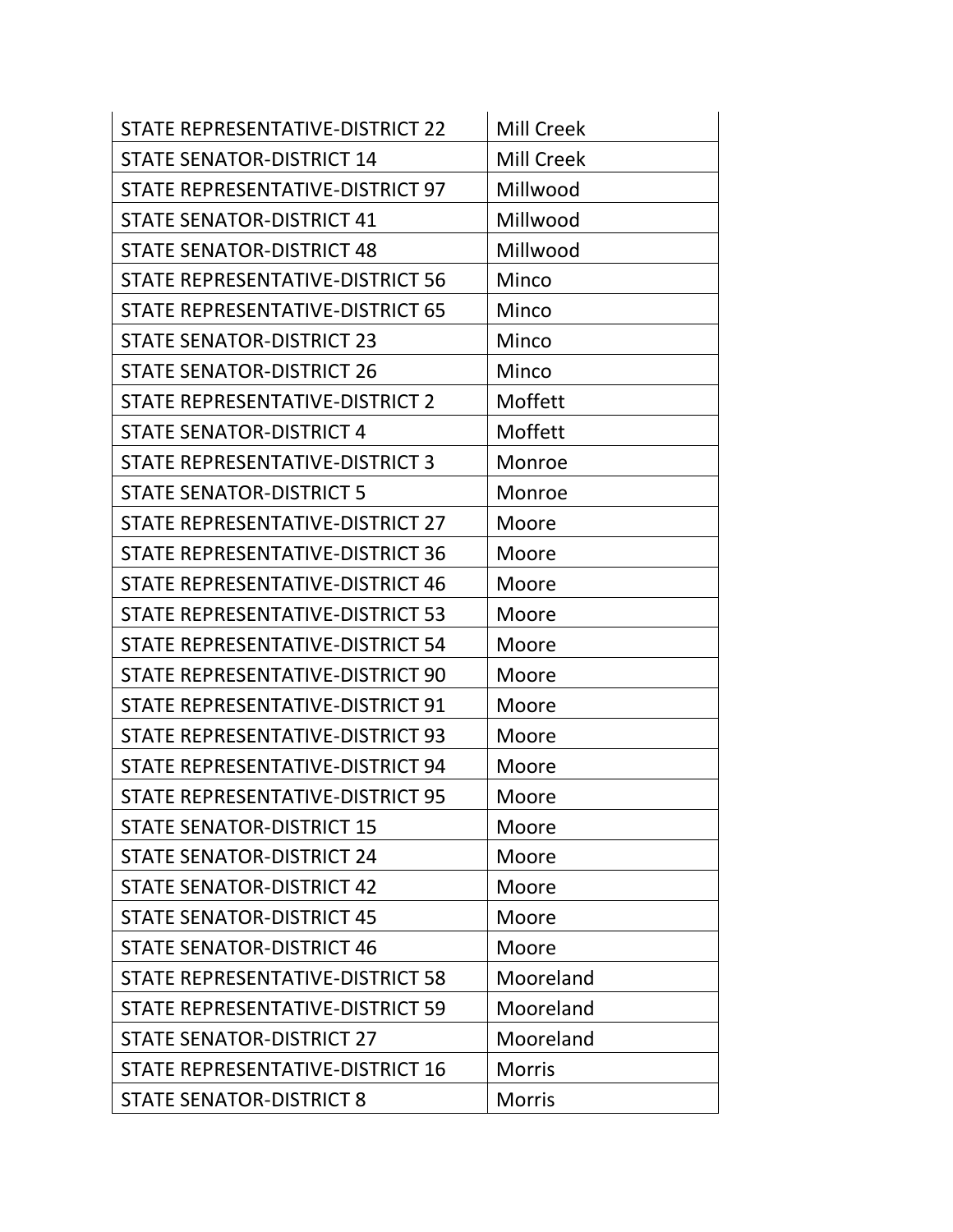| STATE REPRESENTATIVE-DISTRICT 33 | Morrison                    |
|----------------------------------|-----------------------------|
| STATE REPRESENTATIVE-DISTRICT 35 | Morrison                    |
| <b>STATE SENATOR-DISTRICT 20</b> | Morrison                    |
| <b>STATE SENATOR-DISTRICT 21</b> | Morrison                    |
| STATE REPRESENTATIVE-DISTRICT 86 | Moseley                     |
| <b>STATE SENATOR-DISTRICT 4</b>  | Moseley                     |
| STATE REPRESENTATIVE-DISTRICT 18 | <b>Moss</b>                 |
| <b>STATE SENATOR-DISTRICT 13</b> | <b>Moss</b>                 |
| STATE REPRESENTATIVE-DISTRICT 24 | <b>Mounds</b>               |
| STATE REPRESENTATIVE-DISTRICT 30 | <b>Mounds</b>               |
| <b>STATE SENATOR-DISTRICT 12</b> | Mounds                      |
| <b>STATE SENATOR-DISTRICT 8</b>  | <b>Mounds</b>               |
| STATE REPRESENTATIVE-DISTRICT 55 | <b>Mountain View-Gotebo</b> |
| STATE REPRESENTATIVE-DISTRICT 63 | <b>Mountain View-Gotebo</b> |
| <b>STATE SENATOR-DISTRICT 32</b> | <b>Mountain View-Gotebo</b> |
| <b>STATE SENATOR-DISTRICT 38</b> | <b>Mountain View-Gotebo</b> |
| STATE REPRESENTATIVE-DISTRICT 19 | <b>Moyers</b>               |
| <b>STATE SENATOR-DISTRICT 6</b>  | <b>Moyers</b>               |
| STATE REPRESENTATIVE-DISTRICT 2  | Muldrow                     |
| <b>STATE SENATOR-DISTRICT 4</b>  | Muldrow                     |
| <b>STATE SENATOR-DISTRICT 7</b>  | <b>Muldrow</b>              |
| STATE REPRESENTATIVE-DISTRICT 33 | Mulhall-Orlando             |
| STATE REPRESENTATIVE-DISTRICT 38 | Mulhall-Orlando             |
| <b>STATE SENATOR-DISTRICT 19</b> | Mulhall-Orlando             |
| <b>STATE SENATOR-DISTRICT 20</b> | Mulhall-Orlando             |
| STATE REPRESENTATIVE-DISTRICT 13 | Muskogee                    |
| STATE REPRESENTATIVE-DISTRICT 14 | Muskogee                    |
| <b>STATE SENATOR-DISTRICT 9</b>  | Muskogee                    |
| STATE REPRESENTATIVE-DISTRICT 43 | <b>Mustang</b>              |
| STATE REPRESENTATIVE-DISTRICT 47 | Mustang                     |
| STATE REPRESENTATIVE-DISTRICT 60 | <b>Mustang</b>              |
| STATE REPRESENTATIVE-DISTRICT 90 | Mustang                     |
| <b>STATE SENATOR-DISTRICT 18</b> | <b>Mustang</b>              |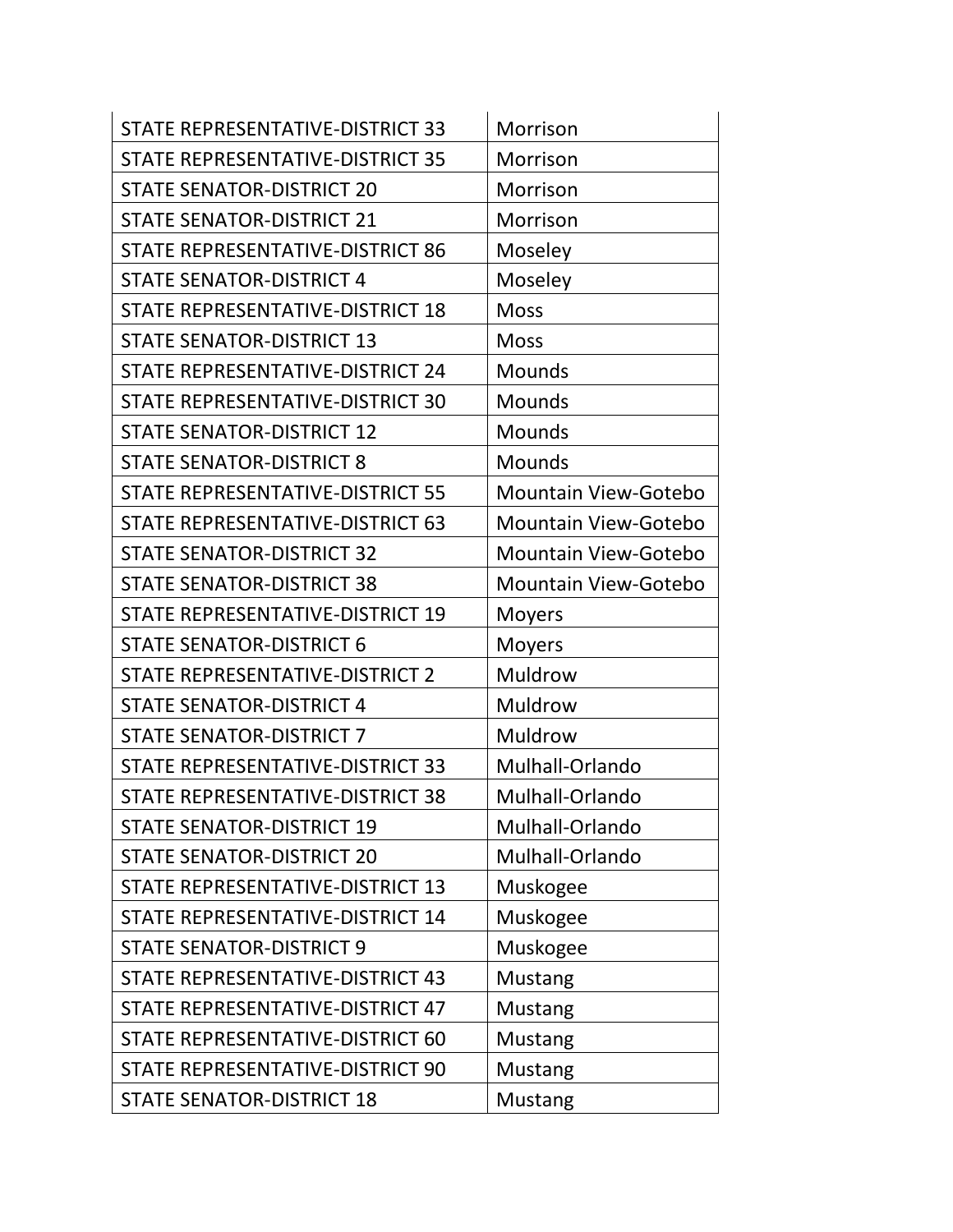| <b>STATE SENATOR-DISTRICT 23</b>        | <b>Mustang</b>   |
|-----------------------------------------|------------------|
| <b>STATE SENATOR-DISTRICT 44</b>        | <b>Mustang</b>   |
| <b>STATE SENATOR-DISTRICT 45</b>        | <b>Mustang</b>   |
| STATE REPRESENTATIVE-DISTRICT 19        | Nashoba          |
| <b>STATE SENATOR-DISTRICT 5</b>         | Nashoba          |
| STATE REPRESENTATIVE-DISTRICT 52        | Navajo           |
| <b>STATE SENATOR-DISTRICT 38</b>        | Navajo           |
| STATE REPRESENTATIVE-DISTRICT 28        | New Lima         |
| <b>STATE SENATOR-DISTRICT 28</b>        | New Lima         |
| STATE REPRESENTATIVE-DISTRICT 20        | <b>Newcastle</b> |
| <b>STATE REPRESENTATIVE-DISTRICT 51</b> | Newcastle        |
| STATE REPRESENTATIVE-DISTRICT 56        | Newcastle        |
| <b>STATE SENATOR-DISTRICT 23</b>        | Newcastle        |
| <b>STATE SENATOR-DISTRICT 43</b>        | Newcastle        |
| STATE REPRESENTATIVE-DISTRICT 37        | <b>Newkirk</b>   |
| STATE REPRESENTATIVE-DISTRICT 38        | <b>Newkirk</b>   |
| <b>STATE SENATOR-DISTRICT 10</b>        | <b>Newkirk</b>   |
| <b>STATE SENATOR-DISTRICT 19</b>        | <b>Newkirk</b>   |
| STATE REPRESENTATIVE-DISTRICT 51        | Ninnekah         |
| <b>STATE SENATOR-DISTRICT 23</b>        | Ninnekah         |
| <b>STATE SENATOR-DISTRICT 43</b>        | Ninnekah         |
| STATE REPRESENTATIVE-DISTRICT 20        | <b>Noble</b>     |
| STATE REPRESENTATIVE-DISTRICT 27        | <b>Noble</b>     |
| STATE REPRESENTATIVE-DISTRICT 28        | <b>Noble</b>     |
| STATE REPRESENTATIVE-DISTRICT 45        | <b>Noble</b>     |
| <b>STATE SENATOR-DISTRICT 15</b>        | <b>Noble</b>     |
| <b>STATE SENATOR-DISTRICT 16</b>        | <b>Noble</b>     |
| <b>STATE SENATOR-DISTRICT 17</b>        | <b>Noble</b>     |
| STATE REPRESENTATIVE-DISTRICT 20        | Norman           |
| STATE REPRESENTATIVE-DISTRICT 27        | Norman           |
| STATE REPRESENTATIVE-DISTRICT 44        | Norman           |
| STATE REPRESENTATIVE-DISTRICT 45        | Norman           |
| STATE REPRESENTATIVE-DISTRICT 46        | Norman           |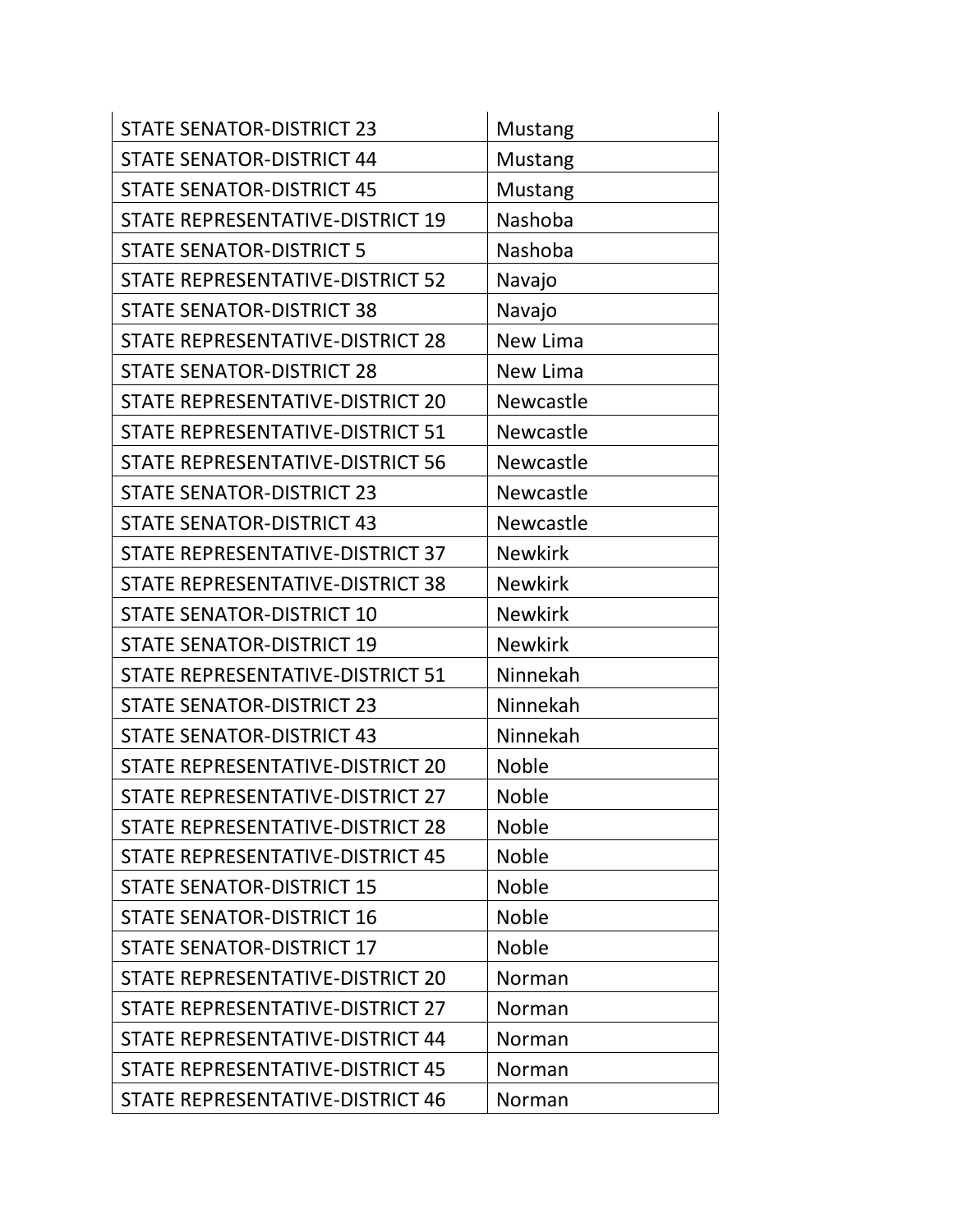| <b>STATE SENATOR-DISTRICT 15</b> | Norman                  |
|----------------------------------|-------------------------|
| <b>STATE SENATOR-DISTRICT 16</b> | Norman                  |
| <b>STATE SENATOR-DISTRICT 43</b> | Norman                  |
| STATE REPRESENTATIVE-DISTRICT 26 | <b>North Rock Creek</b> |
| STATE REPRESENTATIVE-DISTRICT 28 | <b>North Rock Creek</b> |
| STATE REPRESENTATIVE-DISTRICT 32 | <b>North Rock Creek</b> |
| <b>STATE SENATOR-DISTRICT 17</b> | North Rock Creek        |
| <b>STATE SENATOR-DISTRICT 28</b> | <b>North Rock Creek</b> |
| STATE REPRESENTATIVE-DISTRICT 14 | Norwood                 |
| <b>STATE SENATOR-DISTRICT 3</b>  | Norwood                 |
| STATE REPRESENTATIVE-DISTRICT 10 | Nowata                  |
| STATE REPRESENTATIVE-DISTRICT 6  | Nowata                  |
| <b>STATE SENATOR-DISTRICT 29</b> | Nowata                  |
| STATE REPRESENTATIVE-DISTRICT 32 | Oak Grove               |
| STATE REPRESENTATIVE-DISTRICT 33 | Oak Grove               |
| <b>STATE SENATOR-DISTRICT 21</b> | Oak Grove               |
| <b>STATE SENATOR-DISTRICT 28</b> | Oak Grove               |
| STATE REPRESENTATIVE-DISTRICT 96 | Oakdale                 |
| STATE REPRESENTATIVE-DISTRICT 97 | Oakdale                 |
| <b>STATE SENATOR-DISTRICT 41</b> | Oakdale                 |
| <b>STATE SENATOR-DISTRICT 48</b> | Oakdale                 |
| STATE REPRESENTATIVE-DISTRICT 86 | <b>Oaks Mission</b>     |
| <b>STATE SENATOR-DISTRICT 3</b>  | <b>Oaks Mission</b>     |
| <b>STATE SENATOR-DISTRICT 4</b>  | <b>Oaks Mission</b>     |
| STATE REPRESENTATIVE-DISTRICT 33 | Oilton                  |
| STATE REPRESENTATIVE-DISTRICT 35 | Oilton                  |
| <b>STATE SENATOR-DISTRICT 21</b> | Oilton                  |
| STATE REPRESENTATIVE-DISTRICT 41 | Okarche                 |
| STATE REPRESENTATIVE-DISTRICT 55 | Okarche                 |
| STATE REPRESENTATIVE-DISTRICT 59 | Okarche                 |
| <b>STATE SENATOR-DISTRICT 22</b> | Okarche                 |
| <b>STATE SENATOR-DISTRICT 26</b> | Okarche                 |
| STATE REPRESENTATIVE-DISTRICT 13 | Okay                    |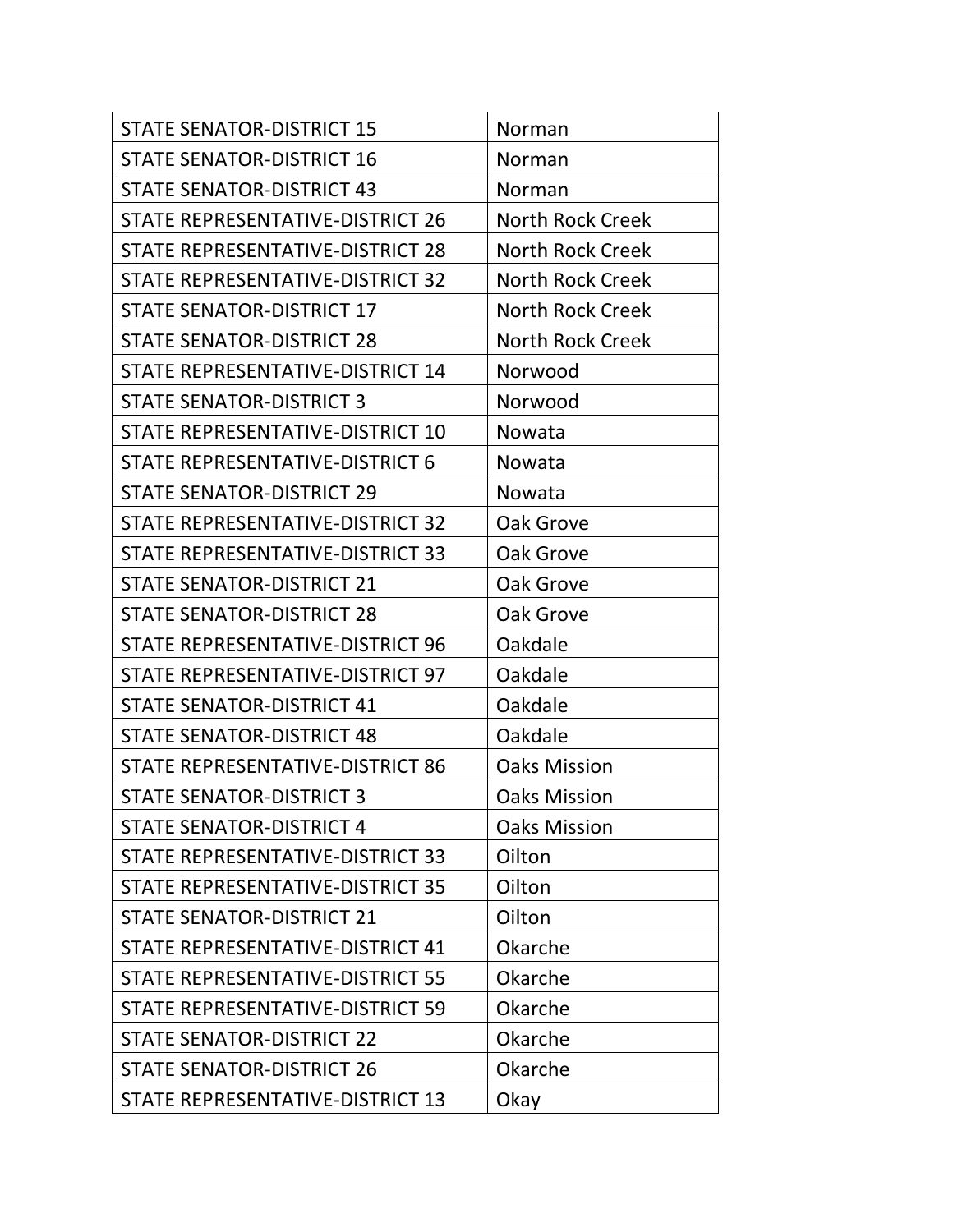| STATE REPRESENTATIVE-DISTRICT 14        | Okay          |
|-----------------------------------------|---------------|
| <b>STATE SENATOR-DISTRICT 3</b>         | Okay          |
| STATE REPRESENTATIVE-DISTRICT 58        | <b>Okeene</b> |
| STATE REPRESENTATIVE-DISTRICT 59        | <b>Okeene</b> |
| <b>STATE SENATOR-DISTRICT 26</b>        | <b>Okeene</b> |
| <b>STATE SENATOR-DISTRICT 27</b>        | Okeene        |
| STATE REPRESENTATIVE-DISTRICT 59        | Okeene2       |
| <b>STATE SENATOR-DISTRICT 26</b>        | Okeene2       |
| STATE REPRESENTATIVE-DISTRICT 18        | Okemah        |
| <b>STATE SENATOR-DISTRICT 8</b>         | Okemah        |
| STATE REPRESENTATIVE-DISTRICT 101       | Oklahoma City |
| <b>STATE REPRESENTATIVE-DISTRICT 36</b> | Oklahoma City |
| STATE REPRESENTATIVE-DISTRICT 54        | Oklahoma City |
| STATE REPRESENTATIVE-DISTRICT 82        | Oklahoma City |
| STATE REPRESENTATIVE-DISTRICT 83        | Oklahoma City |
| STATE REPRESENTATIVE-DISTRICT 85        | Oklahoma City |
| STATE REPRESENTATIVE-DISTRICT 87        | Oklahoma City |
| STATE REPRESENTATIVE-DISTRICT 88        | Oklahoma City |
| STATE REPRESENTATIVE-DISTRICT 89        | Oklahoma City |
| STATE REPRESENTATIVE-DISTRICT 90        | Oklahoma City |
| STATE REPRESENTATIVE-DISTRICT 92        | Oklahoma City |
| STATE REPRESENTATIVE-DISTRICT 93        | Oklahoma City |
| STATE REPRESENTATIVE-DISTRICT 94        | Oklahoma City |
| STATE REPRESENTATIVE-DISTRICT 95        | Oklahoma City |
| STATE REPRESENTATIVE-DISTRICT 96        | Oklahoma City |
| STATE REPRESENTATIVE-DISTRICT 97        | Oklahoma City |
| STATE REPRESENTATIVE-DISTRICT 99        | Oklahoma City |
| <b>STATE SENATOR-DISTRICT 22</b>        | Oklahoma City |
| <b>STATE SENATOR-DISTRICT 30</b>        | Oklahoma City |
| <b>STATE SENATOR-DISTRICT 40</b>        | Oklahoma City |
| <b>STATE SENATOR-DISTRICT 41</b>        | Oklahoma City |
| <b>STATE SENATOR-DISTRICT 42</b>        | Oklahoma City |
| <b>STATE SENATOR-DISTRICT 44</b>        | Oklahoma City |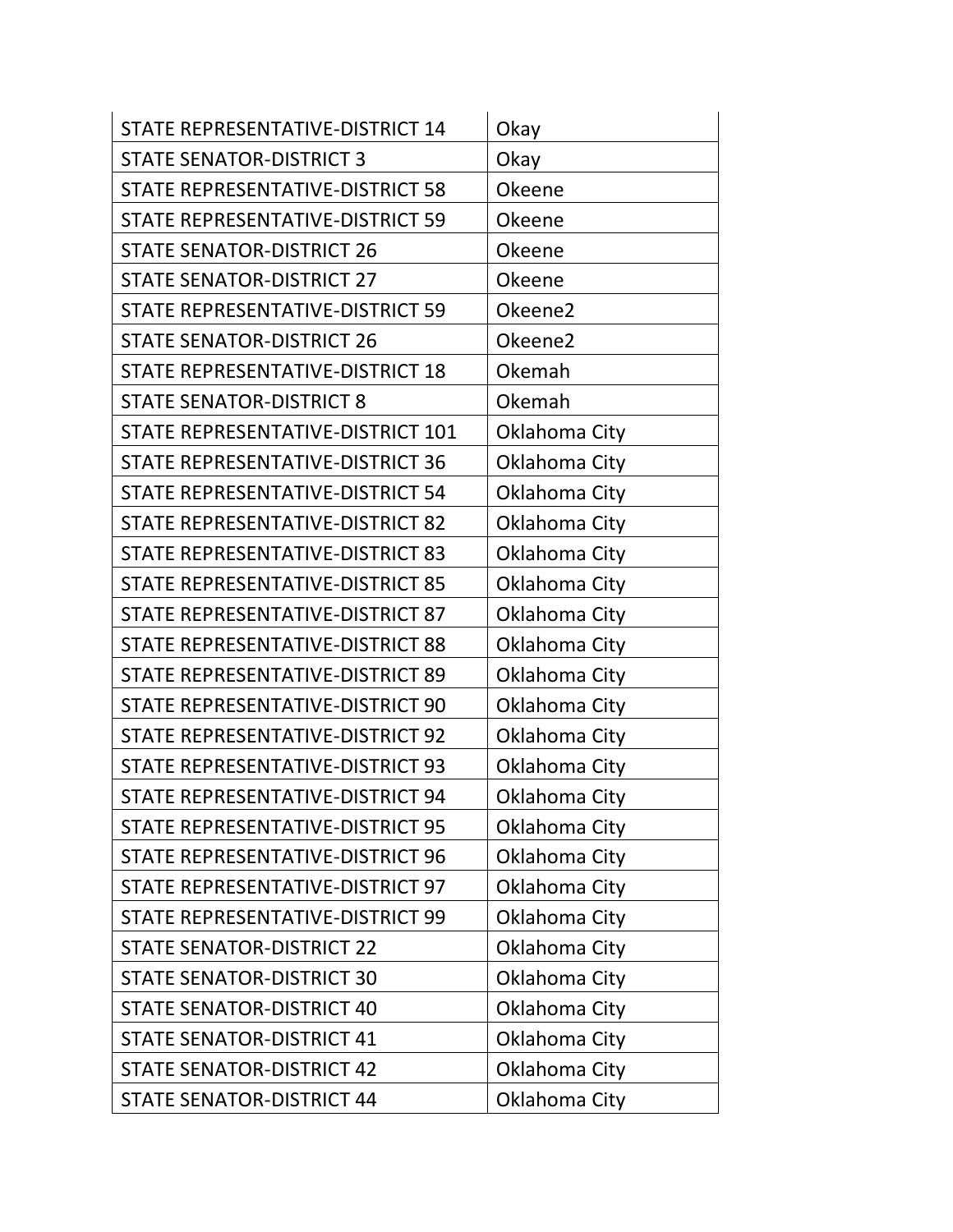| <b>STATE SENATOR-DISTRICT 45</b> | Oklahoma City         |
|----------------------------------|-----------------------|
| <b>STATE SENATOR-DISTRICT 46</b> | Oklahoma City         |
| <b>STATE SENATOR-DISTRICT 47</b> | Oklahoma City         |
| <b>STATE SENATOR-DISTRICT 48</b> | Oklahoma City         |
| STATE REPRESENTATIVE-DISTRICT 10 | <b>Oklahoma Union</b> |
| <b>STATE SENATOR-DISTRICT 29</b> | Oklahoma Union        |
| STATE REPRESENTATIVE-DISTRICT 16 | Okmulgee              |
| <b>STATE SENATOR-DISTRICT 8</b>  | Okmulgee              |
| STATE REPRESENTATIVE-DISTRICT 13 | Oktaha                |
| STATE REPRESENTATIVE-DISTRICT 15 | Oktaha                |
| <b>STATE SENATOR-DISTRICT 9</b>  | Oktaha                |
| STATE REPRESENTATIVE-DISTRICT 29 | Olive                 |
| STATE REPRESENTATIVE-DISTRICT 35 | Olive                 |
| <b>STATE SENATOR-DISTRICT 12</b> | Olive                 |
| <b>STATE SENATOR-DISTRICT 21</b> | Olive                 |
| STATE REPRESENTATIVE-DISTRICT 52 | Olustee-Eldorado      |
| <b>STATE SENATOR-DISTRICT 38</b> | Olustee-Eldorado      |
| STATE REPRESENTATIVE-DISTRICT 11 | Oologah-Talala        |
| STATE REPRESENTATIVE-DISTRICT 6  | Oologah-Talala        |
| STATE REPRESENTATIVE-DISTRICT 8  | Oologah-Talala        |
| STATE REPRESENTATIVE-DISTRICT 9  | Oologah-Talala        |
| <b>STATE SENATOR-DISTRICT 2</b>  | Oologah-Talala        |
| <b>STATE SENATOR-DISTRICT 29</b> | Oologah-Talala        |
| STATE REPRESENTATIVE-DISTRICT 61 | Optima                |
| <b>STATE SENATOR-DISTRICT 27</b> | Optima                |
| STATE REPRESENTATIVE-DISTRICT 8  | Osage                 |
| <b>STATE SENATOR-DISTRICT 1</b>  | Osage                 |
| <b>STATE SENATOR-DISTRICT 2</b>  | Osage                 |
| <b>STATE SENATOR-DISTRICT 3</b>  | Osage                 |
| STATE REPRESENTATIVE-DISTRICT 10 | <b>Osage Hills</b>    |
| <b>STATE SENATOR-DISTRICT 10</b> | <b>Osage Hills</b>    |
| STATE REPRESENTATIVE-DISTRICT 11 | Owasso                |
| STATE REPRESENTATIVE-DISTRICT 6  | Owasso                |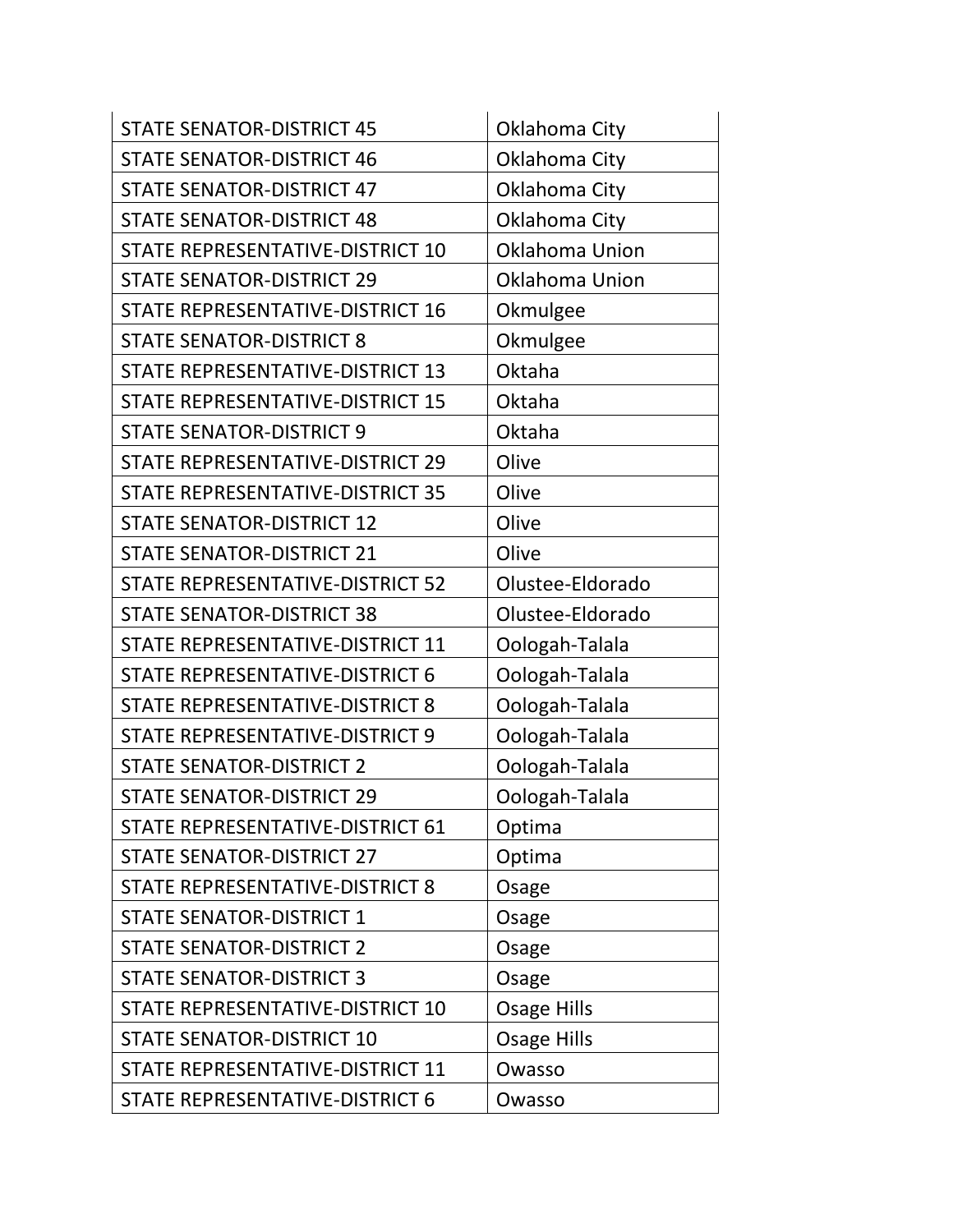| STATE REPRESENTATIVE-DISTRICT 72 | Owasso              |
|----------------------------------|---------------------|
| STATE REPRESENTATIVE-DISTRICT 74 | Owasso              |
| STATE REPRESENTATIVE-DISTRICT 77 | Owasso              |
| STATE REPRESENTATIVE-DISTRICT 9  | Owasso              |
| <b>STATE SENATOR-DISTRICT 10</b> | Owasso              |
| <b>STATE SENATOR-DISTRICT 11</b> | Owasso              |
| <b>STATE SENATOR-DISTRICT 2</b>  | Owasso              |
| <b>STATE SENATOR-DISTRICT 34</b> | Owasso              |
| STATE REPRESENTATIVE-DISTRICT 18 | Paden               |
| STATE REPRESENTATIVE-DISTRICT 32 | Paden               |
| <b>STATE SENATOR-DISTRICT 28</b> | Paden               |
| <b>STATE SENATOR-DISTRICT 8</b>  | Paden               |
| STATE REPRESENTATIVE-DISTRICT 1  | Panama              |
| STATE REPRESENTATIVE-DISTRICT 15 | Panama              |
| STATE REPRESENTATIVE-DISTRICT 3  | Panama              |
| <b>STATE SENATOR-DISTRICT 5</b>  | Panama              |
| STATE REPRESENTATIVE-DISTRICT 17 | Panola              |
| <b>STATE SENATOR-DISTRICT 7</b>  | Panola              |
| STATE REPRESENTATIVE-DISTRICT 42 | Paoli               |
| <b>STATE SENATOR-DISTRICT 13</b> | Paoli               |
| <b>STATE SENATOR-DISTRICT 43</b> | Paoli               |
| STATE REPRESENTATIVE-DISTRICT 42 | Pauls Valley        |
| STATE REPRESENTATIVE-DISTRICT 48 | <b>Pauls Valley</b> |
| <b>STATE SENATOR-DISTRICT 13</b> | Pauls Valley        |
| STATE REPRESENTATIVE-DISTRICT 10 | Pawhuska            |
| STATE REPRESENTATIVE-DISTRICT 37 | Pawhuska            |
| <b>STATE SENATOR-DISTRICT 10</b> | Pawhuska            |
| STATE REPRESENTATIVE-DISTRICT 35 | Pawnee              |
| <b>STATE SENATOR-DISTRICT 20</b> | Pawnee              |
| STATE REPRESENTATIVE-DISTRICT 86 | Peavine             |
| <b>STATE SENATOR-DISTRICT 4</b>  | Peavine             |
| STATE REPRESENTATIVE-DISTRICT 38 | Peckham             |
| <b>STATE SENATOR-DISTRICT 19</b> | Peckham             |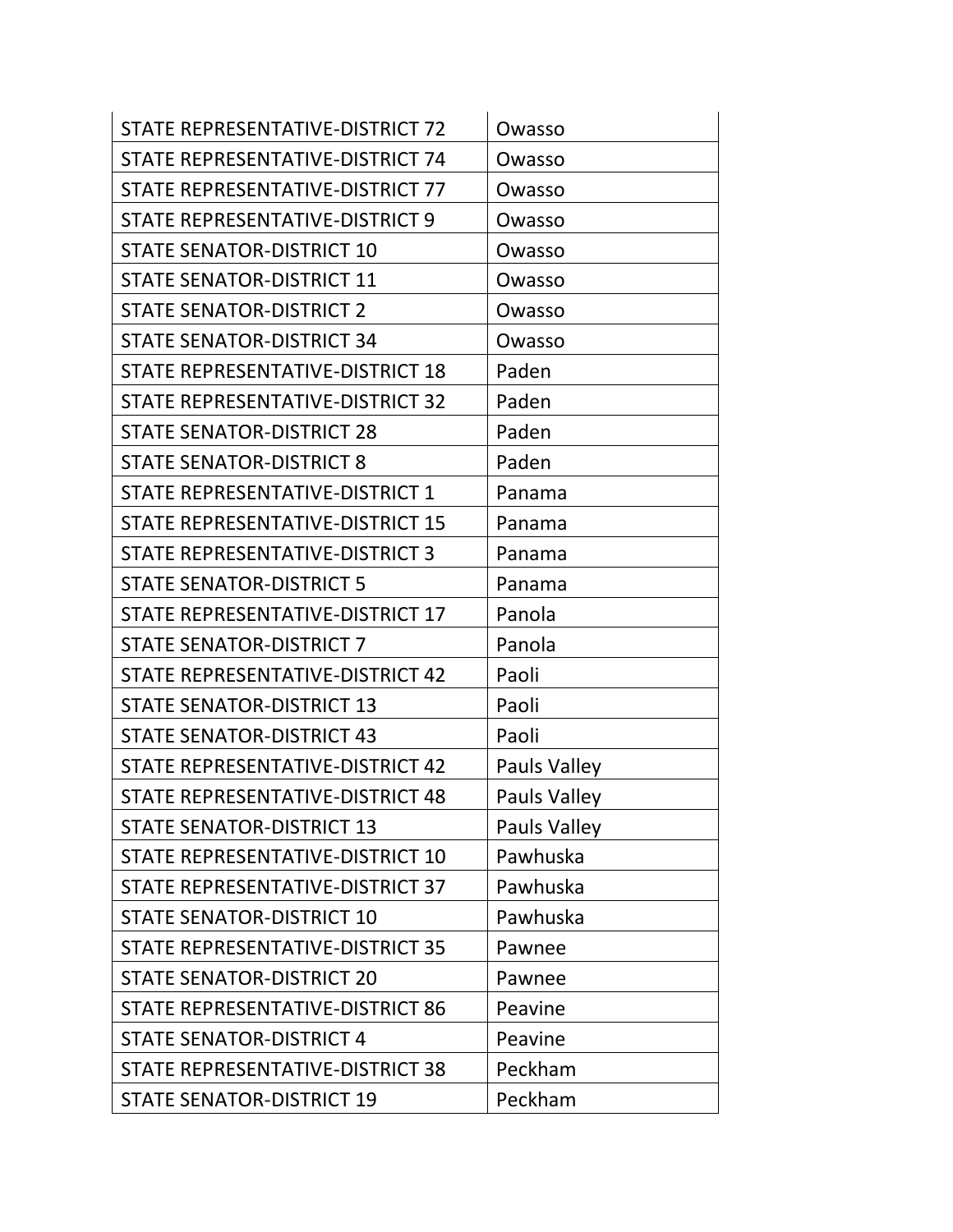| STATE REPRESENTATIVE-DISTRICT 4         | Peggs                 |
|-----------------------------------------|-----------------------|
| STATE REPRESENTATIVE-DISTRICT 86        | <b>Peggs</b>          |
| <b>STATE SENATOR-DISTRICT 3</b>         | Peggs                 |
| STATE REPRESENTATIVE-DISTRICT 32        | Perkins-Tryon         |
| STATE REPRESENTATIVE-DISTRICT 33        | Perkins-Tryon         |
| <b>STATE SENATOR-DISTRICT 20</b>        | Perkins-Tryon         |
| <b>STATE SENATOR-DISTRICT 21</b>        | Perkins-Tryon         |
| <b>STATE SENATOR-DISTRICT 28</b>        | Perkins-Tryon         |
| STATE REPRESENTATIVE-DISTRICT 35        | Perry                 |
| STATE REPRESENTATIVE-DISTRICT 38        | Perry                 |
| <b>STATE SENATOR-DISTRICT 20</b>        | Perry                 |
| STATE REPRESENTATIVE-DISTRICT 100       | Piedmont              |
| STATE REPRESENTATIVE-DISTRICT 41        | Piedmont              |
| STATE REPRESENTATIVE-DISTRICT 55        | Piedmont              |
| STATE REPRESENTATIVE-DISTRICT 60        | Piedmont              |
| <b>STATE SENATOR-DISTRICT 18</b>        | Piedmont              |
| <b>STATE SENATOR-DISTRICT 22</b>        | Piedmont              |
| <b>STATE SENATOR-DISTRICT 26</b>        | Piedmont              |
| <b>STATE SENATOR-DISTRICT 47</b>        | Piedmont              |
| STATE REPRESENTATIVE-DISTRICT 51        | Pioneer               |
| <b>STATE REPRESENTATIVE-DISTRICT 56</b> | Pioneer               |
| STATE REPRESENTATIVE-DISTRICT 65        | Pioneer               |
| <b>STATE SENATOR-DISTRICT 23</b>        | Pioneer               |
| <b>STATE SENATOR-DISTRICT 26</b>        | Pioneer               |
| STATE REPRESENTATIVE-DISTRICT 38        | Pioneer-Pleasant Vale |
| STATE REPRESENTATIVE-DISTRICT 40        | Pioneer-Pleasant Vale |
| STATE REPRESENTATIVE-DISTRICT 59        | Pioneer-Pleasant Vale |
| <b>STATE SENATOR-DISTRICT 19</b>        | Pioneer-Pleasant Vale |
| STATE REPRESENTATIVE-DISTRICT 17        | Pittsburg             |
| STATE REPRESENTATIVE-DISTRICT 22        | Pittsburg             |
| <b>STATE SENATOR-DISTRICT 6</b>         | Pittsburg             |
| <b>STATE SENATOR-DISTRICT 7</b>         | Pittsburg             |
| STATE REPRESENTATIVE-DISTRICT 48        | Plainview             |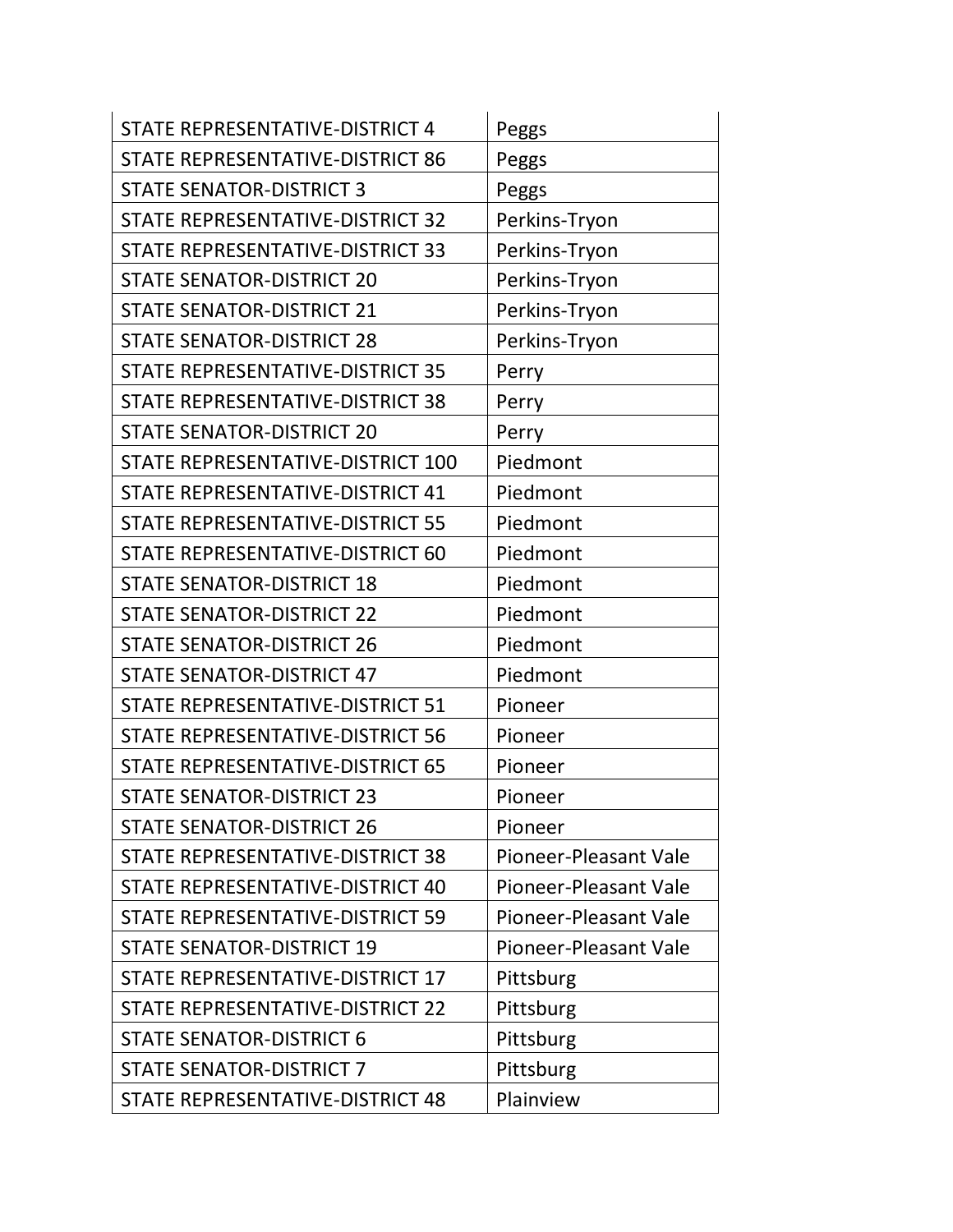| STATE REPRESENTATIVE-DISTRICT 49 | Plainview                  |
|----------------------------------|----------------------------|
| <b>STATE SENATOR-DISTRICT 14</b> | Plainview                  |
| STATE REPRESENTATIVE-DISTRICT 26 | <b>Pleasant Grove</b>      |
| <b>STATE SENATOR-DISTRICT 17</b> | <b>Pleasant Grove</b>      |
| STATE REPRESENTATIVE-DISTRICT 3  | Pocola                     |
| <b>STATE SENATOR-DISTRICT 5</b>  | Pocola                     |
| STATE REPRESENTATIVE-DISTRICT 37 | Ponca City                 |
| STATE REPRESENTATIVE-DISTRICT 38 | Ponca City                 |
| <b>STATE SENATOR-DISTRICT 10</b> | Ponca City                 |
| <b>STATE SENATOR-DISTRICT 19</b> | Ponca City                 |
| <b>STATE SENATOR-DISTRICT 20</b> | Ponca City                 |
| STATE REPRESENTATIVE-DISTRICT 37 | Ponca City 2               |
| <b>STATE SENATOR-DISTRICT 10</b> | Ponca City 2               |
| STATE REPRESENTATIVE-DISTRICT 38 | Pond Creek-Hunter          |
| <b>STATE SENATOR-DISTRICT 19</b> | Pond Creek-Hunter          |
| STATE REPRESENTATIVE-DISTRICT 12 | <b>Porter Consolidated</b> |
| STATE REPRESENTATIVE-DISTRICT 13 | <b>Porter Consolidated</b> |
| <b>STATE SENATOR-DISTRICT 3</b>  | <b>Porter Consolidated</b> |
| STATE REPRESENTATIVE-DISTRICT 15 | Porum                      |
| <b>STATE SENATOR-DISTRICT 8</b>  | Porum                      |
| STATE REPRESENTATIVE-DISTRICT 3  | Poteau                     |
| <b>STATE SENATOR-DISTRICT 5</b>  | Poteau                     |
| STATE REPRESENTATIVE-DISTRICT 18 | Prague                     |
| STATE REPRESENTATIVE-DISTRICT 26 | Prague                     |
| STATE REPRESENTATIVE-DISTRICT 28 | Prague                     |
| STATE REPRESENTATIVE-DISTRICT 32 | Prague                     |
| <b>STATE SENATOR-DISTRICT 28</b> | Prague                     |
| <b>STATE SENATOR-DISTRICT 8</b>  | Prague                     |
| STATE REPRESENTATIVE-DISTRICT 16 | Preston                    |
| STATE REPRESENTATIVE-DISTRICT 24 | Preston                    |
| <b>STATE SENATOR-DISTRICT 8</b>  | Preston                    |
| STATE REPRESENTATIVE-DISTRICT 29 | <b>Pretty Water</b>        |
| STATE REPRESENTATIVE-DISTRICT 30 | <b>Pretty Water</b>        |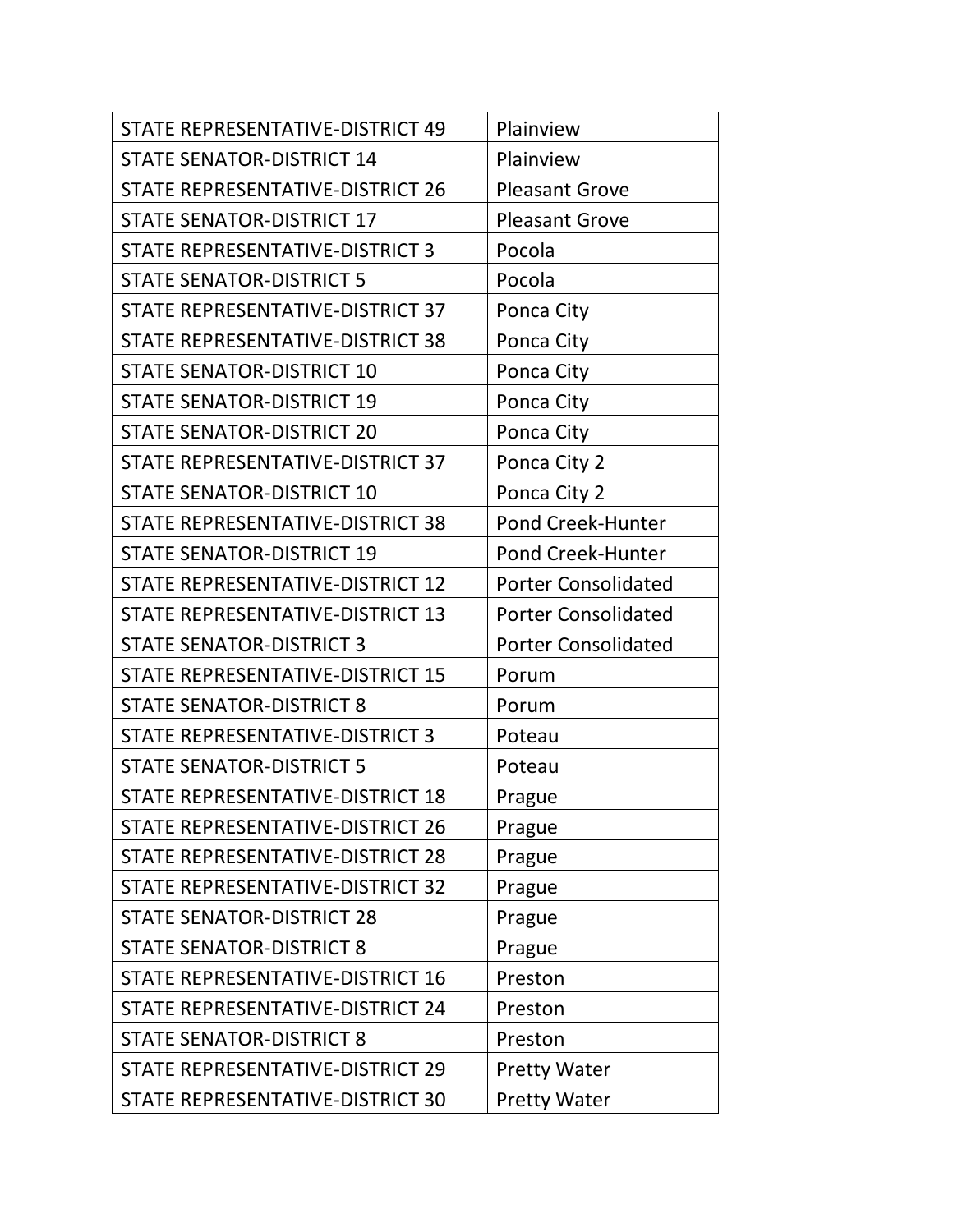| <b>STATE SENATOR-DISTRICT 12</b>       | <b>Pretty Water</b> |
|----------------------------------------|---------------------|
| STATE REPRESENTATIVE-DISTRICT 10       | Prue                |
| STATE REPRESENTATIVE-DISTRICT 35       | Prue                |
| STATE REPRESENTATIVE-DISTRICT 66       | Prue                |
| <b>STATE SENATOR-DISTRICT 10</b>       | Prue                |
| <b>STATE REPRESENTATIVE-DISTRICT 5</b> | Pryor               |
| STATE REPRESENTATIVE-DISTRICT 8        | Pryor               |
| <b>STATE SENATOR-DISTRICT 1</b>        | Pryor               |
| <b>STATE SENATOR-DISTRICT 3</b>        | Pryor               |
| STATE REPRESENTATIVE-DISTRICT 42       | Purcell             |
| <b>STATE SENATOR-DISTRICT 43</b>       | Purcell             |
| STATE REPRESENTATIVE-DISTRICT 100      | <b>Putnam City</b>  |
| STATE REPRESENTATIVE-DISTRICT 41       | <b>Putnam City</b>  |
| STATE REPRESENTATIVE-DISTRICT 60       | <b>Putnam City</b>  |
| STATE REPRESENTATIVE-DISTRICT 82       | <b>Putnam City</b>  |
| STATE REPRESENTATIVE-DISTRICT 83       | <b>Putnam City</b>  |
| STATE REPRESENTATIVE-DISTRICT 84       | <b>Putnam City</b>  |
| STATE REPRESENTATIVE-DISTRICT 85       | <b>Putnam City</b>  |
| STATE REPRESENTATIVE-DISTRICT 87       | <b>Putnam City</b>  |
| STATE REPRESENTATIVE-DISTRICT 88       | <b>Putnam City</b>  |
| STATE REPRESENTATIVE-DISTRICT 90       | <b>Putnam City</b>  |
| <b>STATE SENATOR-DISTRICT 18</b>       | <b>Putnam City</b>  |
| <b>STATE SENATOR-DISTRICT 22</b>       | <b>Putnam City</b>  |
| <b>STATE SENATOR-DISTRICT 30</b>       | <b>Putnam City</b>  |
| <b>STATE SENATOR-DISTRICT 40</b>       | <b>Putnam City</b>  |
| <b>STATE SENATOR-DISTRICT 44</b>       | <b>Putnam City</b>  |
| <b>STATE SENATOR-DISTRICT 47</b>       | <b>Putnam City</b>  |
| STATE REPRESENTATIVE-DISTRICT 7        | Quapaw              |
| <b>STATE SENATOR-DISTRICT 1</b>        | Quapaw              |
| STATE REPRESENTATIVE-DISTRICT 15       | Quinton             |
| STATE REPRESENTATIVE-DISTRICT 17       | Quinton             |
| <b>STATE SENATOR-DISTRICT 7</b>        | Quinton             |
| STATE REPRESENTATIVE-DISTRICT 19       | Rattan              |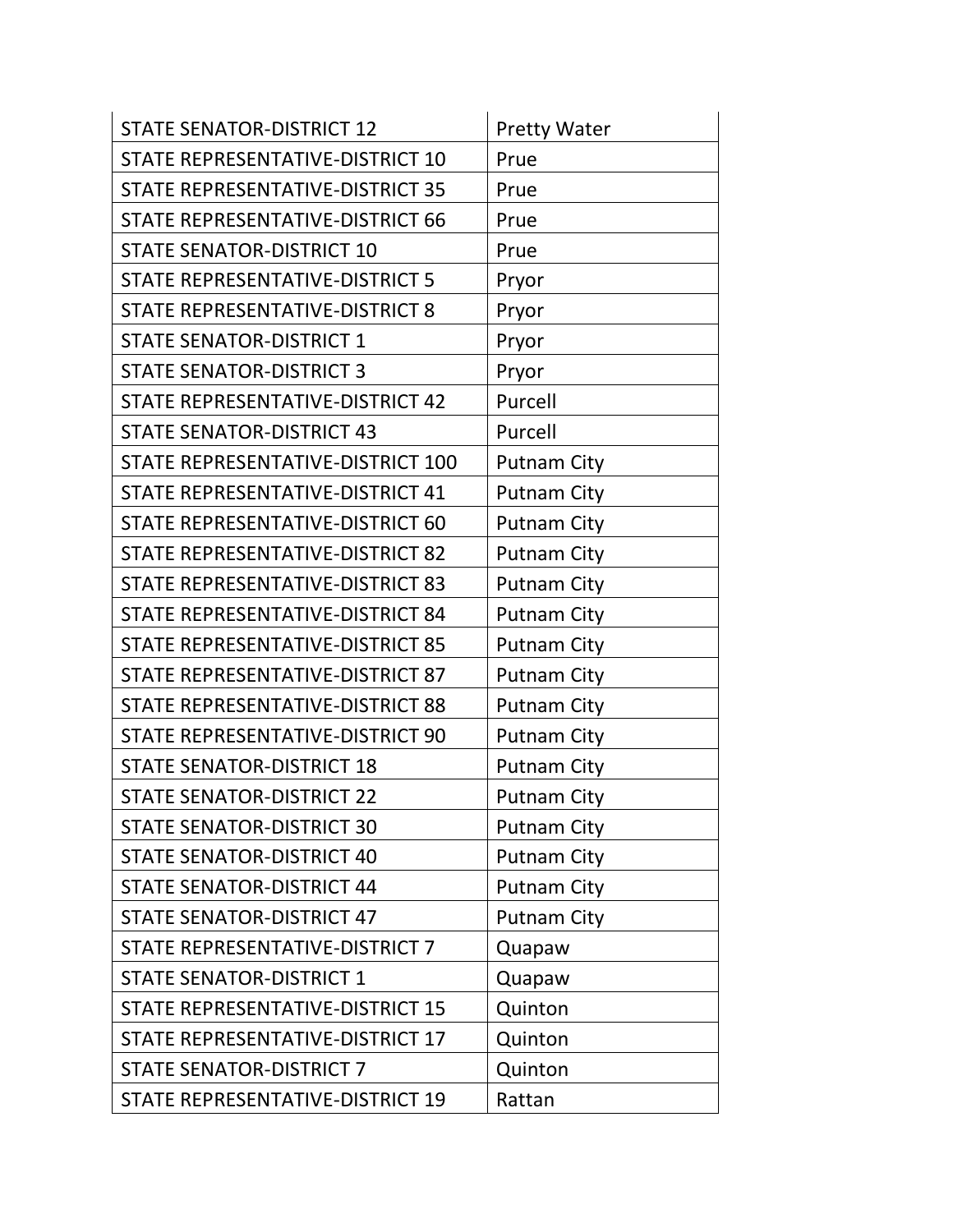| <b>STATE SENATOR-DISTRICT 5</b>         | Rattan                |
|-----------------------------------------|-----------------------|
| <b>STATE SENATOR-DISTRICT 6</b>         | Rattan                |
| STATE REPRESENTATIVE-DISTRICT 22        | Ravia                 |
| <b>STATE SENATOR-DISTRICT 14</b>        | Ravia                 |
| STATE REPRESENTATIVE-DISTRICT 15        | <b>Red Oak</b>        |
| STATE REPRESENTATIVE-DISTRICT 17        | <b>Red Oak</b>        |
| <b>STATE SENATOR-DISTRICT 5</b>         | <b>Red Oak</b>        |
| <b>STATE SENATOR-DISTRICT 7</b>         | <b>Red Oak</b>        |
| STATE REPRESENTATIVE-DISTRICT 57        | Reydon                |
| <b>STATE SENATOR-DISTRICT 27</b>        | Reydon                |
| STATE REPRESENTATIVE-DISTRICT 49        | Ringling              |
| STATE REPRESENTATIVE-DISTRICT 50        | Ringling              |
| <b>STATE SENATOR-DISTRICT 31</b>        | Ringling              |
| STATE REPRESENTATIVE-DISTRICT 58        | Ringwood              |
| <b>STATE SENATOR-DISTRICT 19</b>        | Ringwood              |
| <b>STATE SENATOR-DISTRICT 27</b>        | Ringwood              |
| STATE REPRESENTATIVE-DISTRICT 32        | Ripley                |
| STATE REPRESENTATIVE-DISTRICT 33        | Ripley                |
| <b>STATE SENATOR-DISTRICT 21</b>        | Ripley                |
| STATE REPRESENTATIVE-DISTRICT 55        | Riverside             |
| <b>STATE REPRESENTATIVE-DISTRICT 56</b> | Riverside             |
| STATE REPRESENTATIVE-DISTRICT 60        | Riverside             |
| <b>STATE SENATOR-DISTRICT 18</b>        | Riverside             |
| <b>STATE SENATOR-DISTRICT 22</b>        | Riverside             |
| <b>STATE SENATOR-DISTRICT 23</b>        | Riverside             |
| <b>STATE SENATOR-DISTRICT 26</b>        | Riverside             |
| STATE REPRESENTATIVE-DISTRICT 27        | Robin Hill            |
| STATE REPRESENTATIVE-DISTRICT 45        | Robin Hill            |
| <b>STATE SENATOR-DISTRICT 15</b>        | Robin Hill            |
| STATE REPRESENTATIVE-DISTRICT 19        | <b>Rock Creek</b>     |
| <b>STATE SENATOR-DISTRICT 6</b>         | <b>Rock Creek</b>     |
| STATE REPRESENTATIVE-DISTRICT 86        | <b>Rocky Mountain</b> |
| <b>STATE SENATOR-DISTRICT 4</b>         | <b>Rocky Mountain</b> |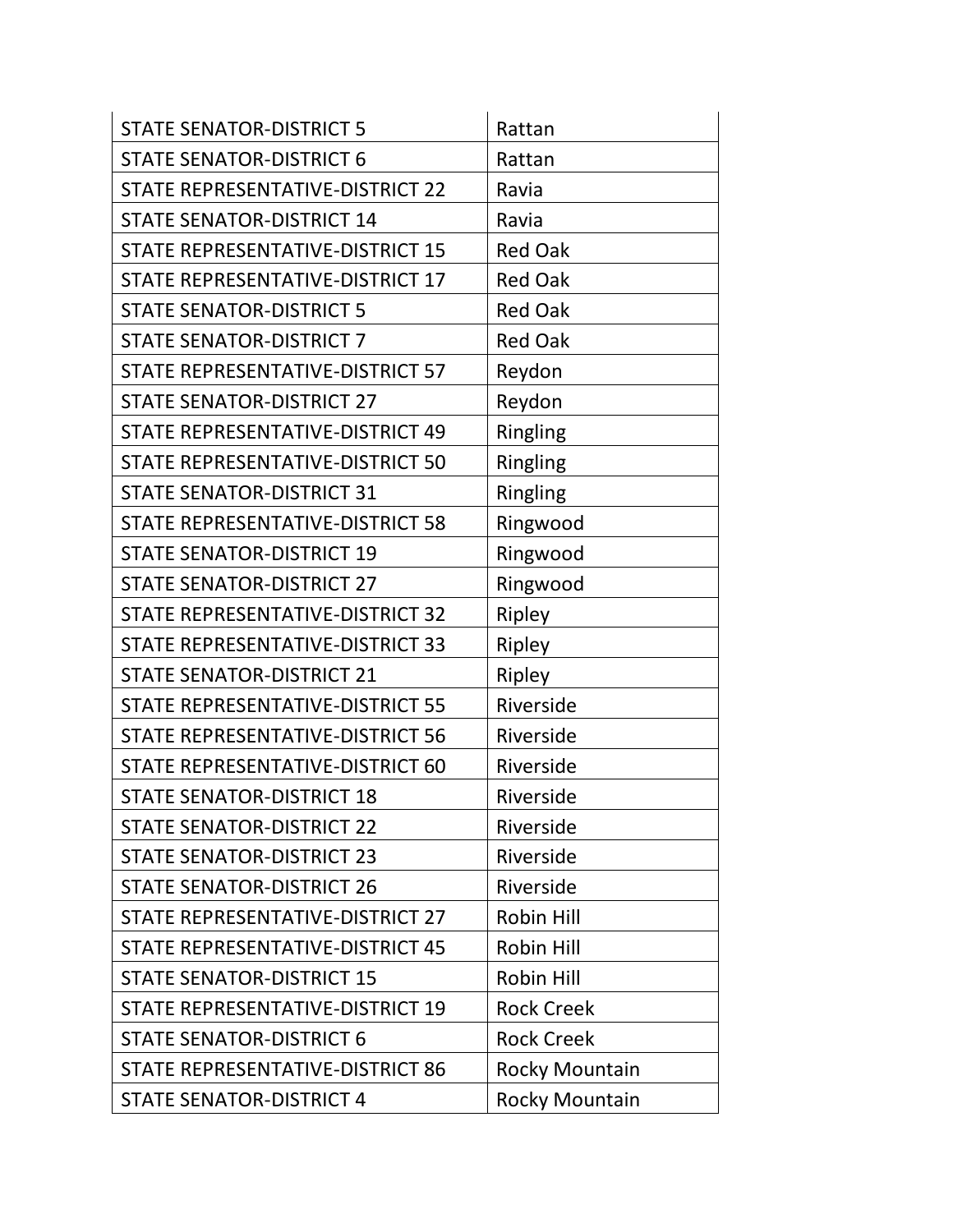| STATE REPRESENTATIVE-DISTRICT 22        | Roff                |
|-----------------------------------------|---------------------|
| STATE REPRESENTATIVE-DISTRICT 25        | Roff                |
| <b>STATE SENATOR-DISTRICT 13</b>        | Roff                |
| STATE REPRESENTATIVE-DISTRICT 2         | Roland              |
| <b>STATE SENATOR-DISTRICT 4</b>         | Roland              |
| <b>STATE REPRESENTATIVE-DISTRICT 51</b> | <b>Rush Springs</b> |
| <b>STATE SENATOR-DISTRICT 43</b>        | <b>Rush Springs</b> |
| STATE REPRESENTATIVE-DISTRICT 15        | Ryal                |
| <b>STATE SENATOR-DISTRICT 8</b>         | Ryal                |
| STATE REPRESENTATIVE-DISTRICT 50        | Ryan                |
| <b>STATE SENATOR-DISTRICT 31</b>        | Ryan                |
| <b>STATE REPRESENTATIVE-DISTRICT 5</b>  | Salina              |
| STATE REPRESENTATIVE-DISTRICT 8         | Salina              |
| <b>STATE SENATOR-DISTRICT 1</b>         | Salina              |
| <b>STATE SENATOR-DISTRICT 3</b>         | Salina              |
| STATE REPRESENTATIVE-DISTRICT 2         | Sallisaw            |
| STATE REPRESENTATIVE-DISTRICT 86        | Sallisaw            |
| <b>STATE SENATOR-DISTRICT 4</b>         | Sallisaw            |
| <b>STATE SENATOR-DISTRICT 7</b>         | Sallisaw            |
| STATE REPRESENTATIVE-DISTRICT 29        | <b>Sand Springs</b> |
| <b>STATE REPRESENTATIVE-DISTRICT 35</b> | <b>Sand Springs</b> |
| STATE REPRESENTATIVE-DISTRICT 66        | <b>Sand Springs</b> |
| <b>STATE SENATOR-DISTRICT 10</b>        | <b>Sand Springs</b> |
| <b>STATE SENATOR-DISTRICT 12</b>        | <b>Sand Springs</b> |
| <b>STATE SENATOR-DISTRICT 37</b>        | <b>Sand Springs</b> |
| STATE REPRESENTATIVE-DISTRICT 29        | Sapulpa             |
| STATE REPRESENTATIVE-DISTRICT 30        | Sapulpa             |
| STATE REPRESENTATIVE-DISTRICT 68        | Sapulpa             |
| <b>STATE SENATOR-DISTRICT 12</b>        | Sapulpa             |
| STATE REPRESENTATIVE-DISTRICT 18        | Sasakwa             |
| STATE REPRESENTATIVE-DISTRICT 28        | Sasakwa             |
| <b>STATE SENATOR-DISTRICT 13</b>        | Sasakwa             |
| <b>STATE SENATOR-DISTRICT 28</b>        | Sasakwa             |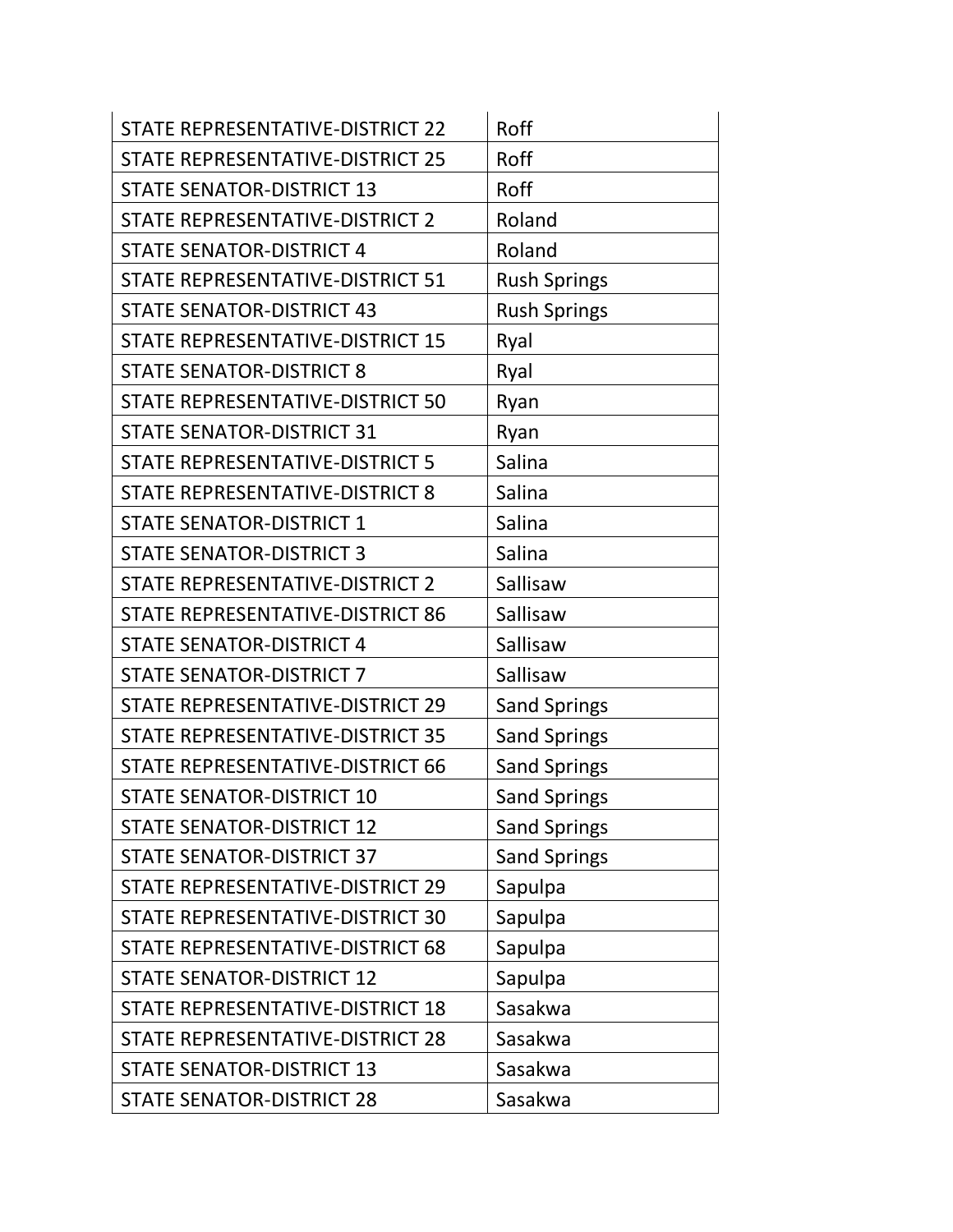| STATE REPRESENTATIVE-DISTRICT 17 | Savanna            |
|----------------------------------|--------------------|
| STATE REPRESENTATIVE-DISTRICT 18 | Savanna            |
| <b>STATE SENATOR-DISTRICT 7</b>  | Savanna            |
| STATE REPRESENTATIVE-DISTRICT 52 | Sayre              |
| STATE REPRESENTATIVE-DISTRICT 55 | Sayre              |
| STATE REPRESENTATIVE-DISTRICT 57 | Sayre              |
| <b>STATE SENATOR-DISTRICT 27</b> | Sayre              |
| <b>STATE SENATOR-DISTRICT 38</b> | Sayre              |
| STATE REPRESENTATIVE-DISTRICT 16 | Schulter           |
| <b>STATE SENATOR-DISTRICT 8</b>  | Schulter           |
| STATE REPRESENTATIVE-DISTRICT 58 | Seiling            |
| STATE REPRESENTATIVE-DISTRICT 59 | Seiling            |
| <b>STATE SENATOR-DISTRICT 27</b> | Seiling            |
| STATE REPRESENTATIVE-DISTRICT 28 | Seminole           |
| <b>STATE SENATOR-DISTRICT 28</b> | Seminole           |
| STATE REPRESENTATIVE-DISTRICT 52 | Sentinel           |
| STATE REPRESENTATIVE-DISTRICT 55 | Sentinel           |
| <b>STATE SENATOR-DISTRICT 38</b> | Sentinel           |
| STATE REPRESENTATIVE-DISTRICT 6  | Sequoyah           |
| STATE REPRESENTATIVE-DISTRICT 8  | Sequoyah           |
| STATE REPRESENTATIVE-DISTRICT 9  | Sequoyah           |
| <b>STATE SENATOR-DISTRICT 2</b>  | Sequoyah           |
| <b>STATE SENATOR-DISTRICT 29</b> | Sequoyah           |
| STATE REPRESENTATIVE-DISTRICT 4  | <b>Shady Grove</b> |
| <b>STATE SENATOR-DISTRICT 3</b>  | <b>Shady Grove</b> |
| STATE REPRESENTATIVE-DISTRICT 3  | <b>Shady Point</b> |
| <b>STATE SENATOR-DISTRICT 5</b>  | <b>Shady Point</b> |
| STATE REPRESENTATIVE-DISTRICT 58 | Sharon-Mutual      |
| STATE REPRESENTATIVE-DISTRICT 59 | Sharon-Mutual      |
| STATE REPRESENTATIVE-DISTRICT 61 | Sharon-Mutual      |
| <b>STATE SENATOR-DISTRICT 27</b> | Sharon-Mutual      |
| STATE REPRESENTATIVE-DISTRICT 61 | Shattuck           |
| <b>STATE SENATOR-DISTRICT 27</b> | Shattuck           |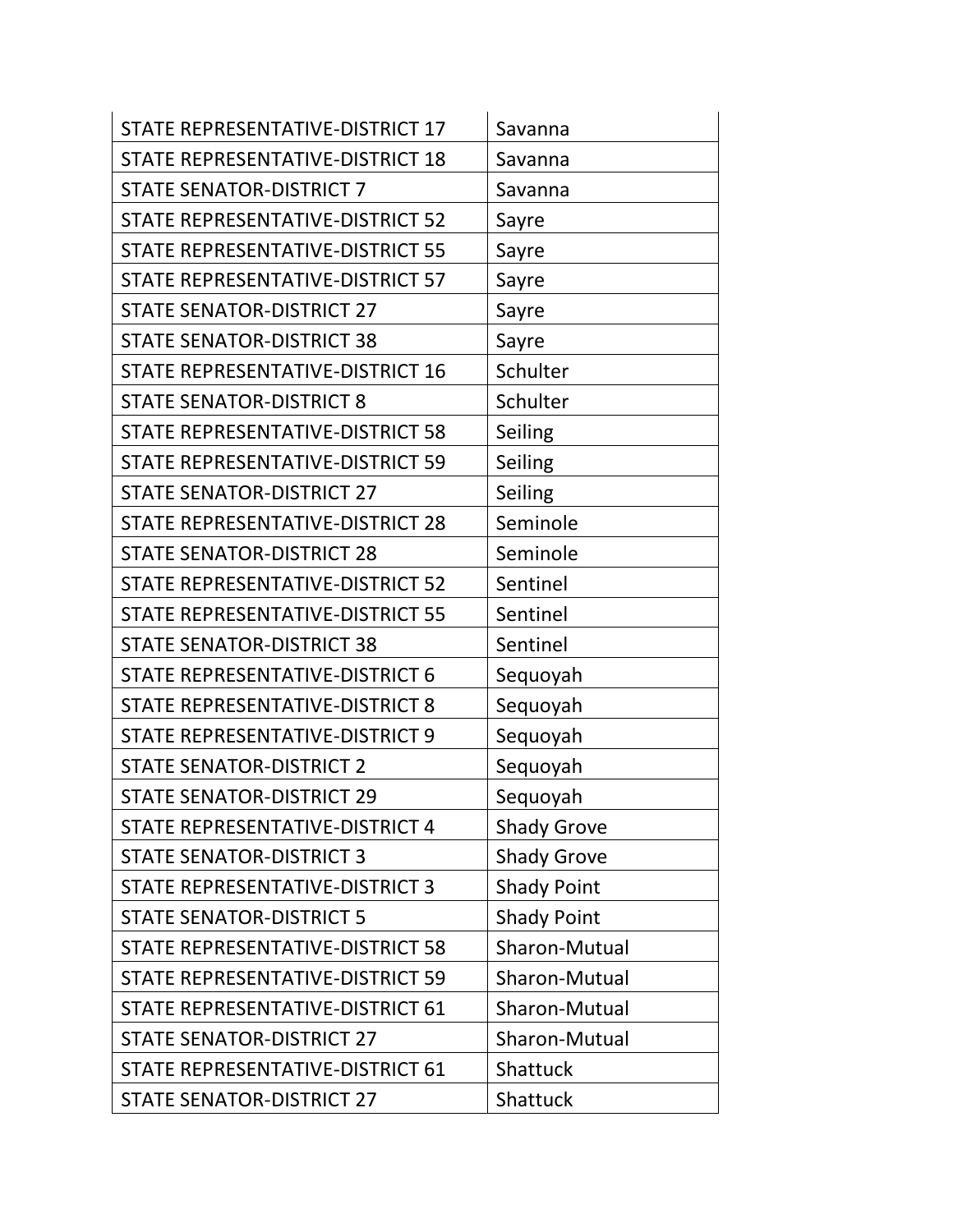| STATE REPRESENTATIVE-DISTRICT 26        | Shawnee                 |
|-----------------------------------------|-------------------------|
| STATE REPRESENTATIVE-DISTRICT 27        | Shawnee                 |
| <b>STATE SENATOR-DISTRICT 17</b>        | Shawnee                 |
| <b>STATE SENATOR-DISTRICT 28</b>        | Shawnee                 |
| STATE REPRESENTATIVE-DISTRICT 37        | Shidler                 |
| <b>STATE SENATOR-DISTRICT 10</b>        | Shidler                 |
| STATE REPRESENTATIVE-DISTRICT 21        | Silo                    |
| STATE REPRESENTATIVE-DISTRICT 22        | Silo                    |
| <b>STATE SENATOR-DISTRICT 6</b>         | Silo                    |
| STATE REPRESENTATIVE-DISTRICT 10        | <b>Skiatook</b>         |
| STATE REPRESENTATIVE-DISTRICT 11        | Skiatook                |
| STATE REPRESENTATIVE-DISTRICT 66        | <b>Skiatook</b>         |
| <b>STATE SENATOR-DISTRICT 10</b>        | <b>Skiatook</b>         |
| <b>STATE SENATOR-DISTRICT 29</b>        | <b>Skiatook</b>         |
| STATE REPRESENTATIVE-DISTRICT 1         | Smithville              |
| STATE REPRESENTATIVE-DISTRICT 19        | Smithville              |
| <b>STATE SENATOR-DISTRICT 5</b>         | Smithville              |
| STATE REPRESENTATIVE-DISTRICT 52        | Snyder                  |
| STATE REPRESENTATIVE-DISTRICT 63        | Snyder                  |
| <b>STATE SENATOR-DISTRICT 32</b>        | Snyder                  |
| <b>STATE SENATOR-DISTRICT 38</b>        | Snyder                  |
| STATE REPRESENTATIVE-DISTRICT 19        | Soper                   |
| <b>STATE SENATOR-DISTRICT 6</b>         | Soper                   |
| STATE REPRESENTATIVE-DISTRICT 10        | South Coffeyville       |
| <b>STATE SENATOR-DISTRICT 29</b>        | South Coffeyville       |
| <b>STATE REPRESENTATIVE-DISTRICT 26</b> | <b>South Rock Creek</b> |
| STATE REPRESENTATIVE-DISTRICT 27        | <b>South Rock Creek</b> |
| <b>STATE SENATOR-DISTRICT 17</b>        | <b>South Rock Creek</b> |
| <b>STATE SENATOR-DISTRICT 28</b>        | <b>South Rock Creek</b> |
| STATE REPRESENTATIVE-DISTRICT 11        | Sperry                  |
| STATE REPRESENTATIVE-DISTRICT 66        | Sperry                  |
| STATE REPRESENTATIVE-DISTRICT 72        | Sperry                  |
| <b>STATE SENATOR-DISTRICT 10</b>        | Sperry                  |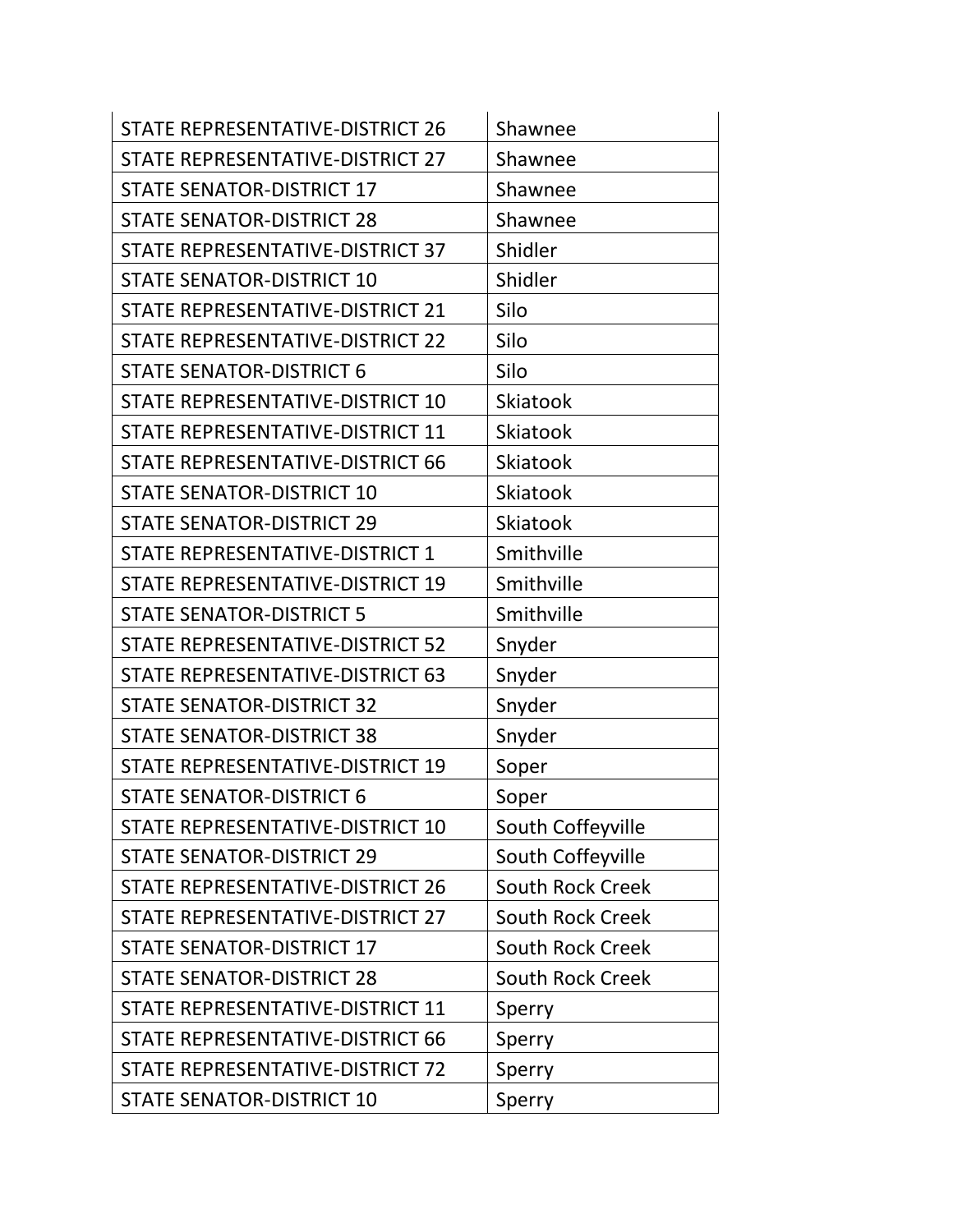| <b>STATE SENATOR-DISTRICT 11</b>        | Sperry          |
|-----------------------------------------|-----------------|
| <b>STATE SENATOR-DISTRICT 34</b>        | Sperry          |
| STATE REPRESENTATIVE-DISTRICT 3         | Spiro           |
| <b>STATE SENATOR-DISTRICT 5</b>         | Spiro           |
| <b>STATE SENATOR-DISTRICT 7</b>         | Spiro           |
| STATE REPRESENTATIVE-DISTRICT 48        | Springer        |
| <b>STATE SENATOR-DISTRICT 14</b>        | Springer        |
| STATE REPRESENTATIVE-DISTRICT 51        | Sterling        |
| STATE REPRESENTATIVE-DISTRICT 64        | <b>Sterling</b> |
| STATE REPRESENTATIVE-DISTRICT 65        | <b>Sterling</b> |
| <b>STATE SENATOR-DISTRICT 31</b>        | <b>Sterling</b> |
| <b>STATE SENATOR-DISTRICT 32</b>        | Sterling        |
| <b>STATE SENATOR-DISTRICT 43</b>        | <b>Sterling</b> |
| <b>STATE REPRESENTATIVE-DISTRICT 15</b> | Stidham         |
| <b>STATE SENATOR-DISTRICT 8</b>         | Stidham         |
| STATE REPRESENTATIVE-DISTRICT 15        | Stigler         |
| <b>STATE SENATOR-DISTRICT 7</b>         | <b>Stigler</b>  |
| STATE REPRESENTATIVE-DISTRICT 33        | Stillwater      |
| STATE REPRESENTATIVE-DISTRICT 34        | Stillwater      |
| STATE REPRESENTATIVE-DISTRICT 35        | Stillwater      |
| <b>STATE SENATOR-DISTRICT 20</b>        | Stillwater      |
| <b>STATE SENATOR-DISTRICT 21</b>        | Stillwater      |
| STATE REPRESENTATIVE-DISTRICT 86        | <b>Stilwell</b> |
| <b>STATE SENATOR-DISTRICT 4</b>         | <b>Stilwell</b> |
| <b>STATE REPRESENTATIVE-DISTRICT 18</b> | Stonewall       |
| STATE REPRESENTATIVE-DISTRICT 22        | Stonewall       |
| STATE REPRESENTATIVE-DISTRICT 25        | Stonewall       |
| <b>STATE SENATOR-DISTRICT 13</b>        | Stonewall       |
| <b>STATE SENATOR-DISTRICT 14</b>        | Stonewall       |
| STATE REPRESENTATIVE-DISTRICT 61        | Straight        |
| <b>STATE SENATOR-DISTRICT 27</b>        | Straight        |
| STATE REPRESENTATIVE-DISTRICT 25        | Stratford       |
| STATE REPRESENTATIVE-DISTRICT 42        | Stratford       |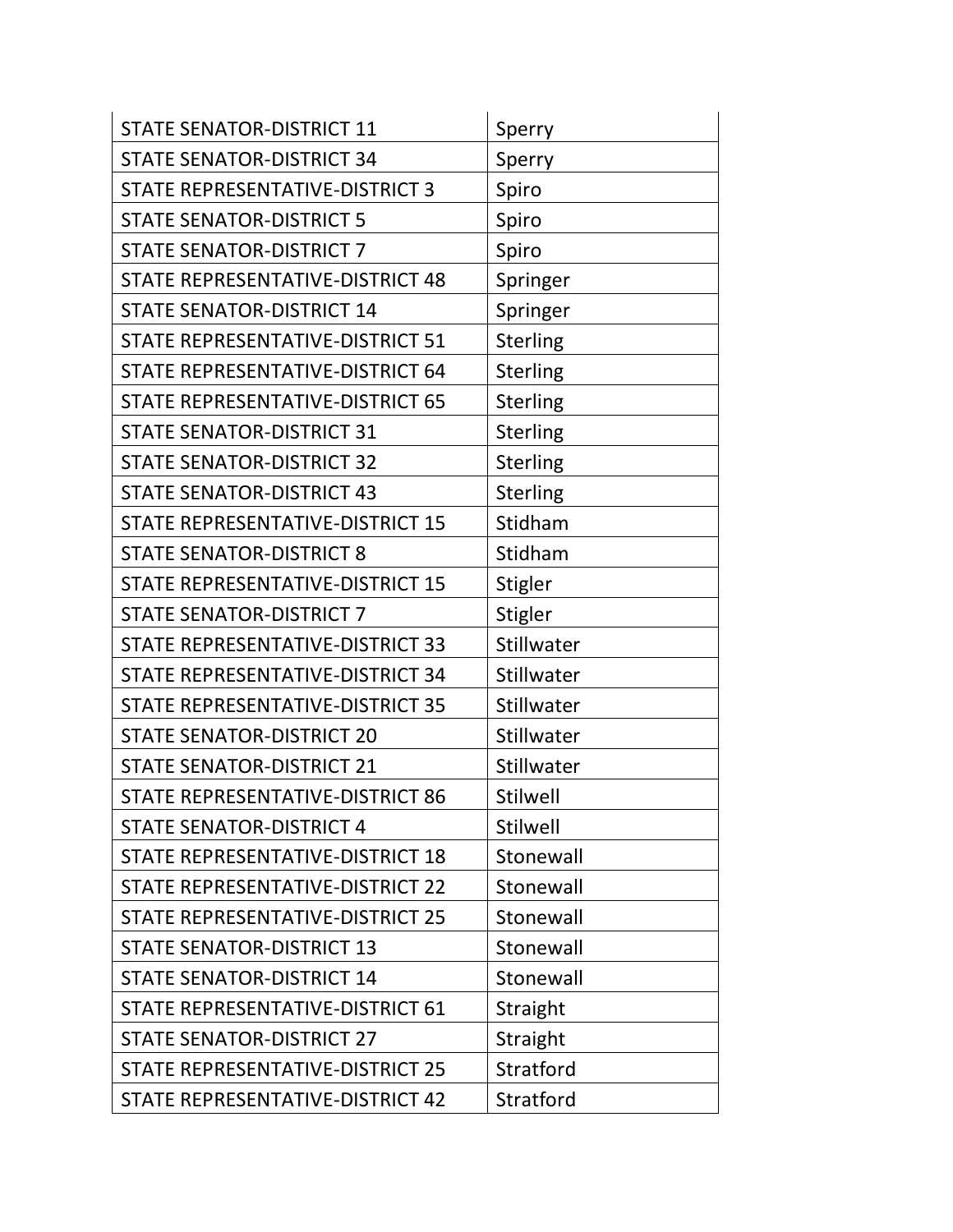| <b>STATE SENATOR-DISTRICT 13</b> | Stratford     |
|----------------------------------|---------------|
| STATE REPRESENTATIVE-DISTRICT 22 | Stringtown    |
| <b>STATE SENATOR-DISTRICT 6</b>  | Stringtown    |
| STATE REPRESENTATIVE-DISTRICT 26 | Strother      |
| STATE REPRESENTATIVE-DISTRICT 27 | Strother      |
| STATE REPRESENTATIVE-DISTRICT 28 | Strother      |
| <b>STATE SENATOR-DISTRICT 28</b> | Strother      |
| STATE REPRESENTATIVE-DISTRICT 29 | Stroud        |
| STATE REPRESENTATIVE-DISTRICT 32 | Stroud        |
| <b>STATE SENATOR-DISTRICT 28</b> | Stroud        |
| STATE REPRESENTATIVE-DISTRICT 18 | <b>Stuart</b> |
| <b>STATE SENATOR-DISTRICT 13</b> | <b>Stuart</b> |
| <b>STATE SENATOR-DISTRICT 7</b>  | <b>Stuart</b> |
| STATE REPRESENTATIVE-DISTRICT 22 | Sulphur       |
| <b>STATE SENATOR-DISTRICT 13</b> | Sulphur       |
| <b>STATE SENATOR-DISTRICT 14</b> | Sulphur       |
| STATE REPRESENTATIVE-DISTRICT 57 | Sweetwater    |
| <b>STATE SENATOR-DISTRICT 27</b> | Sweetwater    |
| <b>STATE SENATOR-DISTRICT 38</b> | Sweetwater    |
| STATE REPRESENTATIVE-DISTRICT 4  | Tahlequah     |
| STATE REPRESENTATIVE-DISTRICT 86 | Tahlequah     |
| <b>STATE SENATOR-DISTRICT 3</b>  | Tahlequah     |
| <b>STATE SENATOR-DISTRICT 4</b>  | Tahlequah     |
| <b>STATE SENATOR-DISTRICT 9</b>  | Tahlequah     |
| STATE REPRESENTATIVE-DISTRICT 1  | Talihina      |
| STATE REPRESENTATIVE-DISTRICT 17 | Talihina      |
| <b>STATE SENATOR-DISTRICT 5</b>  | Talihina      |
| <b>STATE SENATOR-DISTRICT 7</b>  | Talihina      |
| STATE REPRESENTATIVE-DISTRICT 59 | <b>Taloga</b> |
| <b>STATE SENATOR-DISTRICT 27</b> | Taloga        |
| STATE REPRESENTATIVE-DISTRICT 18 | Tannehill     |
| <b>STATE SENATOR-DISTRICT 7</b>  | Tannehill     |
| STATE REPRESENTATIVE-DISTRICT 27 | Tecumseh      |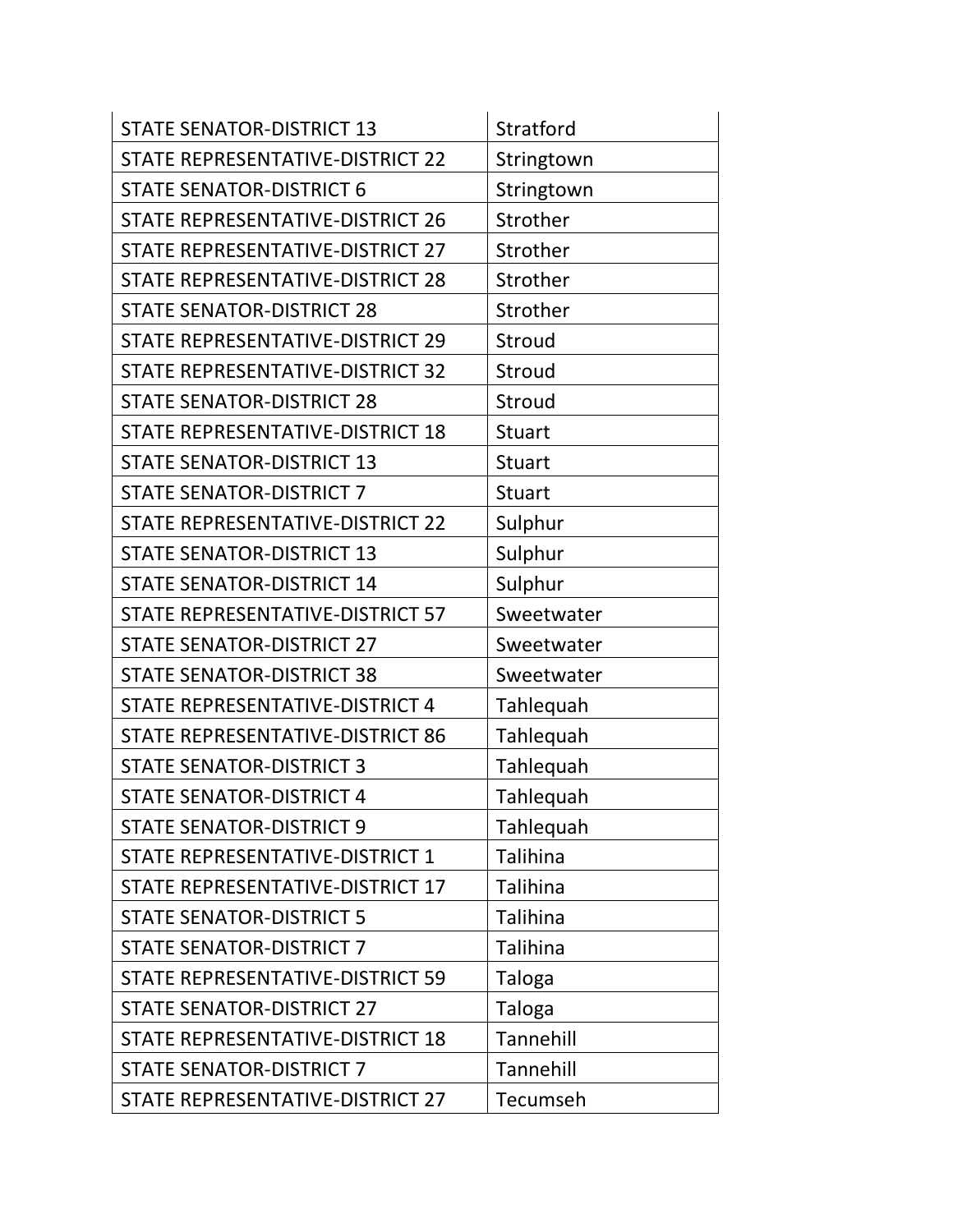| <b>STATE SENATOR-DISTRICT 17</b>        | Tecumseh                    |
|-----------------------------------------|-----------------------------|
| <b>STATE SENATOR-DISTRICT 28</b>        | Tecumseh                    |
| STATE REPRESENTATIVE-DISTRICT 50        | Temple                      |
| STATE REPRESENTATIVE-DISTRICT 63        | Temple                      |
| <b>STATE SENATOR-DISTRICT 31</b>        | Temple                      |
| STATE REPRESENTATIVE-DISTRICT 4         | <b>Tenkiller</b>            |
| <b>STATE SENATOR-DISTRICT 4</b>         | Tenkiller                   |
| STATE REPRESENTATIVE-DISTRICT 50        | <b>Terral</b>               |
| <b>STATE SENATOR-DISTRICT 31</b>        | <b>Terral</b>               |
| STATE REPRESENTATIVE-DISTRICT 61        | Texhoma                     |
| <b>STATE SENATOR-DISTRICT 27</b>        | Texhoma                     |
| STATE REPRESENTATIVE-DISTRICT 49        | Thackerville                |
| <b>STATE SENATOR-DISTRICT 31</b>        | Thackerville                |
|                                         | Thomas-Fay-Custer           |
| <b>STATE REPRESENTATIVE-DISTRICT 55</b> | Unifie                      |
|                                         | Thomas-Fay-Custer           |
| STATE REPRESENTATIVE-DISTRICT 57        | Unifie                      |
| STATE REPRESENTATIVE-DISTRICT 59        | Thomas-Fay-Custer<br>Unifie |
|                                         | Thomas-Fay-Custer           |
| <b>STATE SENATOR-DISTRICT 26</b>        | Unifie                      |
|                                         | Thomas-Fay-Custer           |
| <b>STATE SENATOR-DISTRICT 27</b>        | Unifie                      |
| STATE REPRESENTATIVE-DISTRICT 38        | Timberlake                  |
| STATE REPRESENTATIVE-DISTRICT 58        | Timberlake                  |
| <b>STATE SENATOR-DISTRICT 19</b>        | Timberlake                  |
| <b>STATE SENATOR-DISTRICT 27</b>        | Timberlake                  |
| STATE REPRESENTATIVE-DISTRICT 63        | Tipton                      |
| <b>STATE SENATOR-DISTRICT 38</b>        | Tipton                      |
| STATE REPRESENTATIVE-DISTRICT 22        | Tishomingo                  |
| <b>STATE SENATOR-DISTRICT 14</b>        | Tishomingo                  |
| <b>STATE SENATOR-DISTRICT 6</b>         | Tishomingo                  |
| STATE REPRESENTATIVE-DISTRICT 38        | Tonkawa                     |
| <b>STATE SENATOR-DISTRICT 10</b>        | Tonkawa                     |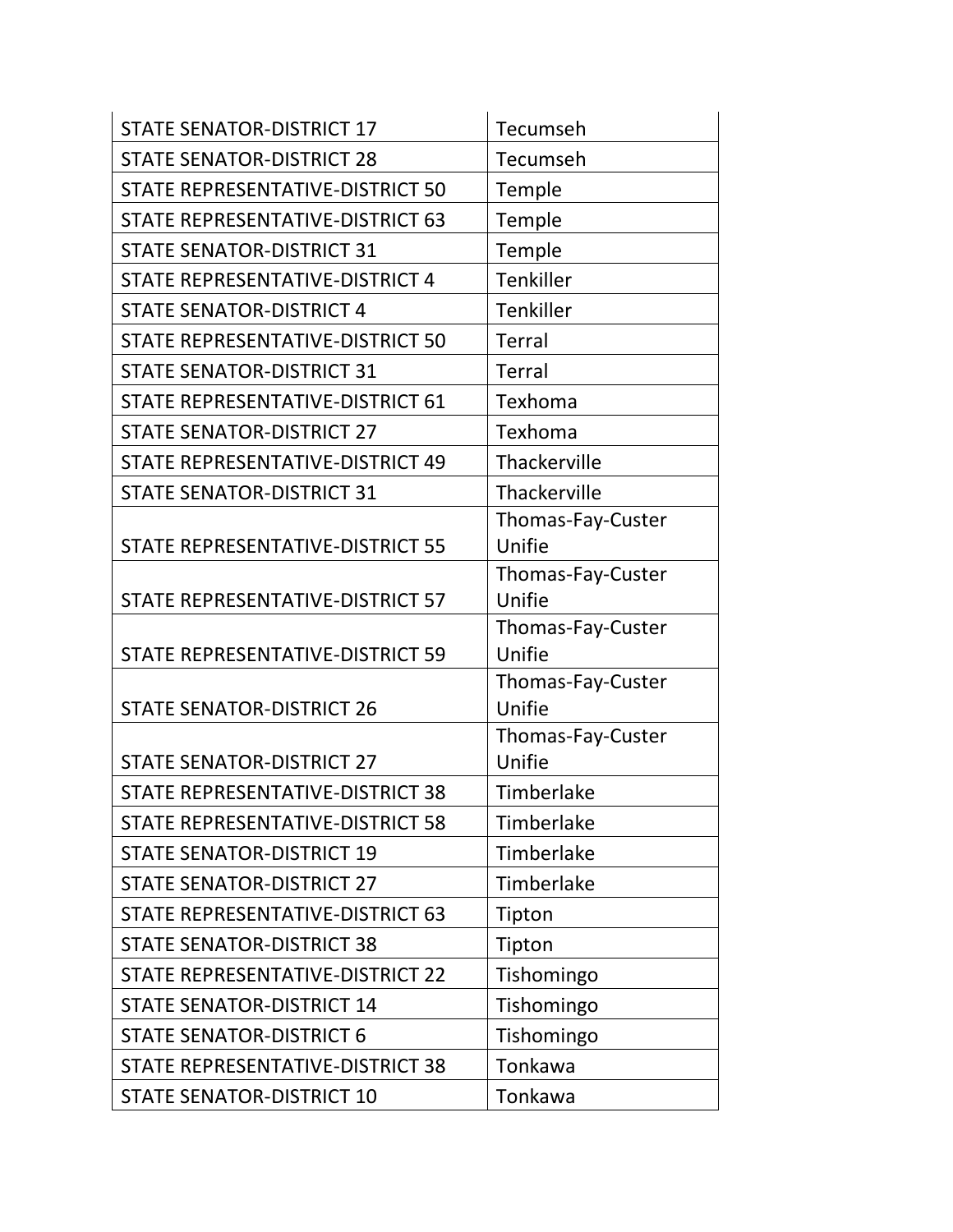| <b>STATE SENATOR-DISTRICT 20</b>        | Tonkawa            |
|-----------------------------------------|--------------------|
| STATE REPRESENTATIVE-DISTRICT 23        | Tulsa              |
| STATE REPRESENTATIVE-DISTRICT 29        | Tulsa              |
| STATE REPRESENTATIVE-DISTRICT 30        | Tulsa              |
| STATE REPRESENTATIVE-DISTRICT 66        | Tulsa              |
| STATE REPRESENTATIVE-DISTRICT 67        | Tulsa              |
| STATE REPRESENTATIVE-DISTRICT 68        | Tulsa              |
| STATE REPRESENTATIVE-DISTRICT 70        | Tulsa              |
| STATE REPRESENTATIVE-DISTRICT 71        | Tulsa              |
| STATE REPRESENTATIVE-DISTRICT 72        | Tulsa              |
| STATE REPRESENTATIVE-DISTRICT 73        | Tulsa              |
| STATE REPRESENTATIVE-DISTRICT 77        | Tulsa              |
| STATE REPRESENTATIVE-DISTRICT 78        | Tulsa              |
| STATE REPRESENTATIVE-DISTRICT 79        | Tulsa              |
| <b>STATE SENATOR-DISTRICT 10</b>        | Tulsa              |
| <b>STATE SENATOR-DISTRICT 11</b>        | Tulsa              |
| <b>STATE SENATOR-DISTRICT 12</b>        | Tulsa              |
| <b>STATE SENATOR-DISTRICT 25</b>        | Tulsa              |
| <b>STATE SENATOR-DISTRICT 34</b>        | Tulsa              |
| <b>STATE SENATOR-DISTRICT 35</b>        | Tulsa              |
| <b>STATE SENATOR-DISTRICT 36</b>        | Tulsa              |
| <b>STATE SENATOR-DISTRICT 37</b>        | Tulsa              |
| <b>STATE SENATOR-DISTRICT 39</b>        | Tulsa              |
| <b>STATE REPRESENTATIVE-DISTRICT 18</b> | Tupelo             |
| STATE REPRESENTATIVE-DISTRICT 25        | Tupelo             |
| <b>STATE SENATOR-DISTRICT 13</b>        | Tupelo             |
| <b>STATE SENATOR-DISTRICT 14</b>        | Tupelo             |
| STATE REPRESENTATIVE-DISTRICT 7         | <b>Turkey Ford</b> |
| <b>STATE SENATOR-DISTRICT 1</b>         | <b>Turkey Ford</b> |
| <b>STATE SENATOR-DISTRICT 4</b>         | <b>Turkey Ford</b> |
| STATE REPRESENTATIVE-DISTRICT 49        | Turner             |
| <b>STATE SENATOR-DISTRICT 14</b>        | Turner             |
| <b>STATE SENATOR-DISTRICT 31</b>        | Turner             |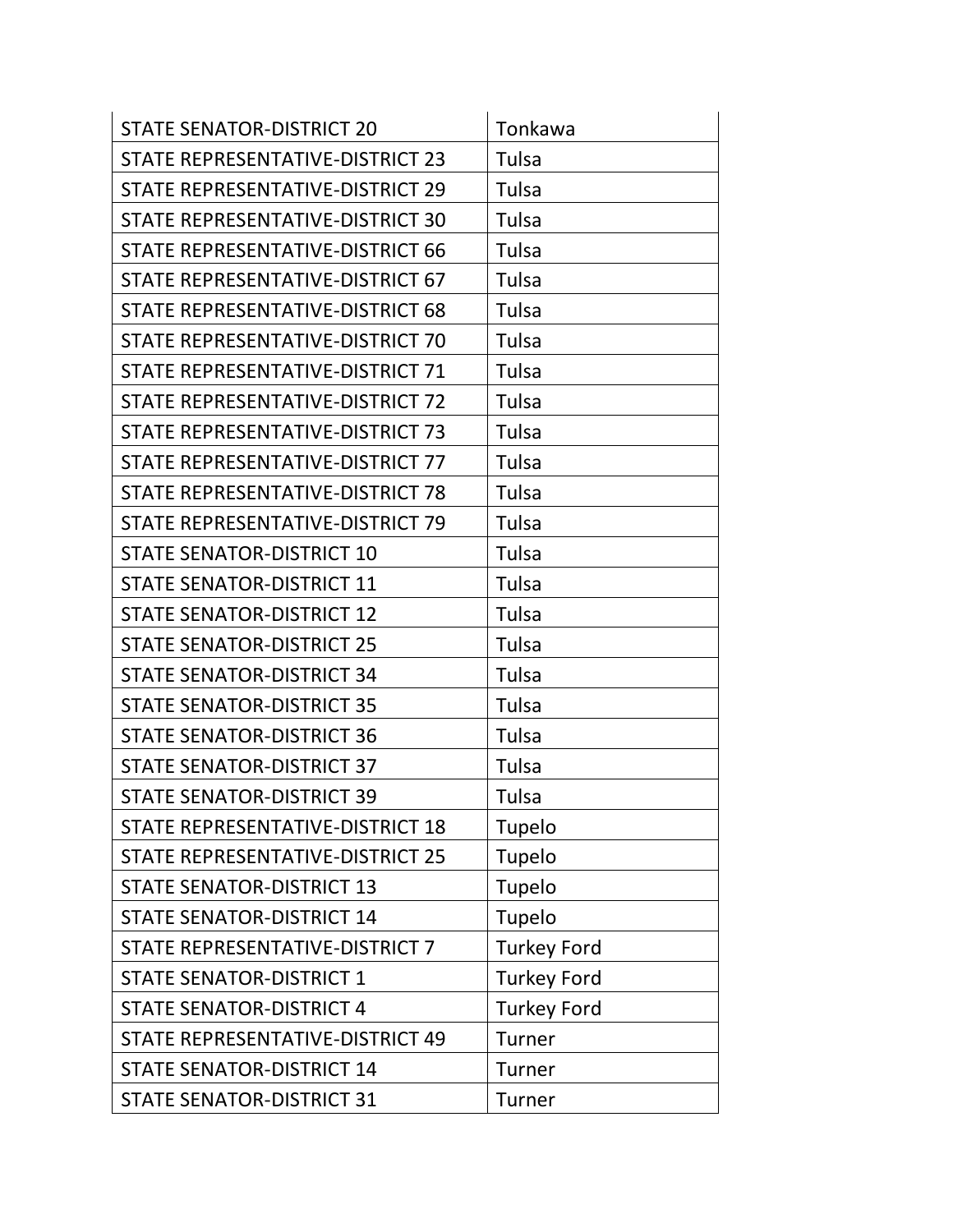| STATE REPRESENTATIVE-DISTRICT 61        | Turpin            |
|-----------------------------------------|-------------------|
| <b>STATE SENATOR-DISTRICT 27</b>        | Turpin            |
| <b>STATE REPRESENTATIVE-DISTRICT 22</b> | Tushka            |
| <b>STATE SENATOR-DISTRICT 6</b>         | Tushka            |
| STATE REPRESENTATIVE-DISTRICT 17        | Tuskahoma         |
| STATE REPRESENTATIVE-DISTRICT 19        | Tuskahoma         |
| <b>STATE SENATOR-DISTRICT 5</b>         | Tuskahoma         |
| <b>STATE SENATOR-DISTRICT 6</b>         | Tuskahoma         |
| <b>STATE SENATOR-DISTRICT 7</b>         | Tuskahoma         |
| STATE REPRESENTATIVE-DISTRICT 51        | Tuttle            |
| STATE REPRESENTATIVE-DISTRICT 56        | Tuttle            |
| <b>STATE SENATOR-DISTRICT 23</b>        | Tuttle            |
| STATE REPRESENTATIVE-DISTRICT 16        | <b>Twin Hills</b> |
| STATE REPRESENTATIVE-DISTRICT 24        | <b>Twin Hills</b> |
| <b>STATE SENATOR-DISTRICT 8</b>         | <b>Twin Hills</b> |
| STATE REPRESENTATIVE-DISTRICT 61        | <b>Tyrone</b>     |
| <b>STATE SENATOR-DISTRICT 27</b>        | <b>Tyrone</b>     |
| STATE REPRESENTATIVE-DISTRICT 23        | Union             |
| STATE REPRESENTATIVE-DISTRICT 67        | Union             |
| STATE REPRESENTATIVE-DISTRICT 70        | Union             |
| STATE REPRESENTATIVE-DISTRICT 75        | Union             |
| STATE REPRESENTATIVE-DISTRICT 76        | Union             |
| STATE REPRESENTATIVE-DISTRICT 78        | Union             |
| STATE REPRESENTATIVE-DISTRICT 79        | Union             |
| STATE REPRESENTATIVE-DISTRICT 80        | Union             |
| <b>STATE SENATOR-DISTRICT 25</b>        | Union             |
| <b>STATE SENATOR-DISTRICT 33</b>        | Union             |
| <b>STATE SENATOR-DISTRICT 34</b>        | Union             |
| <b>STATE SENATOR-DISTRICT 35</b>        | Union             |
| <b>STATE SENATOR-DISTRICT 36</b>        | Union             |
| <b>STATE SENATOR-DISTRICT 39</b>        | Union             |
| STATE REPRESENTATIVE-DISTRICT 47        | <b>Union City</b> |
| STATE REPRESENTATIVE-DISTRICT 56        | <b>Union City</b> |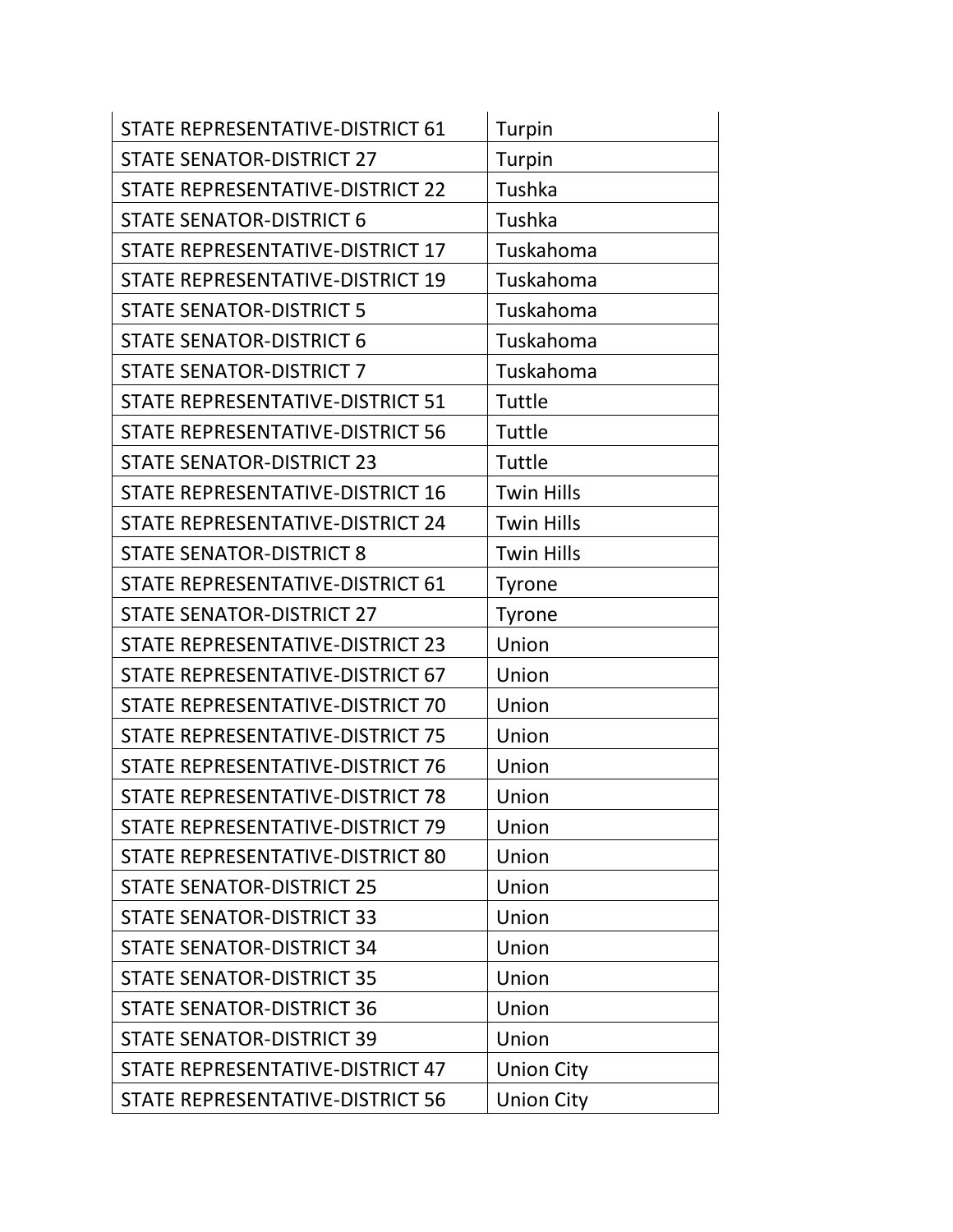| <b>STATE SENATOR-DISTRICT 23</b> | <b>Union City</b> |
|----------------------------------|-------------------|
| STATE REPRESENTATIVE-DISTRICT 1  | Valliant          |
| STATE REPRESENTATIVE-DISTRICT 19 | Valliant          |
| <b>STATE SENATOR-DISTRICT 5</b>  | Valliant          |
| <b>STATE SENATOR-DISTRICT 6</b>  | Valliant          |
| STATE REPRESENTATIVE-DISTRICT 25 | Vanoss            |
| <b>STATE SENATOR-DISTRICT 13</b> | Vanoss            |
| STATE REPRESENTATIVE-DISTRICT 28 | Varnum            |
| <b>STATE SENATOR-DISTRICT 28</b> | Varnum            |
| STATE REPRESENTATIVE-DISTRICT 48 | Velma-Alma        |
| STATE REPRESENTATIVE-DISTRICT 50 | Velma-Alma        |
| <b>STATE SENATOR-DISTRICT 14</b> | Velma-Alma        |
| <b>STATE SENATOR-DISTRICT 31</b> | Velma-Alma        |
| STATE REPRESENTATIVE-DISTRICT 56 | Verden            |
| STATE REPRESENTATIVE-DISTRICT 65 | Verden            |
| <b>STATE SENATOR-DISTRICT 23</b> | Verden            |
| <b>STATE SENATOR-DISTRICT 26</b> | Verden            |
| STATE REPRESENTATIVE-DISTRICT 23 | Verdigris         |
| <b>STATE SENATOR-DISTRICT 2</b>  | Verdigris         |
| STATE REPRESENTATIVE-DISTRICT 2  | Vian              |
| <b>STATE SENATOR-DISTRICT 4</b>  | Vian              |
| STATE REPRESENTATIVE-DISTRICT 59 | Vici              |
| STATE REPRESENTATIVE-DISTRICT 61 | Vici              |
| <b>STATE SENATOR-DISTRICT 27</b> | Vici              |
| STATE REPRESENTATIVE-DISTRICT 6  | Vinita            |
| STATE REPRESENTATIVE-DISTRICT 7  | Vinita            |
| <b>STATE SENATOR-DISTRICT 1</b>  | Vinita            |
| STATE REPRESENTATIVE-DISTRICT 12 | Wagoner           |
| STATE REPRESENTATIVE-DISTRICT 14 | Wagoner           |
| STATE REPRESENTATIVE-DISTRICT 4  | Wagoner           |
| <b>STATE SENATOR-DISTRICT 3</b>  | Wagoner           |
| STATE REPRESENTATIVE-DISTRICT 13 | Wainwright        |
| STATE REPRESENTATIVE-DISTRICT 16 | Wainwright        |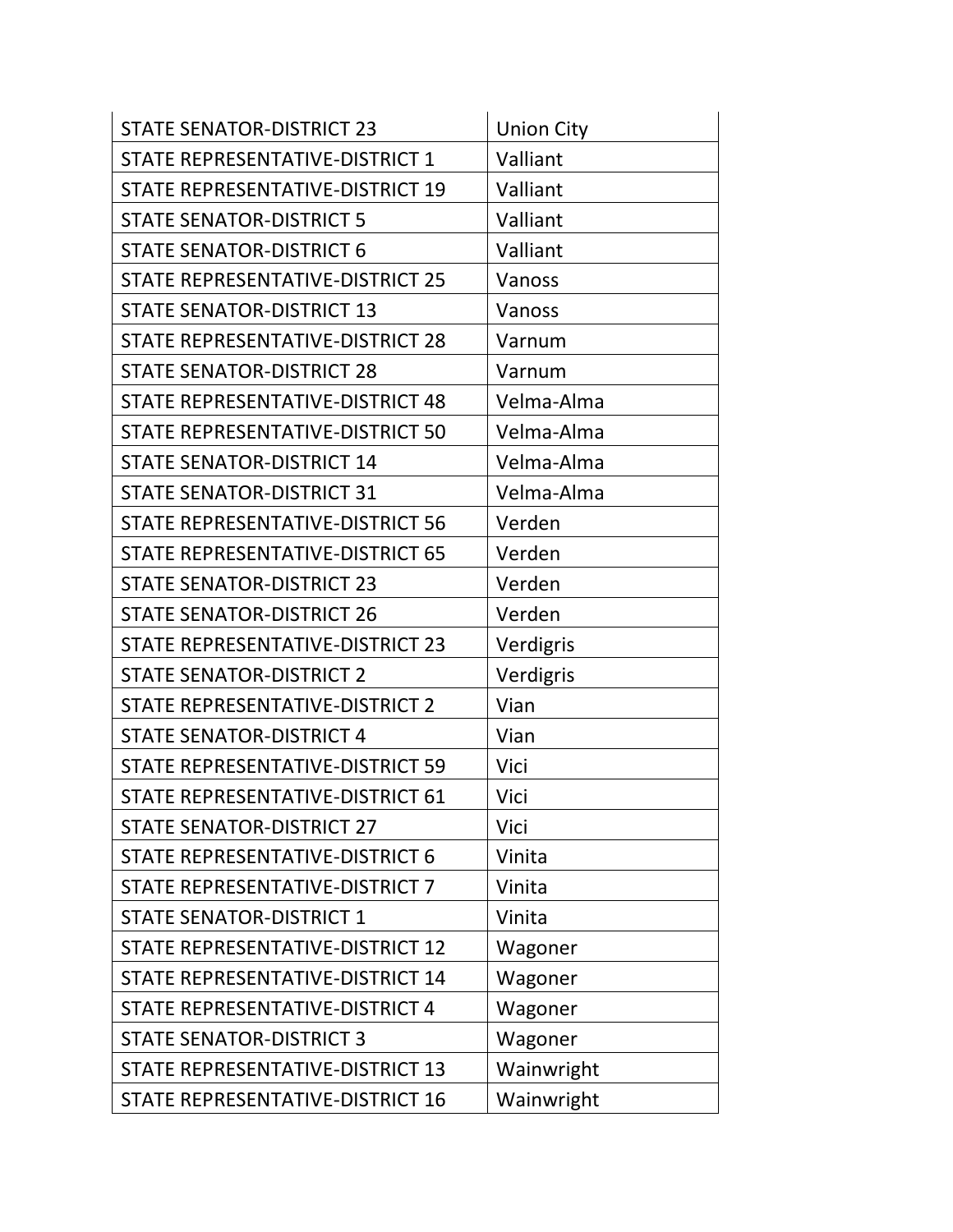| <b>STATE SENATOR-DISTRICT 8</b>         | Wainwright |
|-----------------------------------------|------------|
| <b>STATE SENATOR-DISTRICT 9</b>         | Wainwright |
| STATE REPRESENTATIVE-DISTRICT 50        | Walters    |
| STATE REPRESENTATIVE-DISTRICT 63        | Walters    |
| <b>STATE SENATOR-DISTRICT 31</b>        | Walters    |
| STATE REPRESENTATIVE-DISTRICT 25        | Wanette    |
| STATE REPRESENTATIVE-DISTRICT 27        | Wanette    |
| <b>STATE REPRESENTATIVE-DISTRICT 28</b> | Wanette    |
| <b>STATE SENATOR-DISTRICT 17</b>        | Wanette    |
| STATE REPRESENTATIVE-DISTRICT 22        | Wapanucka  |
| <b>STATE SENATOR-DISTRICT 14</b>        | Wapanucka  |
| <b>STATE SENATOR-DISTRICT 6</b>         | Wapanucka  |
| STATE REPRESENTATIVE-DISTRICT 13        | Warner     |
| STATE REPRESENTATIVE-DISTRICT 15        | Warner     |
| <b>STATE SENATOR-DISTRICT 8</b>         | Warner     |
| <b>STATE SENATOR-DISTRICT 9</b>         | Warner     |
| STATE REPRESENTATIVE-DISTRICT 20        | Washington |
| STATE REPRESENTATIVE-DISTRICT 42        | Washington |
| <b>STATE SENATOR-DISTRICT 43</b>        | Washington |
| STATE REPRESENTATIVE-DISTRICT 59        | Watonga    |
| <b>STATE SENATOR-DISTRICT 26</b>        | Watonga    |
| <b>STATE REPRESENTATIVE-DISTRICT 86</b> | Watts      |
| <b>STATE SENATOR-DISTRICT 4</b>         | Watts      |
| STATE REPRESENTATIVE-DISTRICT 59        | Waukomis   |
| <b>STATE SENATOR-DISTRICT 19</b>        | Waukomis   |
| STATE REPRESENTATIVE-DISTRICT 50        | Waurika    |
| <b>STATE SENATOR-DISTRICT 31</b>        | Waurika    |
| STATE REPRESENTATIVE-DISTRICT 25        | Wayne      |
| STATE REPRESENTATIVE-DISTRICT 42        | Wayne      |
| <b>STATE SENATOR-DISTRICT 13</b>        | Wayne      |
| <b>STATE SENATOR-DISTRICT 43</b>        | Wayne      |
| STATE REPRESENTATIVE-DISTRICT 58        | Waynoka    |
| <b>STATE SENATOR-DISTRICT 27</b>        | Waynoka    |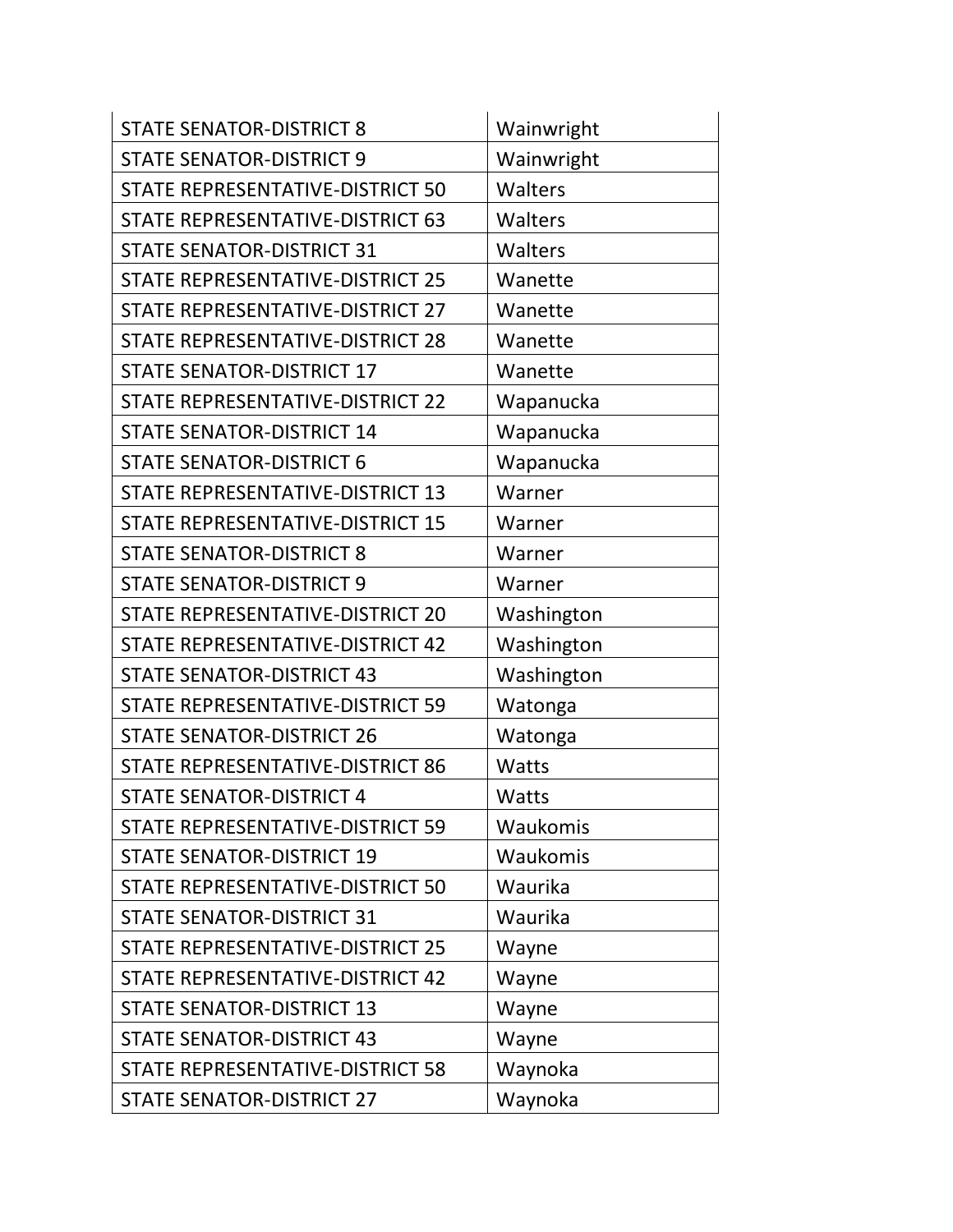| STATE REPRESENTATIVE-DISTRICT 55        | Weatherford            |
|-----------------------------------------|------------------------|
| STATE REPRESENTATIVE-DISTRICT 57        | Weatherford            |
| <b>STATE SENATOR-DISTRICT 26</b>        | Weatherford            |
| <b>STATE SENATOR-DISTRICT 38</b>        | Weatherford            |
| STATE REPRESENTATIVE-DISTRICT 15        | <b>Webbers Falls</b>   |
| <b>STATE SENATOR-DISTRICT 8</b>         | <b>Webbers Falls</b>   |
| <b>STATE SENATOR-DISTRICT 9</b>         | <b>Webbers Falls</b>   |
| STATE REPRESENTATIVE-DISTRICT 7         | Welch                  |
| <b>STATE SENATOR-DISTRICT 1</b>         | Welch                  |
| STATE REPRESENTATIVE-DISTRICT 16        | Weleetka               |
| STATE REPRESENTATIVE-DISTRICT 18        | Weleetka               |
| <b>STATE SENATOR-DISTRICT 13</b>        | Weleetka               |
| <b>STATE SENATOR-DISTRICT 8</b>         | Weleetka               |
| STATE REPRESENTATIVE-DISTRICT 32        | Wellston               |
| <b>STATE SENATOR-DISTRICT 28</b>        | Wellston               |
| STATE REPRESENTATIVE-DISTRICT 47        | <b>Western Heights</b> |
| STATE REPRESENTATIVE-DISTRICT 60        | <b>Western Heights</b> |
| STATE REPRESENTATIVE-DISTRICT 87        | <b>Western Heights</b> |
| STATE REPRESENTATIVE-DISTRICT 89        | <b>Western Heights</b> |
| STATE REPRESENTATIVE-DISTRICT 90        | <b>Western Heights</b> |
| STATE REPRESENTATIVE-DISTRICT 93        | <b>Western Heights</b> |
| <b>STATE SENATOR-DISTRICT 18</b>        | <b>Western Heights</b> |
| <b>STATE SENATOR-DISTRICT 30</b>        | <b>Western Heights</b> |
| <b>STATE SENATOR-DISTRICT 44</b>        | <b>Western Heights</b> |
| <b>STATE SENATOR-DISTRICT 45</b>        | <b>Western Heights</b> |
| <b>STATE REPRESENTATIVE-DISTRICT 86</b> | Westville              |
| <b>STATE SENATOR-DISTRICT 3</b>         | Westville              |
| <b>STATE SENATOR-DISTRICT 4</b>         | Westville              |
| STATE REPRESENTATIVE-DISTRICT 18        | Wetumka                |
| <b>STATE SENATOR-DISTRICT 13</b>        | Wetumka                |
| <b>STATE SENATOR-DISTRICT 8</b>         | Wetumka                |
| STATE REPRESENTATIVE-DISTRICT 28        | Wewoka                 |
| <b>STATE SENATOR-DISTRICT 28</b>        | Wewoka                 |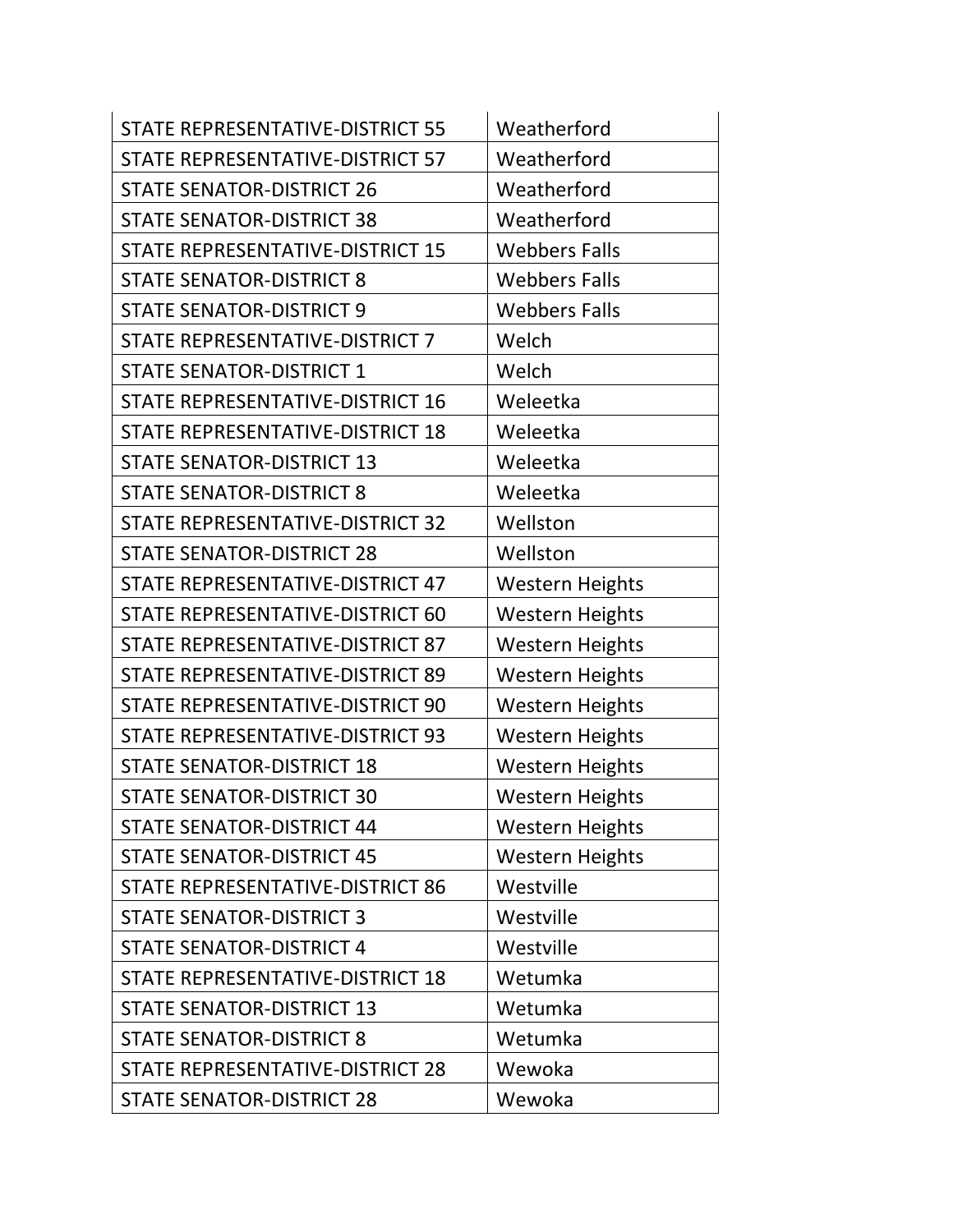| STATE REPRESENTATIVE-DISTRICT 6  | <b>White Oak</b>  |
|----------------------------------|-------------------|
| STATE REPRESENTATIVE-DISTRICT 7  | <b>White Oak</b>  |
| <b>STATE SENATOR-DISTRICT 1</b>  | <b>White Oak</b>  |
| STATE REPRESENTATIVE-DISTRICT 32 | <b>White Rock</b> |
| <b>STATE SENATOR-DISTRICT 28</b> | <b>White Rock</b> |
| STATE REPRESENTATIVE-DISTRICT 42 | Whitebead         |
| STATE REPRESENTATIVE-DISTRICT 48 | Whitebead         |
| <b>STATE SENATOR-DISTRICT 13</b> | Whitebead         |
| STATE REPRESENTATIVE-DISTRICT 15 | Whitefield        |
| <b>STATE SENATOR-DISTRICT 7</b>  | Whitefield        |
| STATE REPRESENTATIVE-DISTRICT 1  | Whitesboro        |
| <b>STATE SENATOR-DISTRICT 5</b>  | Whitesboro        |
| STATE REPRESENTATIVE-DISTRICT 5  | Wicklife          |
| <b>STATE SENATOR-DISTRICT 1</b>  | Wicklife          |
| STATE REPRESENTATIVE-DISTRICT 17 | Wilburton         |
| <b>STATE SENATOR-DISTRICT 7</b>  | Wilburton         |
| STATE REPRESENTATIVE-DISTRICT 16 | Wilson            |
| STATE REPRESENTATIVE-DISTRICT 48 | Wilson            |
| STATE REPRESENTATIVE-DISTRICT 49 | Wilson            |
| <b>STATE SENATOR-DISTRICT 14</b> | Wilson            |
| <b>STATE SENATOR-DISTRICT 31</b> | Wilson            |
| <b>STATE SENATOR-DISTRICT 8</b>  | Wilson            |
| STATE REPRESENTATIVE-DISTRICT 1  | Wister            |
| STATE REPRESENTATIVE-DISTRICT 3  | Wister            |
| <b>STATE SENATOR-DISTRICT 5</b>  | Wister            |
| STATE REPRESENTATIVE-DISTRICT 14 | Woodall           |
| STATE REPRESENTATIVE-DISTRICT 4  | Woodall           |
| <b>STATE SENATOR-DISTRICT 3</b>  | Woodall           |
| <b>STATE SENATOR-DISTRICT 9</b>  | Woodall           |
| STATE REPRESENTATIVE-DISTRICT 35 | Woodland          |
| STATE REPRESENTATIVE-DISTRICT 37 | Woodland          |
| <b>STATE SENATOR-DISTRICT 10</b> | Woodland          |
| <b>STATE SENATOR-DISTRICT 20</b> | Woodland          |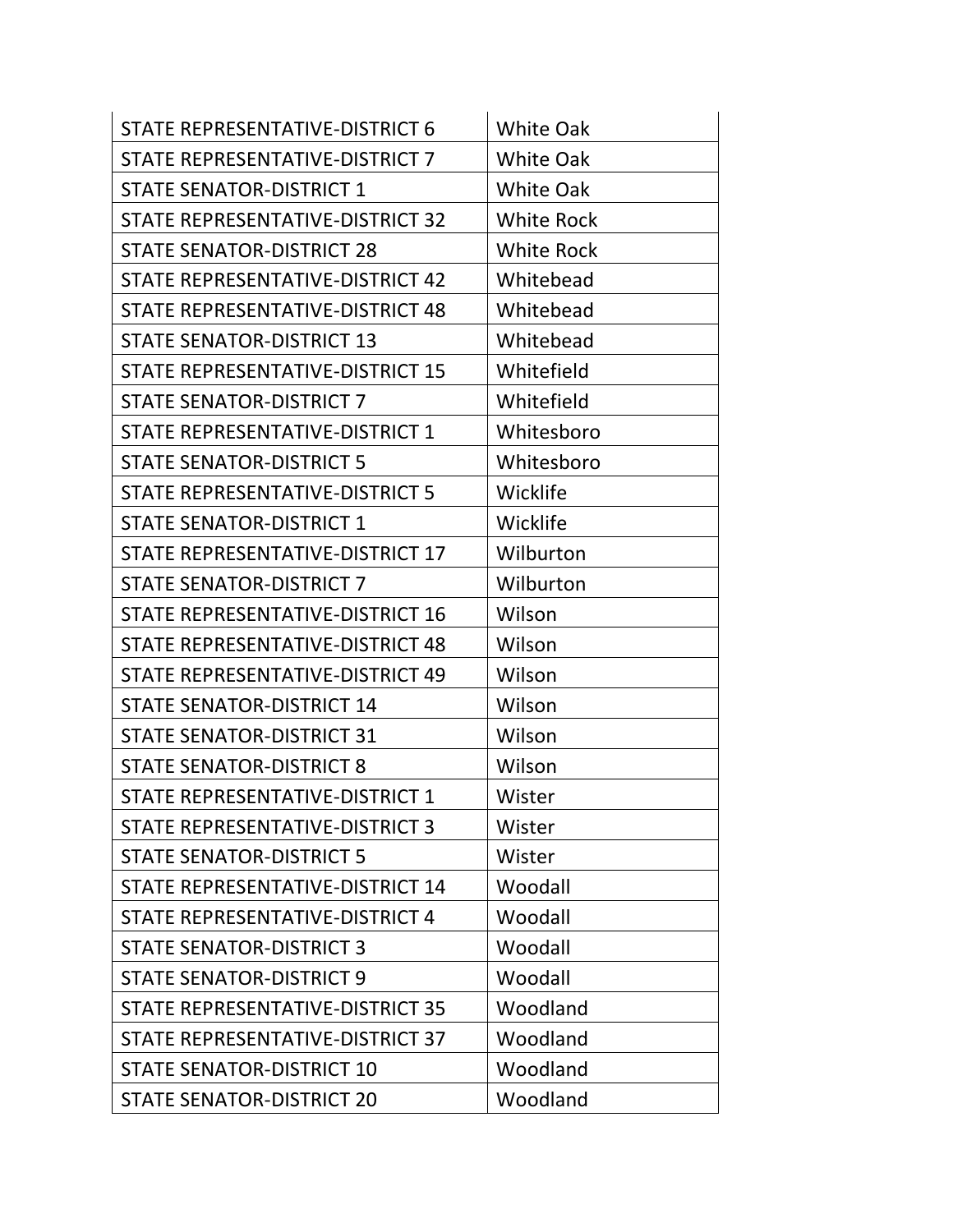| STATE REPRESENTATIVE-DISTRICT 58        | Woodward           |
|-----------------------------------------|--------------------|
| <b>STATE REPRESENTATIVE-DISTRICT 59</b> | Woodward           |
| STATE REPRESENTATIVE-DISTRICT 61        | Woodward           |
| <b>STATE SENATOR-DISTRICT 27</b>        | Woodward           |
| STATE REPRESENTATIVE-DISTRICT 1         | <b>Wright City</b> |
| <b>STATE SENATOR-DISTRICT 5</b>         | <b>Wright City</b> |
| STATE REPRESENTATIVE-DISTRICT 7         | Wyandotte          |
| <b>STATE SENATOR-DISTRICT 1</b>         | Wyandotte          |
| STATE REPRESENTATIVE-DISTRICT 22        | Wynnewood          |
| STATE REPRESENTATIVE-DISTRICT 42        | Wynnewood          |
| STATE REPRESENTATIVE-DISTRICT 48        | Wynnewood          |
| <b>STATE SENATOR-DISTRICT 13</b>        | Wynnewood          |
| STATE REPRESENTATIVE-DISTRICT 10        | Wynona             |
| STATE REPRESENTATIVE-DISTRICT 37        | Wynona             |
| <b>STATE SENATOR-DISTRICT 10</b>        | Wynona             |
| STATE REPRESENTATIVE-DISTRICT 33        | Yale               |
| STATE REPRESENTATIVE-DISTRICT 35        | Yale               |
| <b>STATE SENATOR-DISTRICT 20</b>        | Yale               |
| <b>STATE SENATOR-DISTRICT 21</b>        | Yale               |
| STATE REPRESENTATIVE-DISTRICT 61        | Yarbrough          |
| <b>STATE SENATOR-DISTRICT 27</b>        | Yarbrough          |
| STATE REPRESENTATIVE-DISTRICT 100       | Yukon              |
| STATE REPRESENTATIVE-DISTRICT 41        | Yukon              |
| STATE REPRESENTATIVE-DISTRICT 43        | Yukon              |
| STATE REPRESENTATIVE-DISTRICT 47        | Yukon              |
| STATE REPRESENTATIVE-DISTRICT 60        | Yukon              |
| STATE REPRESENTATIVE-DISTRICT 90        | Yukon              |
| <b>STATE SENATOR-DISTRICT 18</b>        | Yukon              |
| <b>STATE SENATOR-DISTRICT 22</b>        | Yukon              |
| <b>STATE SENATOR-DISTRICT 23</b>        | Yukon              |
| <b>STATE SENATOR-DISTRICT 40</b>        | Yukon              |
| STATE REPRESENTATIVE-DISTRICT 49        | Zaneis             |
| <b>STATE SENATOR-DISTRICT 14</b>        | Zaneis             |